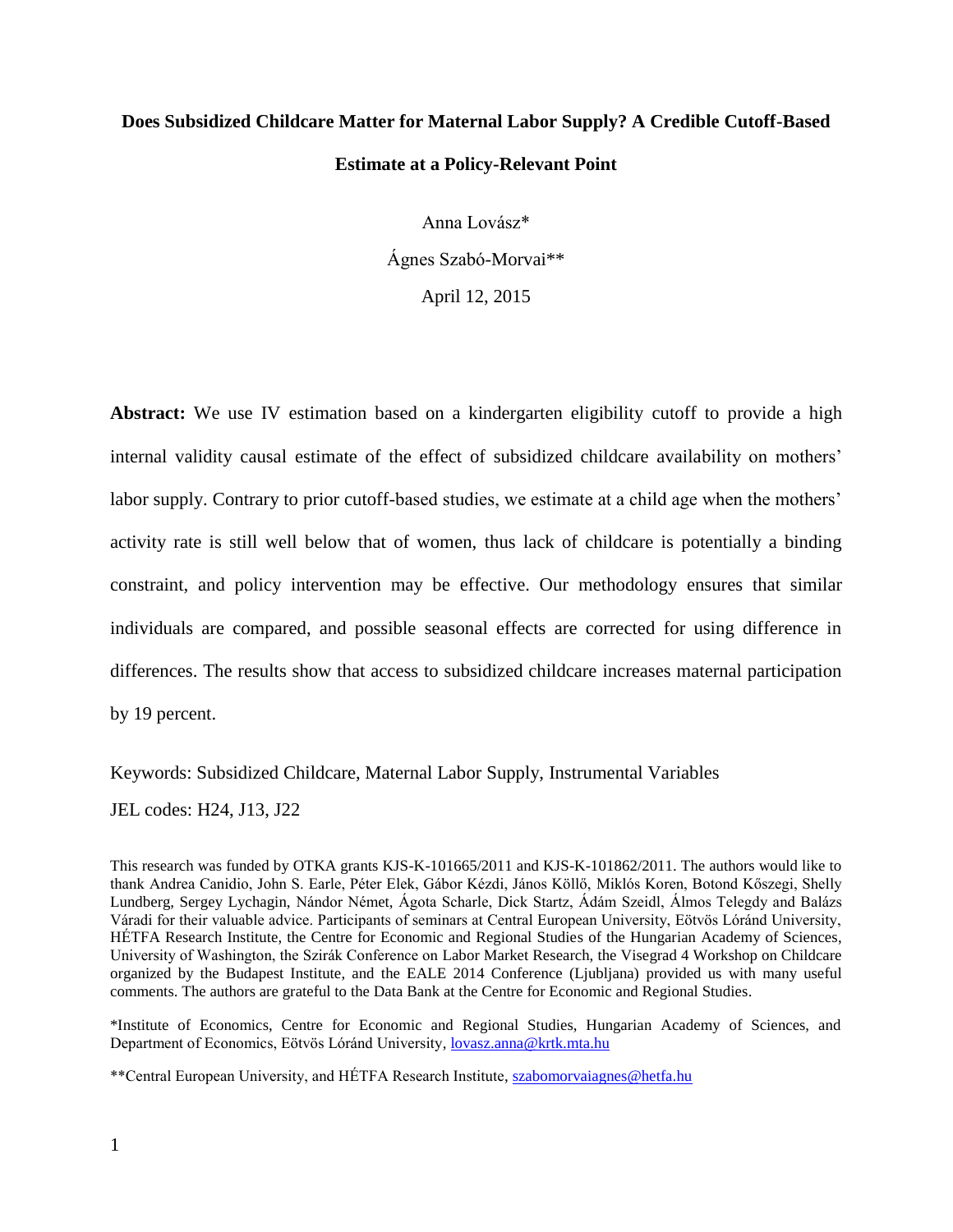### I. INTRODUCTION

Encouraging higher labor market participation of women, especially mothers of young children, is an important policy goal in most countries.<sup>1</sup> The possible range of policy tools is varied, but recent consensus among policymakers is that the expansion of subsidized childcare is an important component.<sup>2</sup> To find the most effective mix of policies and forecast the benefits of investment in childcare expansion, it is important to estimate the impact of childcare on mothers' labor supply precisely. We provide a credible causal estimate at a child age when mothers' activity rate is still well below that of women, and lack of affordable childcare may be a binding constraint of mothers' return to the labor market. We utilize a kindergarten eligibility cutoff point based on the date of birth, which ensures random selection into treatment, and follow the instrumental variables (IV) logic of Angrist and Krueger (1991). As pointed out in Bound and Jaeger (1994), this method may suffer from seasonal biases if the window around the cutoff is too wide. In our case, concurrent child age-related changes near the cutoff may exacerbate the bias. We address these estimation issues and find strong evidence of a significant positive effect.

Figure 1.a. illustrates the activity rate of the focus of our analysis, Hungarian mothers, over the age of their youngest child. It shows a low rate prior to age 3 (when kindergarten enrollment begins), followed by a sharp increase, levelling off at age 4. This steep rise in activity is due to several factors that change simultaneously with childcare availability around age 3 of the child:

<sup>&</sup>lt;sup>1</sup> It is key to sustainable growth, lowering budget deficits, and gender equality (Bloom et al. 2009), demographic policy (Apps and Rees 2001), and satisfying increased skill demand (Krusell et al. 2000).<br><sup>2</sup> In the US and Canada, universal subsidized pre-kindergarten was introduced in several places (Fitzpatrick 2010,

Lefebvre and Merrigan 2008), and the EU set targets for increasing childcare availability (EU 2002).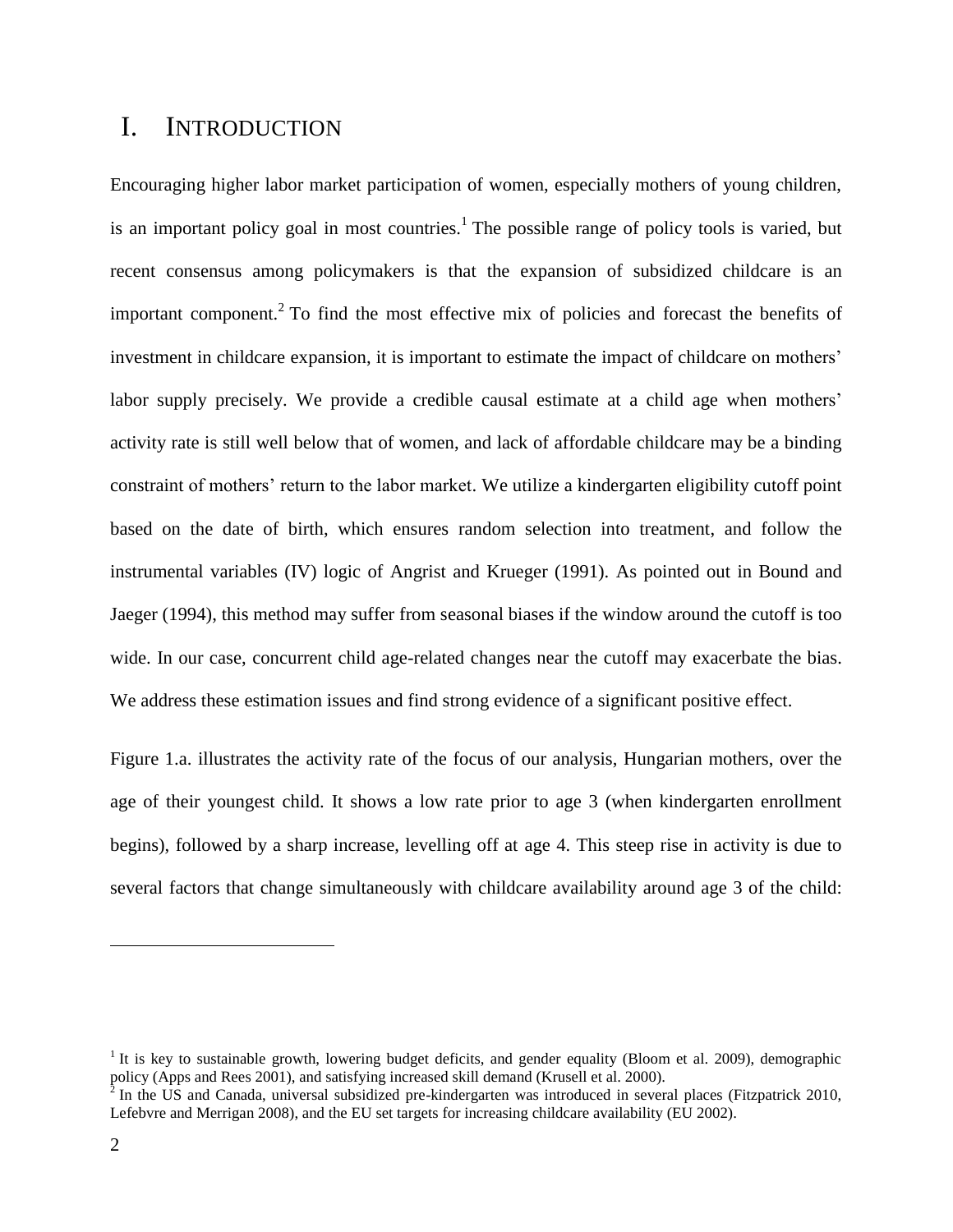parental leave ends, and preferences regarding the separation of mothers from their children change. Due to data constraints, we cannot define treatment and control groups with narrow windows around the cutoff. As a result, if the groups are observed at a single point in time, it is not possible to ensure their similarity in terms of these other age-related aspects. We therefore select the estimation sample so that we observe both groups of mothers when their children are the same age instead (using longitudinal data). This ensures that the groups do not differ in terms of other age-related factors, only in childcare availability. Seasonal bias may arise because of differences in the children's birth dates and in the observation dates of mothers' labor status. To correct for this, a difference in differences (DID) model is estimated, based on groups of mothers of 4-5-year-olds who are subject to the same seasonal effects, but no childcare effect.





Source: Hungarian Labour Force Survey, 1998-2011.

Note: Treatment group refers to mothers of children born 1<sup>st</sup> August- 31<sup>st</sup> December. Control group refers to mothers of children born  $1<sup>st</sup>$  January-31<sup>st</sup> May.

The results point to an estimated childcare effect of 0.095, significant at the 5 percent level. If childcare coverage increased from 0 to 100% - i.e. if subsidized childcare became available to mothers who did not previously have access - their activity rate would increase by 19 percent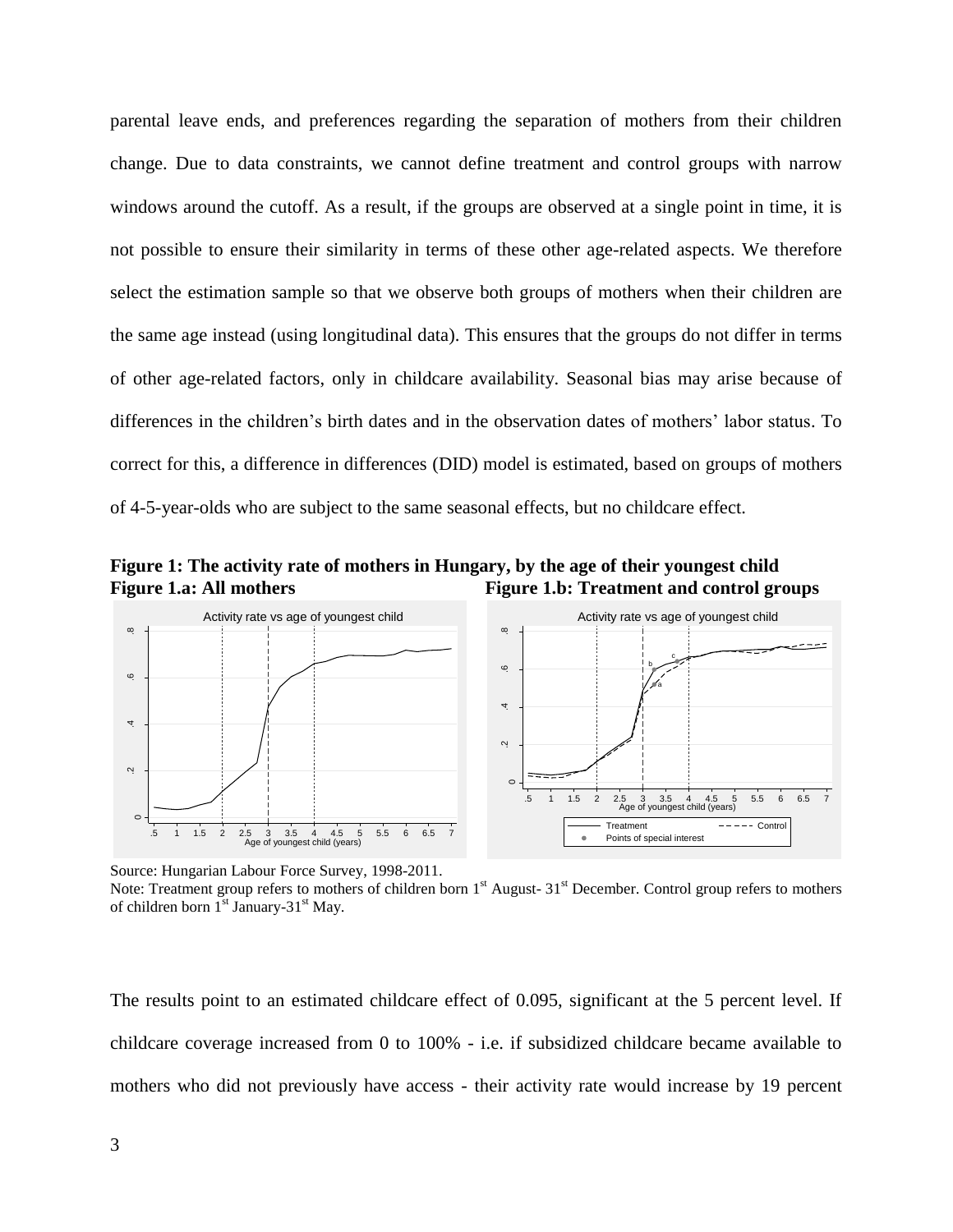(based on their baseline activity rate of around 50%). Figure 1.b. gives strong preliminary evidence of this significant effect: it shows that the activity rates of the treatment and control groups move together as children grow older, except for a period following age 3, when the treatment group's is higher for a while. This corresponds exactly to the period when the group gains access to subsidized kindergarten while the control group does not, suggesting that childcare availability positively impacts mothers' labor supply. Other age-related factors affect both groups similarly, and should therefore not lead to the observed deviation in the activity rates.

Our results illustrate that estimates of the childcare effect are highly dependent on (a) whether the estimation method relies on exogenous change in childcare availability for identification, (b) at which stage of mothers' post-birth labor market reactivation the estimation is made, and (c) whether concurrent age-related changes are accounted for in cutoff-based estimates. Of the numerous previous estimates available from various countries, the most common are those based on structural models that use time or regional variation for identification. These have the advantage of being able to control for fertility and other types of selection biases, however, they are based on strict behavioral and distributional assumptions, and are likely to suffer from endogeneity bias.<sup>3</sup> Previous evidence from these studies is ambiguous.<sup>4</sup> The second strand of the

 $3$  Unobserved characteristics in the error term - mainly individual and regional - make childcare availability endogenous in the labor supply equation (e.g. migration between settlements, or the economic development of settlements), and most of these introduce an upward bias. For instance, in better developed regions, labor market opportunities are better, and demand for childcare institutions is higher, with more resources available for increasing capacities.

<sup>&</sup>lt;sup>4</sup> Several support the existence of a negative effect of childcare costs on participation or employment (Lokshin 2004, Borra 2010, Kimmel 1992, Connelly 1992, Haan and Wrohlich 2011, Del Boca 2002), while others find little or no significant effect (Chevalier and Viitanen 2002, Chone, Le Blanc, and Robert-Bobee. 2003, Ribar 1995). The evidence from these studies varies not only because of differences in methodology and data, but also the age of the children analyzed, and cross-country differences in institutional and hard-to-observe preferential factors (Blau 2003).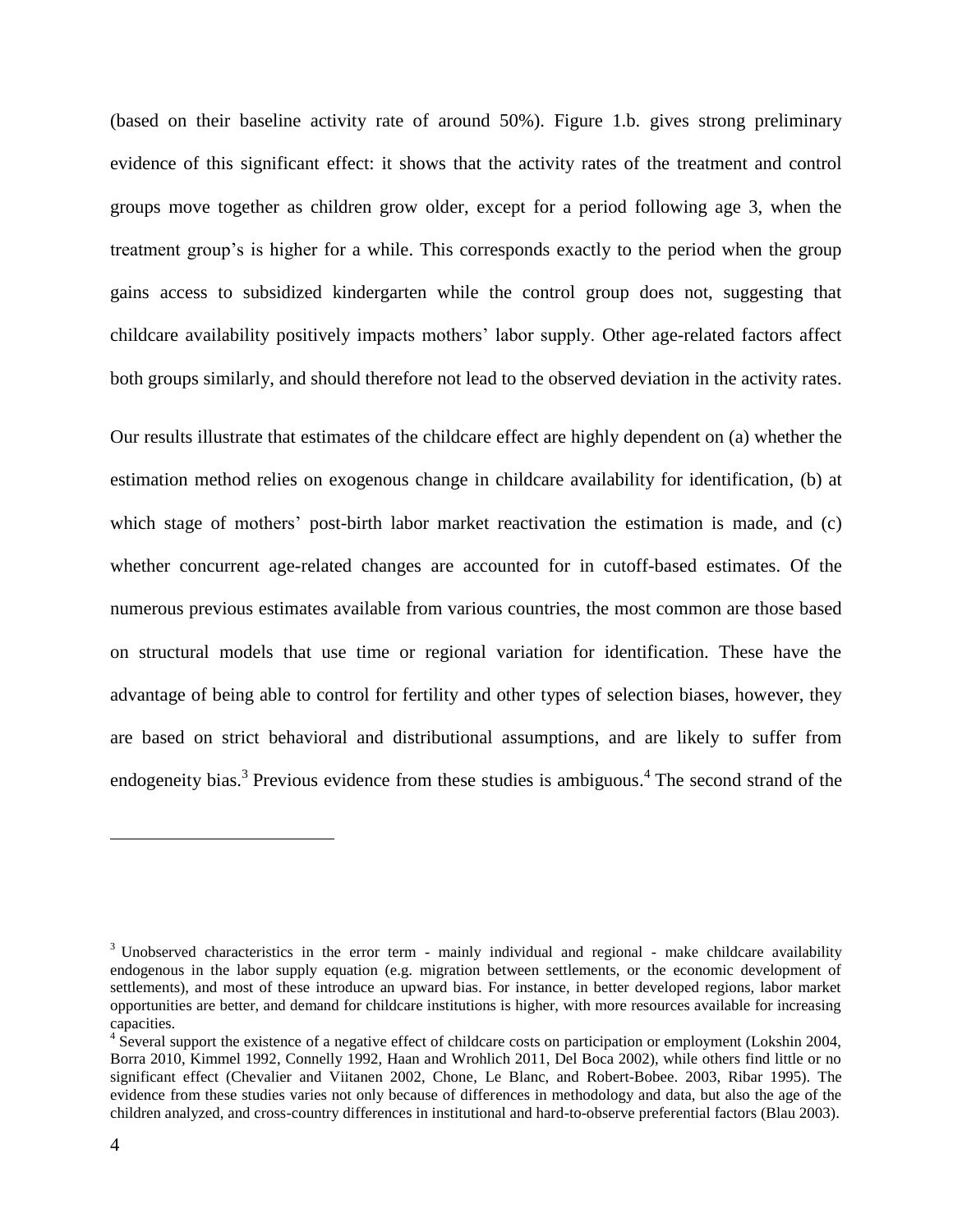literature, seeking a source of exogenous change for identification, uses difference in differences methods based on various policy changes. These require fewer assumptions and may eliminate the omitted variables bias, however, they are based on the crucial assumption that the policy change is exogenous, which may not be valid.<sup>5</sup> These also give ambiguous results.<sup>6</sup>

In the third group of studies, enrollment eligibility cutoffs based on birthdates provide a promising opportunity for estimating a credible causal effect, in that they create truly exogenous variation in childcare availability. The internal validity of these estimates is high, however, this comes at the cost of limited external validity, since they measure a local treatment effect. To our knowledge, so far only a few studies from the US used enrollment cutoffs to estimate the effect of childcare on mothers' labor supply. Gelbach (2002) analyzed Census data on 5-year-olds, using quarter of birth as an instrument for kindergarten enrollment, finding a significant positive effect of 6-24%. However, as shown later in our case as well, using such a wide window around the cutoff and assuming that the child's age is unrelated to the mother's labor supply leads to an upward bias in the estimate (Fitzpatrick 2010, p.58.). The method we propose avoids such bias by separating the childcare effect from age-related effects.

Using more detailed restricted-access Census data, Fitzpatrick (2010) carried out a standard regression discontinuity (RD) analysis, and found that at age 4 of children, subsidized prekindergarten eligibility has no significant impact on maternal labor supply. The difference

<sup>&</sup>lt;sup>5</sup> Policy decisions about subsidized childcare supply may be endogenous as well if they depend on local childcare demand and related political pressures.

<sup>&</sup>lt;sup>6</sup> Some policy change-based studies find a significant positive impact (Baker, Gruber, and Milligan 2008, Lefebvre and Merrigan 2008, Hardoy and Schone 2013), while others find none (Cascio 2009, Lundin et al. 2008). Baker et al. (2008) note that the estimated elasticities from policy change based studies (Berger and Black 1992, Gelbach 2002, Herbst 2008, Cascio 2009) are at the lower end of the range of estimates based on structural models Blau (2003).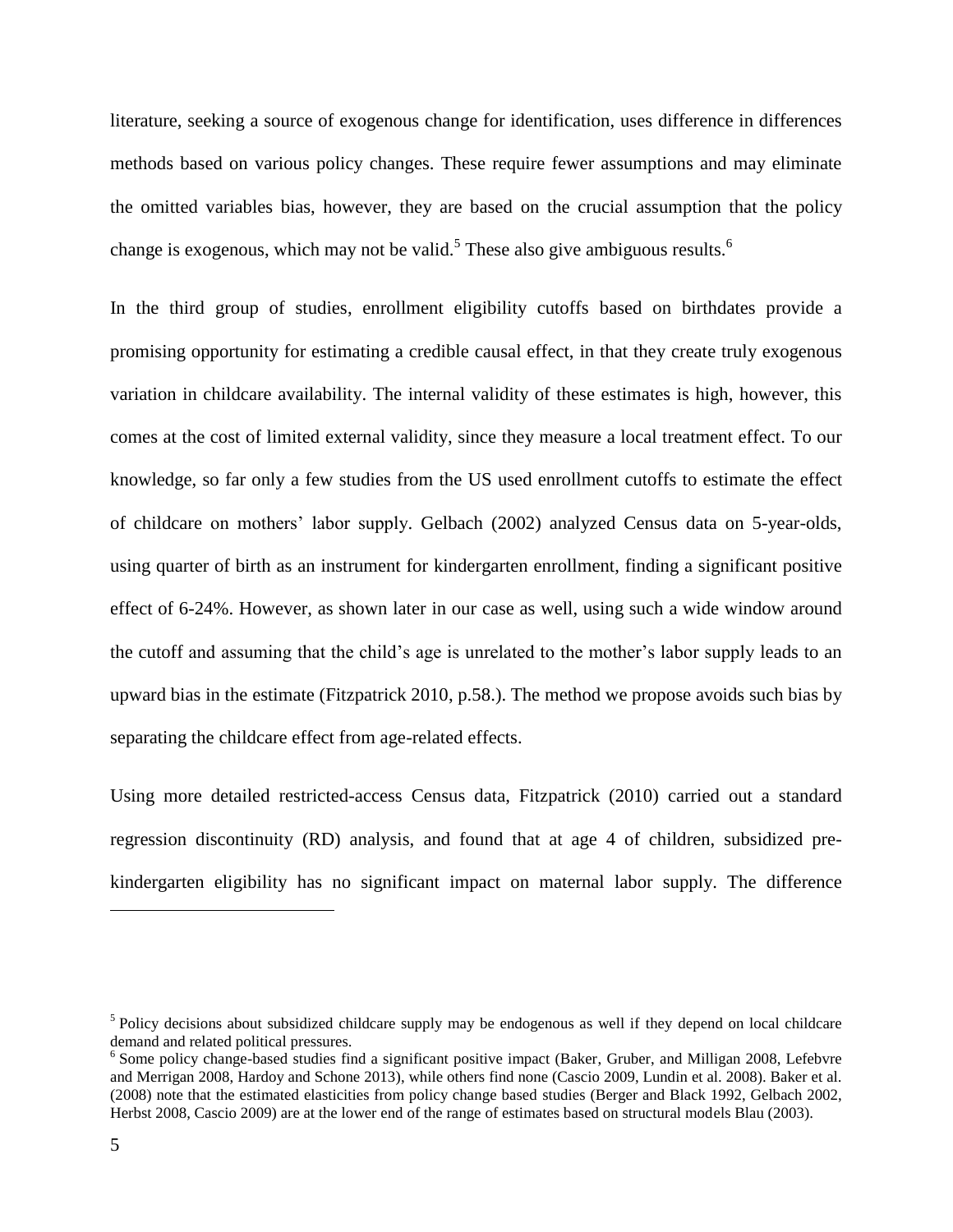between this result and that of Gelbach (2002) is likely due to the elimination of other child agerelated effects (more narrow windows around the cutoff). On the other hand, the difference from our results reflects the importance of the point (child age) the childcare effect is estimated at. From a policy point of view, only points at which a considerable fraction of mothers are still outside the labor market, and therefore policies have potential impact, are relevant. By age 4 of children, mothers in the US have almost reached the overall rate of female employment  $\left(\sim 70\right)$ vs.  $\sim$ 72%),<sup>7</sup> while Hungarian mothers of 3-year-olds are still quite far from the overall female activity rate  $({\sim}47\%$  vs.  ${\sim}67\%)^8$  at the cutoff. Consequently, it is not surprising that no effect is found in the US case, while our estimates show a significant childcare impact.

By using an eligibility cutoff, eliminating bias from other age-related changes, and estimating at a point where an increase in childcare availability still has the potential to re-activate a significant portion of mothers, we provide policy-relevant new evidence of the childcare effect. At the same time, given the above considerations, our results are in line with the most relevant preceding literature in which cutoff-based estimates are given (Gelbach 2002, Fitzpatrick 2010). Evaluated with the Hungarian institutional context in mind, they suggest that childcare expansion has a significant impact despite potentially limiting factors, such as the lack of flexible work opportunities, <sup>9</sup> long maternity leave, cultural expectations, and their interactions.<sup>10</sup> However, childcare expansion only explains one third of the overall increase seen in mothers' activity rates

<sup>&</sup>lt;sup>7</sup> Fitzpatrick (2010, p.11), and US Bureau of Labor Statistics (25-54-year-old females).

<sup>8</sup> Hungarian Labour Force Survey, and Eurostat (25-54-year-old females).

<sup>&</sup>lt;sup>9</sup> The availability of part-time and telecommuting work is very limited in Hungary (and the CEE region), while childcare facilities have rigid hours of operation.

<sup>&</sup>lt;sup>10</sup> The overall length of maternity and parental leave in Hungary is 3 years, which mothers may interpret as a signal of when they should return to work, referred to as an anchor effect by Kluve and Schmitz (2014). Societal views appear to be in line with this idea (Blaskó 2011).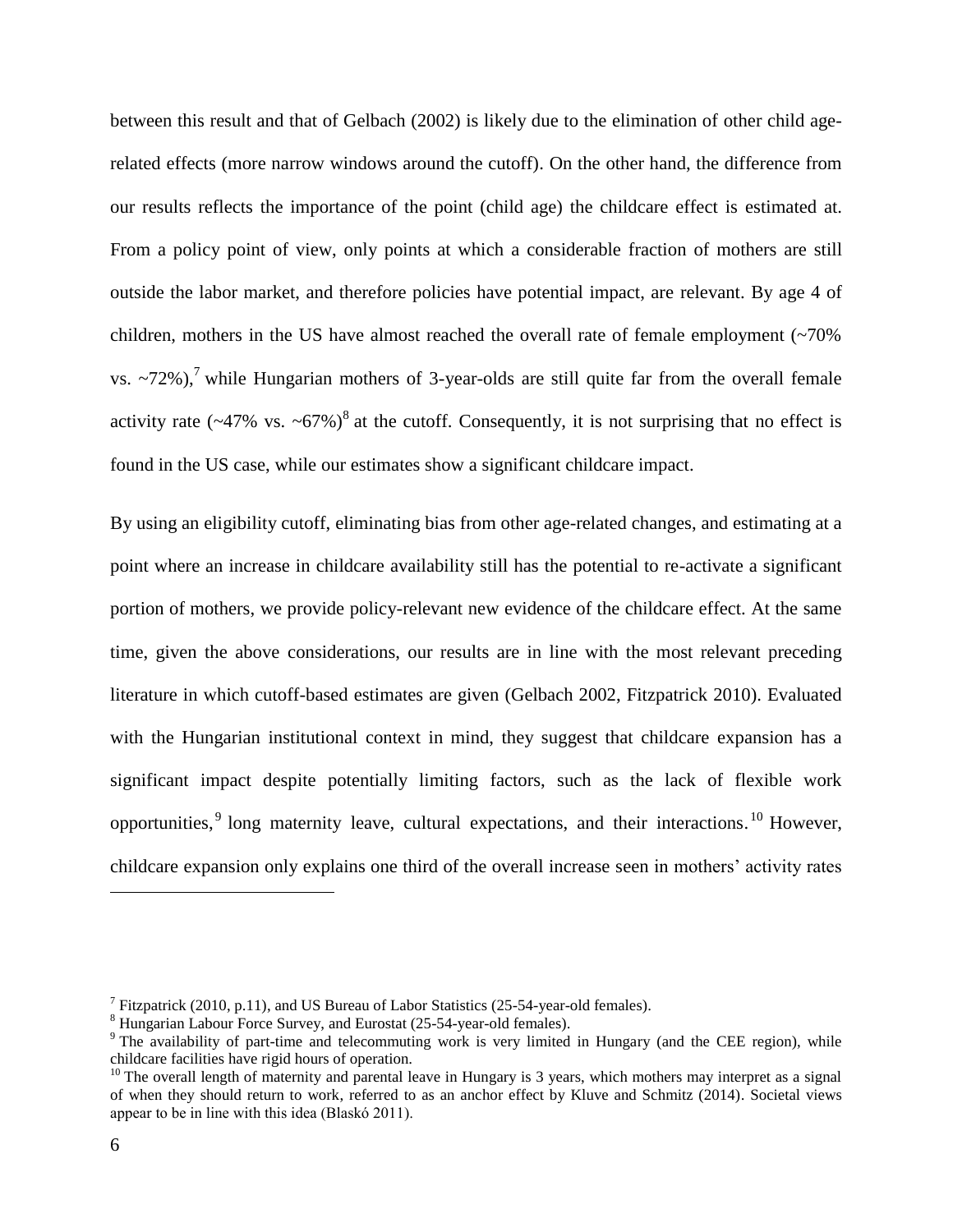around age 3 of children (Figure 1), highlighting the importance of considering various policies as well as their interactions and the signals they may send - in a comprehensive manner.

# II. INSTITUTIONAL FRAMEWORK

In Hungary, private childcare is relatively expensive and unaffordable for many people, so subsidized state-run institutions provide the primary form of childcare.<sup>11</sup> Subsidized nursery schools accept children of age 5 months to 3 years, while kindergartens accept children from age 3 to 6 in the analyzed period. We disregard differences in the type of service these institutions provide in terms of child development, as we are only considering their role in terms of freeing up mothers' time. The coverage rate<sup>12</sup> of kindergartens is significantly higher (74.2% on average) than that of nursery schools (10.2% on average). Figure 2 illustrates the township-level distributions of state-run nursery and kindergarten coverage rates, illustrating the low availability of nurseries, the significantly higher availability of kindergartens, and their high regional variability. Those who are eligible for kindergarten face and perceive a significantly higher supply of subsidized childcare than those who are only eligible for nursery school.

<sup>&</sup>lt;sup>11</sup> The data allows us to control for some other childcare options as well: we include a proxy the presence of a grandparent in the household among the controls. As expected, since mothers should not differ in this respect based on their child's birthdate, our estimates are unchanged.

 $12$  Coverage is defined as the number of children enrolled/children of the given age in the population. The calculation of the coverage rate used in the analysis is described in detail in the Data section.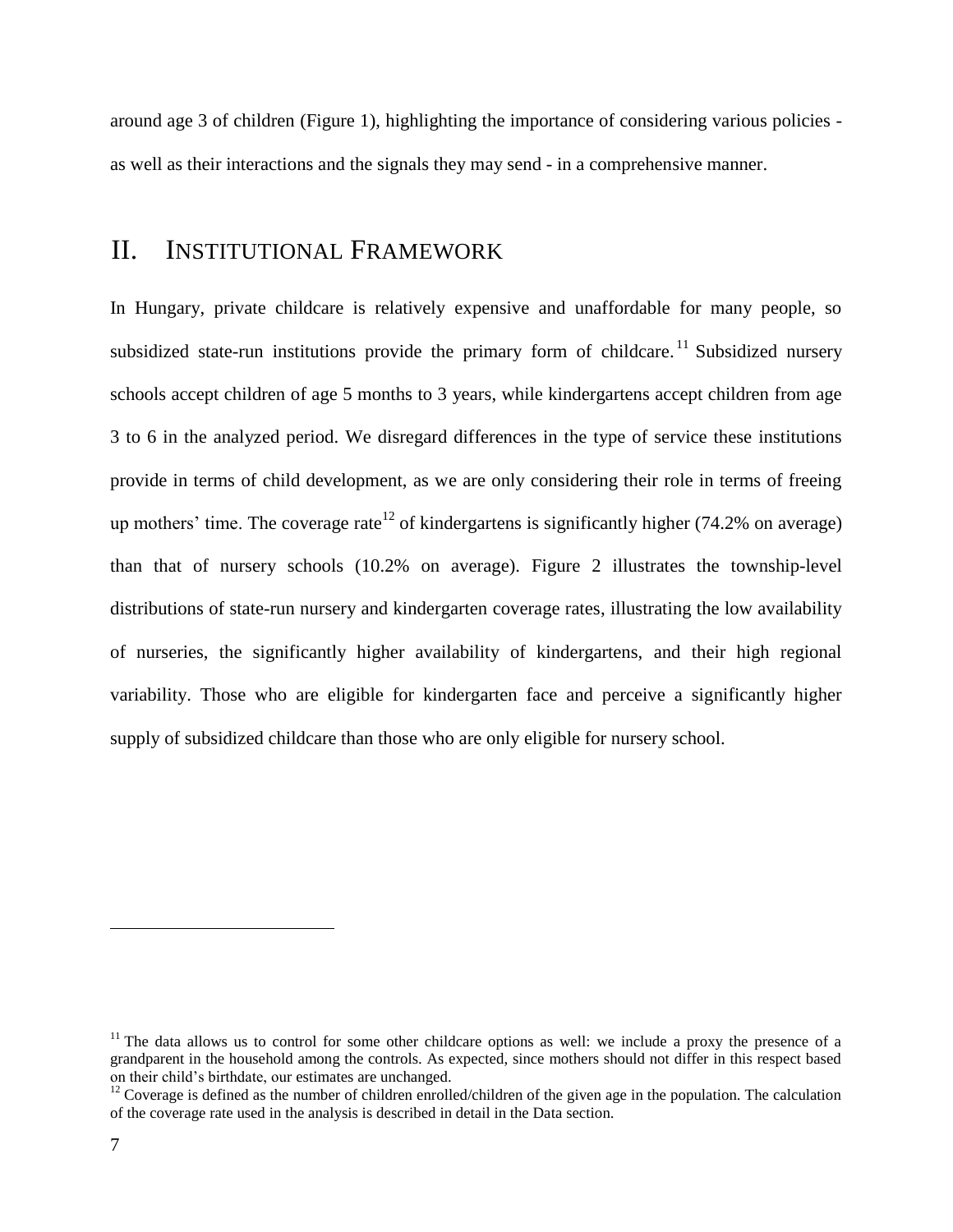

**Figure 2: Distribution of nursery and kindergarten coverage rates by township**

Source: T-STAR Hungarian township level dataset, 2010.

The kindergarten school year begins in September. The main eligibility rule for subsidized kindergartens is that children who turn 3 prior to September  $1<sup>st</sup>$  may enroll starting September  $1<sup>st</sup>$ , and those born after may enroll as long as there are open spots available. In practice, spots are not usually filled by those born prior to September  $1<sup>st</sup>$ , which means that children born between September 1 and December 31 are able to enroll in January. However, as free spots are filled by then, those born after December  $31<sup>st</sup>$  are only able to enroll next September. The cutoff date relevant to our estimation is therefore the  $1<sup>st</sup>$  of January.<sup>13</sup> Our analysis is based on two groups defined around this cutoff: treatment mothers, whose children are born prior to January  $1<sup>st</sup>$ , are mostly able to enroll their children in kindergarten in January; and control mothers, whose children are born soon after January  $1<sup>st</sup>$ , are only able to enroll in kindergarten next September. Although kindergartens consider further characteristics in admission decisions - such as income

Note: Coverage rate is defined as the number children enrolled in nursery/kindergarten in each township, divided by the number of children of relevant age (0-2.99 for nursery, 3-5.99 for kindergarten) in each township. Townships are merged based on data on commuting to childcare facilities (based on Kertesi et al. 2012), there are 530 of these.

 $13$  The January 1<sup>st</sup> cutoff date is also confirmed by data on individual-level childcare usage from the EU-SILC dataset (see Appendix Figure A1): the largest gap in enrollment rates occurs between those born before and after January  $1<sup>st</sup>$ .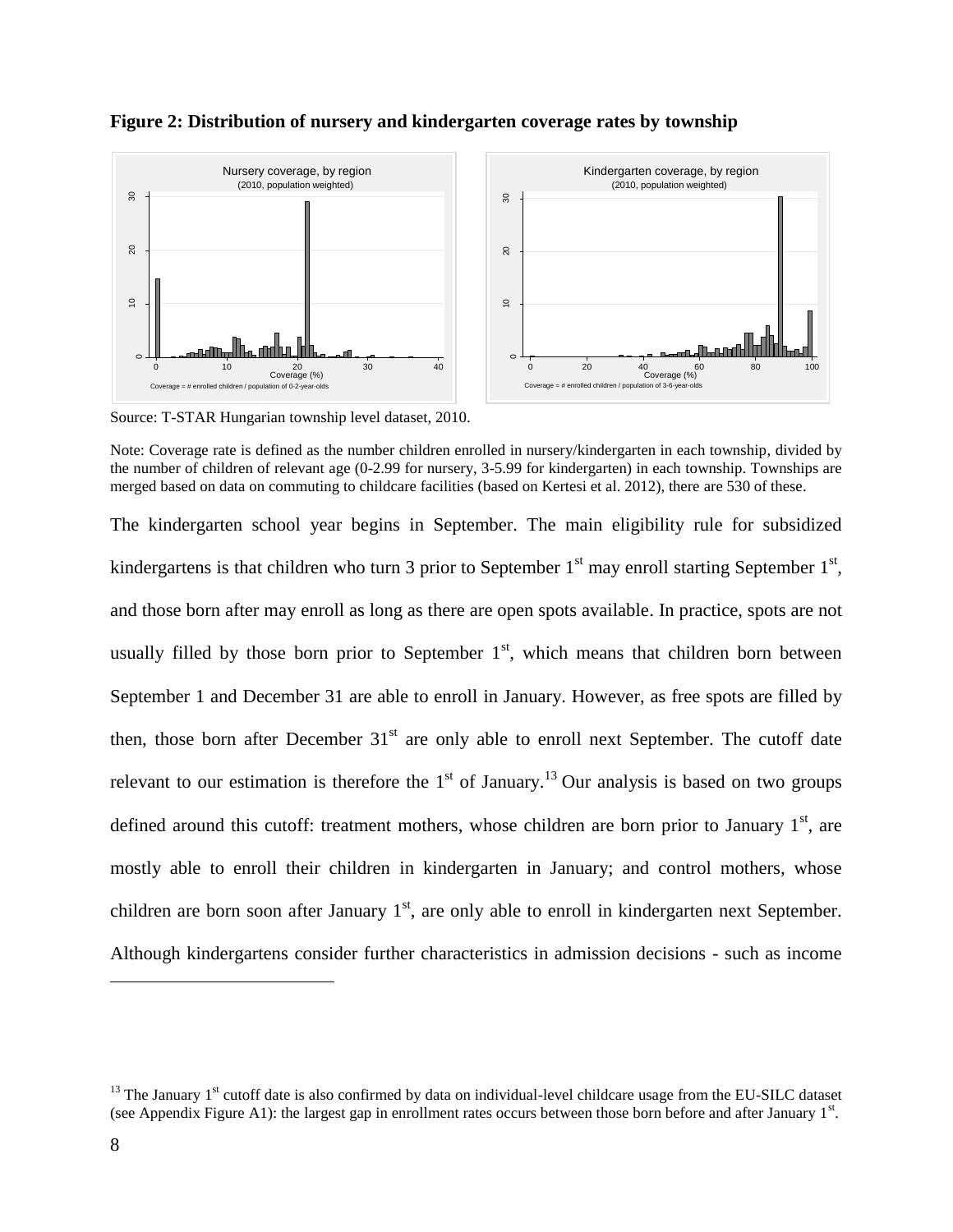status, the presence of siblings, or the mothers' labor market status - these do not differ on average between the two groups, and do not affect our analysis.

There are some other factors that are relevant to mothers' labor supply that change around age 3 of the child. The first of these is flat-rate parental leave, which is received by each mother when the child is 2-3 years old, the period of interest in our analysis.<sup>14</sup> One parent in each family is entitled to it, however, the overwhelming majority  $(98.1\%)$  is taken by mothers.<sup>15</sup> The amount of the parental leave is low (it was 23.4% of the average female wage in 2008), however, it may still have an impact on the labor supply decision of mothers with low expected wage or employment probability. Furthermore, the length of parental leave may be taken as an institutional signal (referred to as the anchor effect, see Kluve and Schmitz (2014)) regarding the "proper", socially accepted time for separation from the child, affecting mothers' preferences (discussed next).

In addition to the institutional factors, we also have to consider the role of preferences regarding separation from the child, which also change around age 3 of the child. Parents generally become gradually less attached as the child grows older, however, in the case of Hungary, there is reason to think that these preferences change sharply at age 3. A survey by Blaskó (2011) suggests that the majority (56.4%) of people believe age 3 is the earliest acceptable time for a mother to leave the child and return to work, while 19.6% responded age 2, and 19.7% gave a later age than 3. It is very likely that there is a correlation between the institutional setting and societal preferences

<sup>&</sup>lt;sup>14</sup> Flat-rate parental leave is universal: it can be received by anyone, with high or low previous income, whether they were insured previously or not. The sum of this benefit equals the old-age pension minimum. Parental leave also provides basic health insurance and social security payments.

<sup>&</sup>lt;sup>15</sup> According to Hungarian Labor Force Survey (H-LFS) data, between 1996 and 2011, a mere 1.9% of those receiving parental leave payments were males.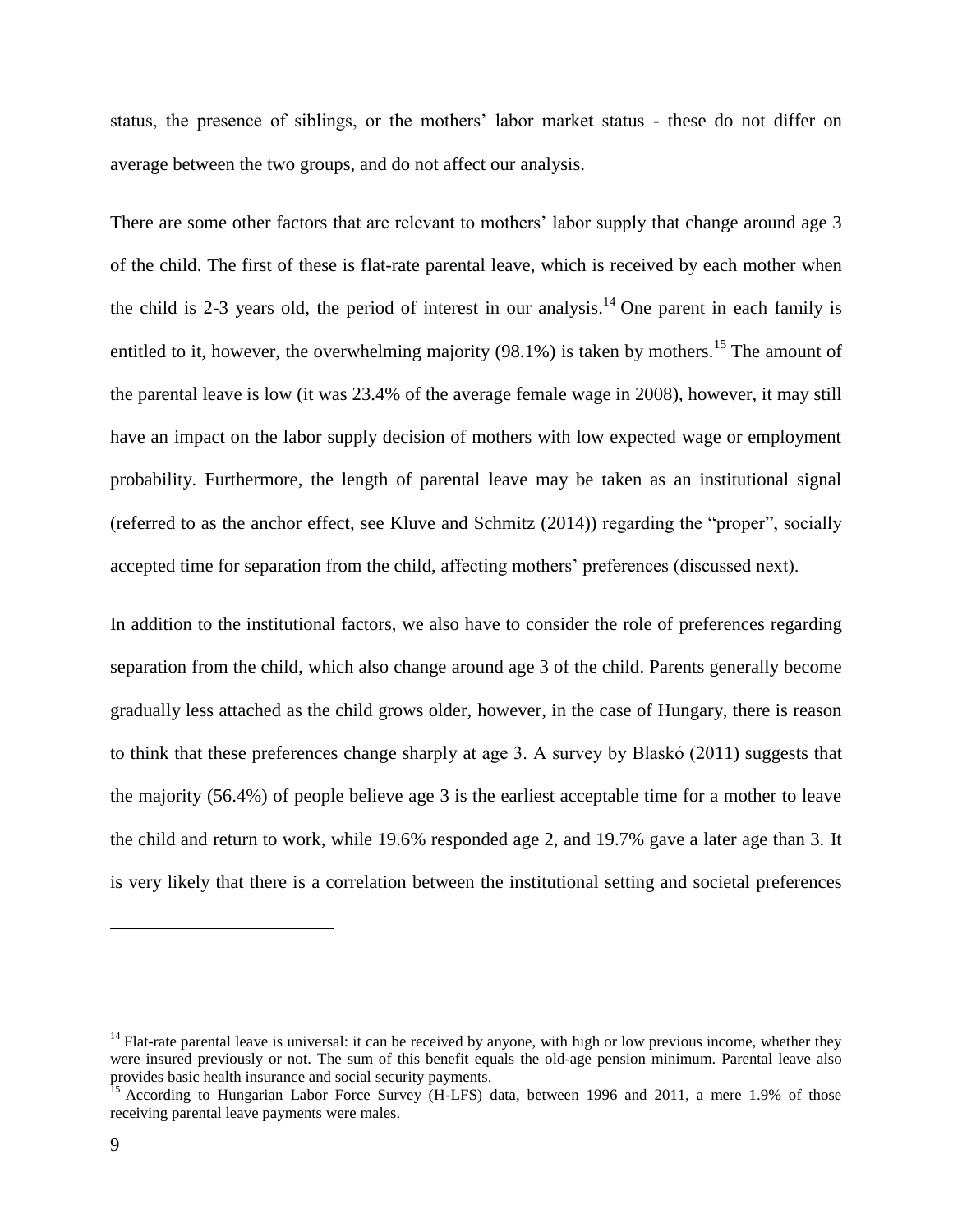regarding the 3rd birthday is an important deadline (Hasková, Győri, and Szikra (2012)). Whether this change in preferences is due to the institutional framework being interpreted as a signal by mothers that they should send the child to childcare and return to work, due to employers assuming that mothers will be more reliable (absent less due to child illness, etc.) after this age, or other factors, it means that preference change should be accounted for in the estimation methodology.

# III. DATA AND METHODOLOGY

#### III.1. DATASET

The primary source of the data used in the analysis is the Hungarian Labor Force Survey (H-LFS). It is a rotating panel dataset, which consists of individual-level data of all members of the household, which is the unit of observation. Approximately 17% of the households are rotated in each quarter, thus the maximum length of observation time is 1.5 years. The sample is representative of Hungary; sample weights based on the data of the Hungarian Central Statistical Office (CSO) are used. Our estimation sample includes mothers with or without a partner, for the years 1998-2011. Throughout the analysis we refer to the age of the youngest child in the family as child age,  $16$  and include mothers with 1 or more children. We exclude fathers from the

 $16$  It is important to emphasize that we always examine the youngest child, as only mothers who don't have an even younger child are likely to be affected by subsidized childcare availability for their 3-year-old. It may occur that expectant mothers are also included in the sample, if the birth occurred after the last observation in LFS. These mothers most probably do not plan to return to the labor market, irrespective of childcare availability. However, this does not bias the results, as the probability of their inclusion is the same in the treatment and the control group.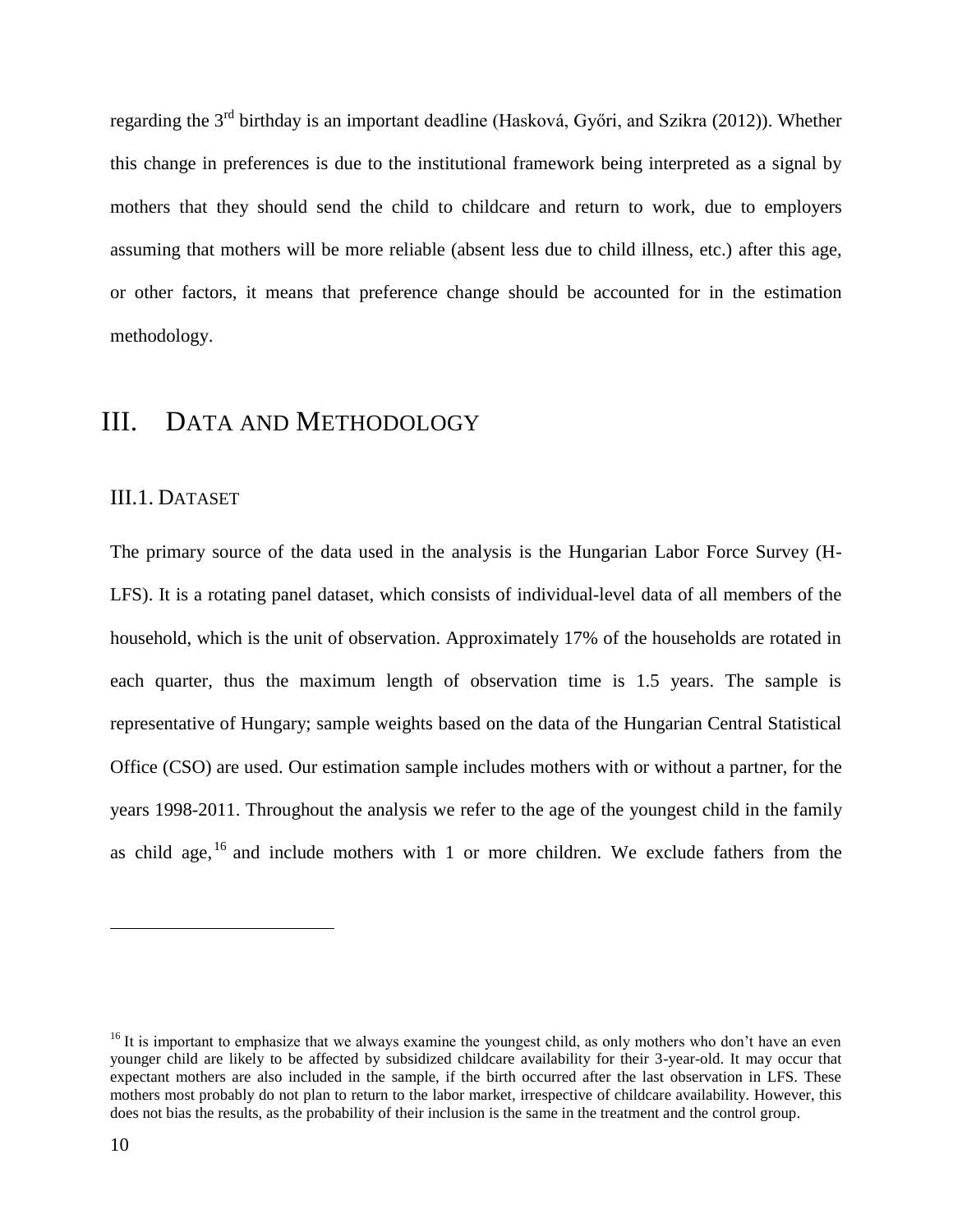analysis, since, as described in the previous section, in Hungary it is rare that the father stays at home with the child and the mother goes back to work.

In the H-LFS dataset, detailed demographic and labor market data are included about each individual. We use information on the individual's labor market participation as our labor supply measure and include individual (e.g.: age, schooling, occupation), family (number of children, husband's labor market status), and regional<sup>17</sup> (settlement type, region, local unemployment) characteristics linked from the T-STAR regional dataset as controls (the full set of variables included can be seen in Appendix Table A1.). We use a dummy variable for participation as our dependent variable in the estimation.<sup>18</sup> Individuals are classified as participating in the labor market if they have completed at least one hour of paid work in the previous week, or if they are available for work and actively seeking for a job (ILO definition).

The focus variable of our analysis is childcare availability; however, it is not straightforward how this should be measured: as actual usage at the individual level, or availability at the regional level. The effect of childcare supply on labor supply can be illustrated with the following equation:

$$
\frac{\partial L^S}{\partial c^S} = \frac{\partial L^S}{\partial c^D} \cdot \frac{\partial c^D}{\partial c^S} \tag{1}
$$

 $17$  The individual level LFS data is linked with T-STAR township level regional data on regional characteristics via township codes.

<sup>&</sup>lt;sup>18</sup> We also use employment as an alternative dependent variable, as discussed in the results section. We do not consider changes in hours of employment, as part-time work is rare in Hungary, so choices are mostly made on the extensive margin.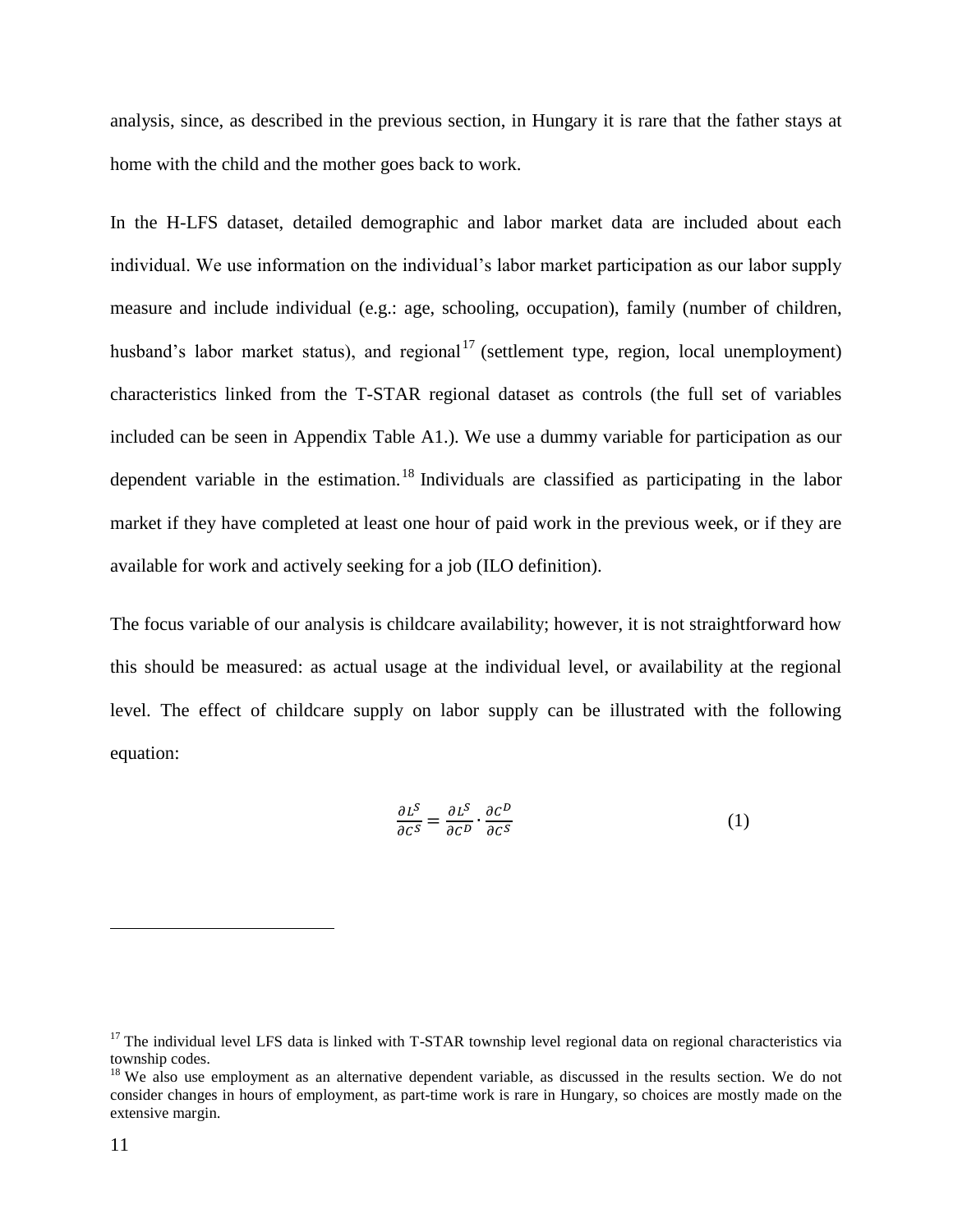The supply of subsidized childcare  $(C^S)$  is the number of available subsidized places (in the relevant township and year). Our expectation is that the more places are available, the more mothers decide to apply for childcare:  $\frac{\partial C^D}{\partial C^S} > 0$ . At the same time, we expect that the more mothers decide to enroll, the more of them will decide to return to the labor market:  $\frac{\partial L^S}{\partial C^D} > 0$ . Some articles (e.g. Del Boca (2002)) model these as simultaneous decisions. Since both parts of the process are equally important from a policy point of view, we carry out an intent-to-treat analysis and focus on the full effect of regional childcare availability.

Childcare availability (termed childcare coverage) variables are defined as the number of children enrolled in nursery/kindergarten in each township, divided by the number of children in the relevant age group (0-2.99 for nursery school/3-5.99 for kindergarten) in the population of the township.<sup>19</sup> As seen in Figure 2, kindergarten coverage is significantly higher (74.2%) than nursery coverage  $(10.2\%)$ .<sup>20</sup> A single coverage variable used in the regressions is created from the nursery and kindergarten measures based on individual eligibility: for mothers with children eligible for kindergarten, it is coded as the kindergarten coverage rate, and for those whose children are not, it is coded as the nursery coverage rate in their township. This variable measures

<sup>&</sup>lt;sup>19</sup> Townships are defined taking commuting to childcare institutions into account, based on data collected in previous work by Kertesi et al (2012). Enrollment statistics are reported by the childcare institutions and collected by the Central Statistics Office, enrollment and population data come from the T-STAR regional dataset. Coverage variables for each year are merged with the LFS data based on township codes. The distributions of the coverage variables are shown in Figure 2 for the year 2010.

 $20$  It is possible that the difference between nursery and kindergarten coverage is lower if we only consider children closer to the cutoff age of 3: children just under 3 are more likely to get into nurseries than younger ones, and children just over 3 may be less likely to get into kindergarten than older ones. This would mean that our measure of the difference in coverage is biased upwards, and therefore, we underestimate the impact of childcare availability on labor supply. The T-STAR dataset does not contain statistics by more narrow age groups, but statistics based on individual level usage of childcare from the 2011 Census show similar rates for more narrow age groups, therefore, this bias should not be significant.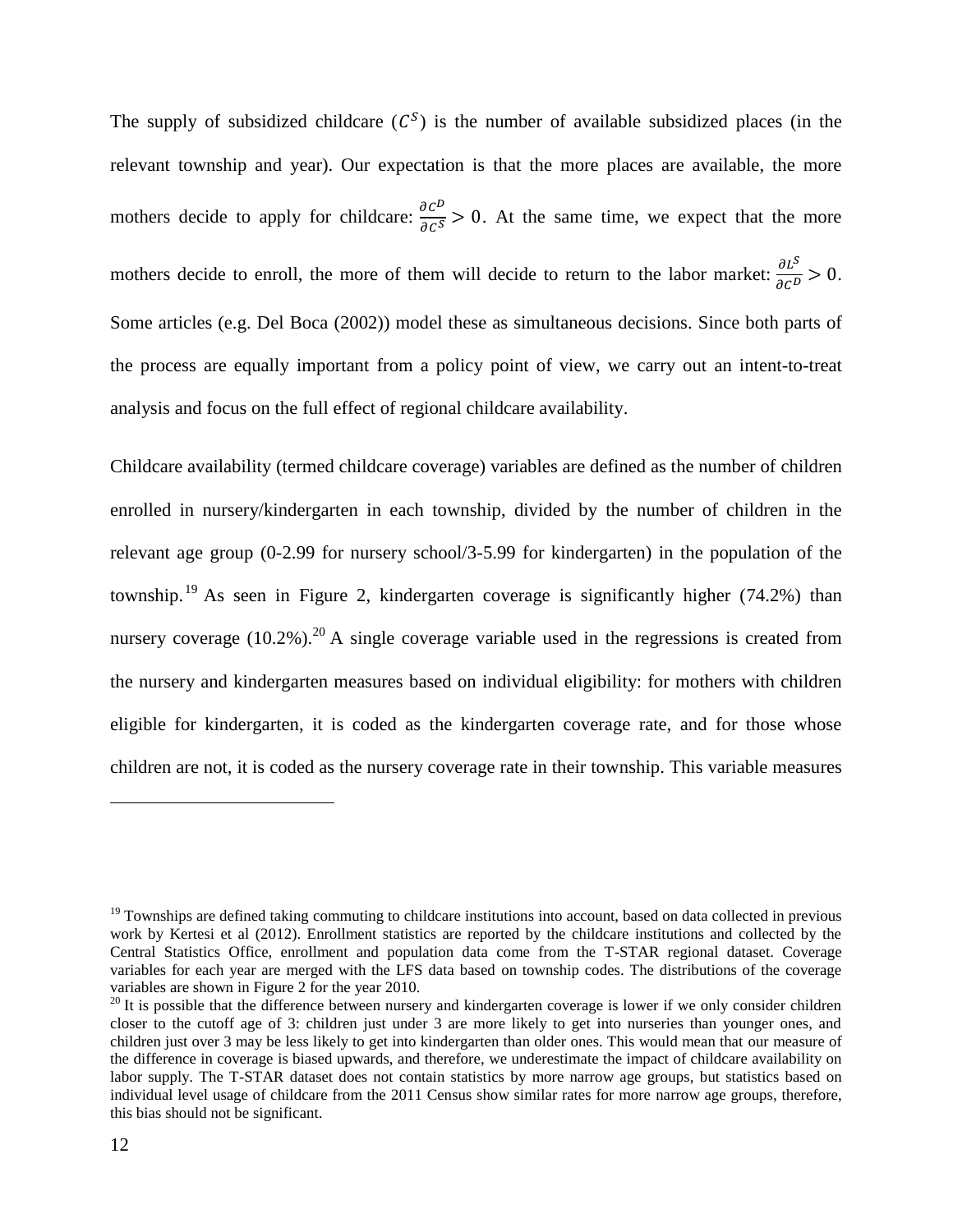the size of subsidized childcare supply perceived by a mother (the individual probability of access to subsidized childcare) in a given township and year.

#### III.2. THE INSTRUMENTAL VARIABLE

To estimate the effect of childcare availability on the labor supply of mothers, one could simply run an OLS regression with participation as the dependent variable, and the childcare measure and controls as the explanatory variables. However, there is strong reason to suspect that this estimate would be biased, due to the endogeneity of childcare availability: it is likely to be correlated with various observed and unobserved factors. For instance, consider economic development, as seen in Figure 3: the scatterplots demonstrate the positive relationship between income tax per capita (a proxy for GDP per capita) and childcare coverage rates. The reason for this relationship may be that governments with ample resources can afford to maintain more subsidized childcare places. At the same time, in a more developed township, labor demand is stronger, which may affect mothers' labor supply positively through their expectations. As a result, residents facing stronger labor demand may require more subsidized childcare places to be maintained.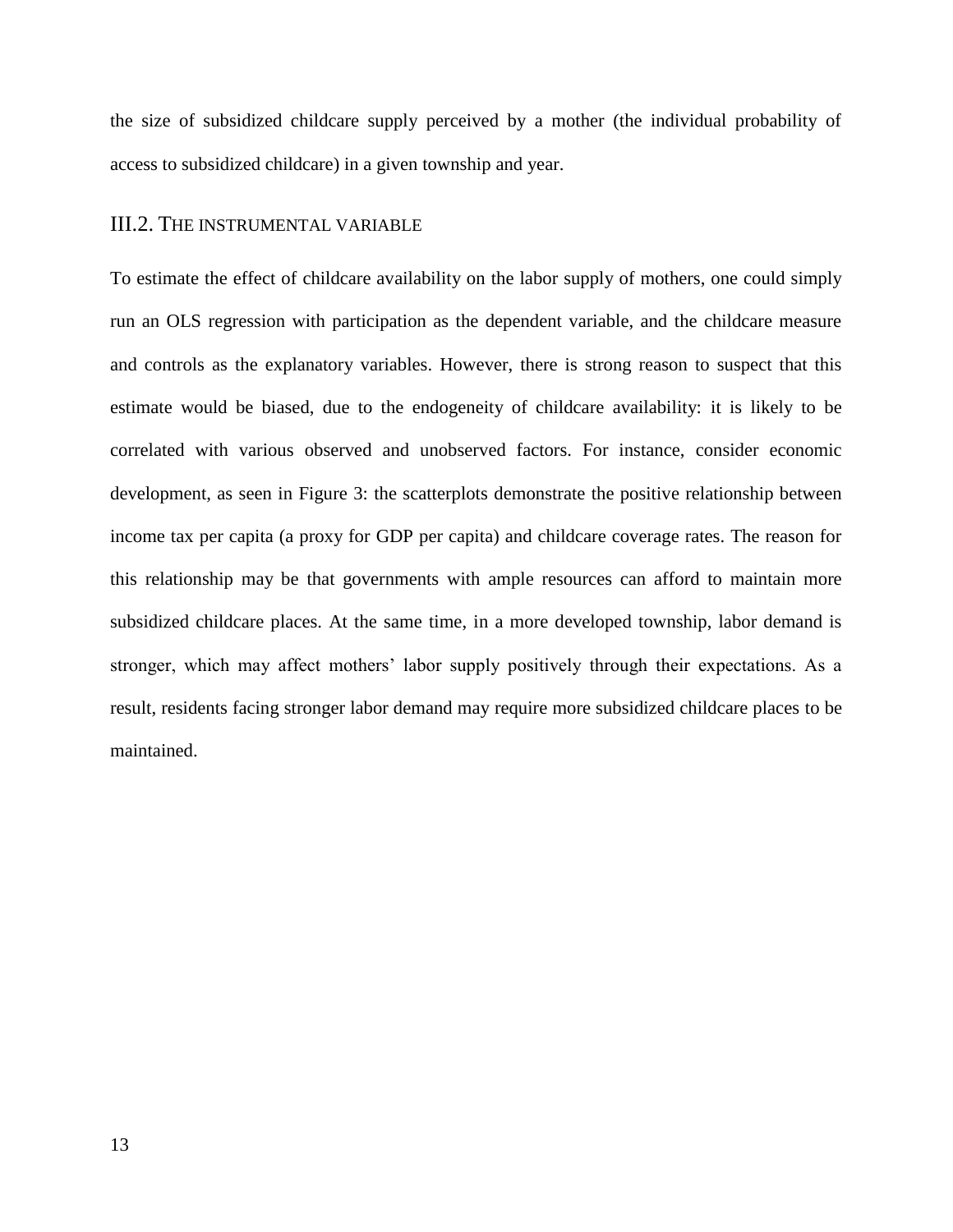

**Figure 3: Correlation between childcare availability and economic development**

The basic idea of our cutoff-based methodology is to use the birth date of the child as an instrumental variable for childcare availability to correct for such bias. The instrumental variable is defined as follows:

$$
T_i = \begin{cases} 1 & \text{if} & 1^{\text{st}} \text{August} \le b_i \le 31^{\text{st}} \text{ December} \\ 0 & \text{if} & 1^{\text{st}} \text{ January} \le b_i \le 31^{\text{st}} \text{May} \end{cases} \tag{2}
$$

where  $b_i$  is the date of the third birthday of the mother's youngest child, and 1<sup>st</sup> January is the cutoff date. In our case, mothers with children born between August  $1<sup>st</sup>$  and December 31 $<sup>st</sup>$  are in</sup> the treatment group, for whom T=1, and those with children born between January 1<sup>st</sup> and May  $31<sup>st</sup>$  are in the control group, for whom T=0. This instrument is strongly correlated with childcare availability, since treatment group mothers are mostly able to enroll their children in kindergarten (74% coverage), while control group mothers are only eligible for nursery school, which has significantly lower coverage (10%). At the same time, T should not be correlated with other

Source: T-STAR dataset, 2010.

Note: Coverage rate is defined as the number children enrolled in nursery/kindergarten in each township, divided by the number of children of relevant age (0-2.99 for nursery, 3-5.99 for kindergarten) in each township. Townships are merged based on data on commuting to childcare facilities (based on Kertesi et al. 2012), there are 530 of these.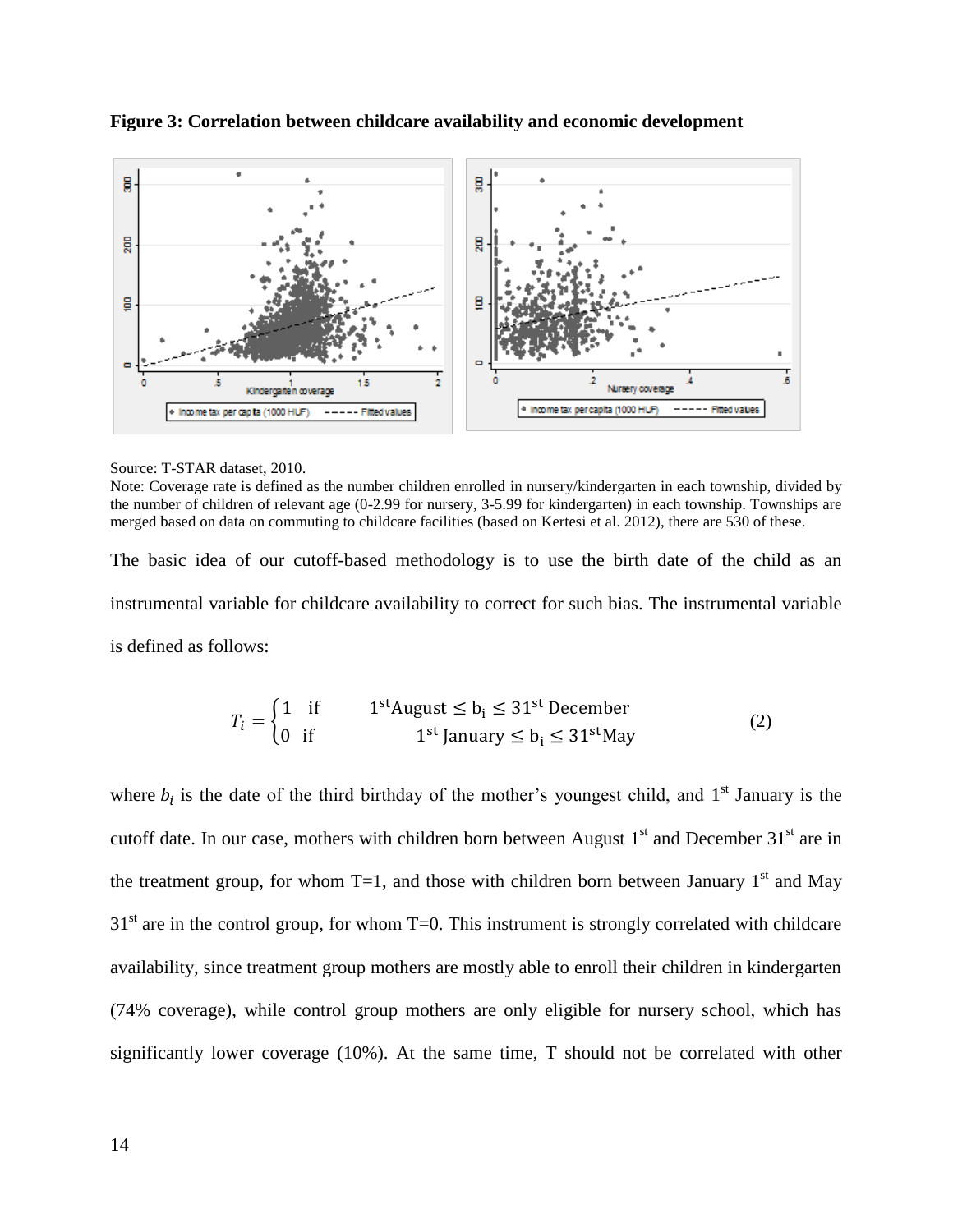individual and regional characteristics that influence the mothers' labor supply, if the birthdate of children – at least around the cutoff date - is random.

#### III.3. SAMPLING DESIGN AND SEASONALITY CORRECTION

It is easy to see that the selection of mothers into the groups can be regarded as random if the bandwidth around the cutoff is narrow enough: mothers of children born on December  $31<sup>st</sup>$  are very similar to those born on January  $1<sup>st</sup>$ . In our case, due to small sample size and the imprecise data on birth dates, we have to define groups as those with children born 5 months before and after the cutoff date. The wider windows around the cutoff mean that we need to consider certain age-related factors more carefully: as outlined previously, around age 3 of the child not only does childcare availability increases, parental leave also ends, and the willingness to separate from the child grows rapidly. These changes can lead to significant differences between the groups if they are compared in a cross-section of data, because the average age of children in the two groups differs significantly.<sup>21</sup>

In order to separate out these other effects from the childcare effect, we define the estimation sample so that we include mothers in the treatment and control groups with equal average child age. We utilize the longitudinal nature of the data, and observe the groups at different dates,

<sup>&</sup>lt;sup>21</sup> With 5 month windows, child age differs by an average of 5 months between the two groups at any single point in time, so the effects of these differences may be significant. For example, by  $1<sup>st</sup>$  June, parental leave had ended an average of 7.5 months ago for treatment group mothers, and only 2.5 months ago for control group mothers. Depending on how the end of parental leave affects mothers' activity, this may mean that the two groups differ significantly due to this difference as well. Preferences regarding separation may also change significantly during 5 months.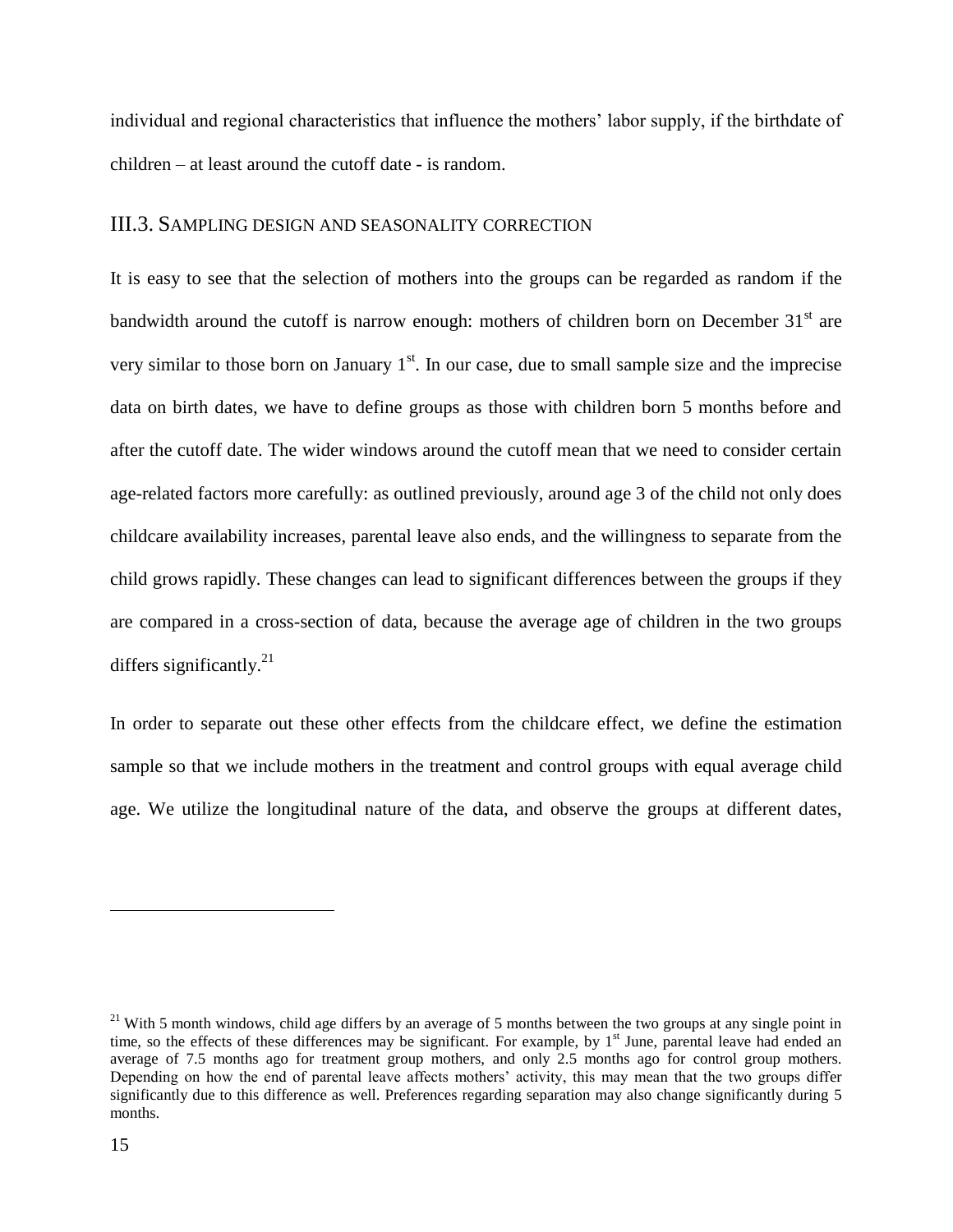namely, we observe each group in the quarter after their child turned  $3<sup>22</sup>$ . This sampling design ensures that the effect of parental leave and separation preferences will be the same on average in the two groups. The only difference left between them is therefore the difference in childcare availability.

In this setup, the treatment and the control groups differ notably in terms of both their dates of birth and of observation, which may introduce seasonal bias of various forms. First, Bound and Jaeger (1996) claim that quarter of birth may be associated with various individual characteristics. They cite Kestenbaum (1987), who find that parents with higher incomes tend to have spring babies. Second, child development may differ by season of birth, which may influence the mother's willingness to separate from the child. For instance, Currie and Schwandt (2013) show that even after controlling for maternal characteristics, health status and weight at birth depend on the season of birth. The third possible bias is related to the different dates of observation: labor demand varies seasonally as well, which affects the actual and expected probability of employment, and thereby, the labor supply of mothers.

In order to ensure that we measure the effect of childcare availability but not that of these seasonal factors, we expand the sample with reasonably close labor market substitutes, mothers of children aged 4-5 years (separated into two groups based on the same cutoff date), and run a difference in differences (DID) regression. 4-5 year old children already have access to kindergarten, irrespective of their birth date, so these comparison groups should be affected by

 $22$  This means that for the treatment group, mothers whose youngest child was born August-December are included in the sample in the quarter when the child is between 3-3.5 years old. For the control group, mothers whose youngest child was born January-May are included in the sample in the quarter when the child is between 3-3.5 years old.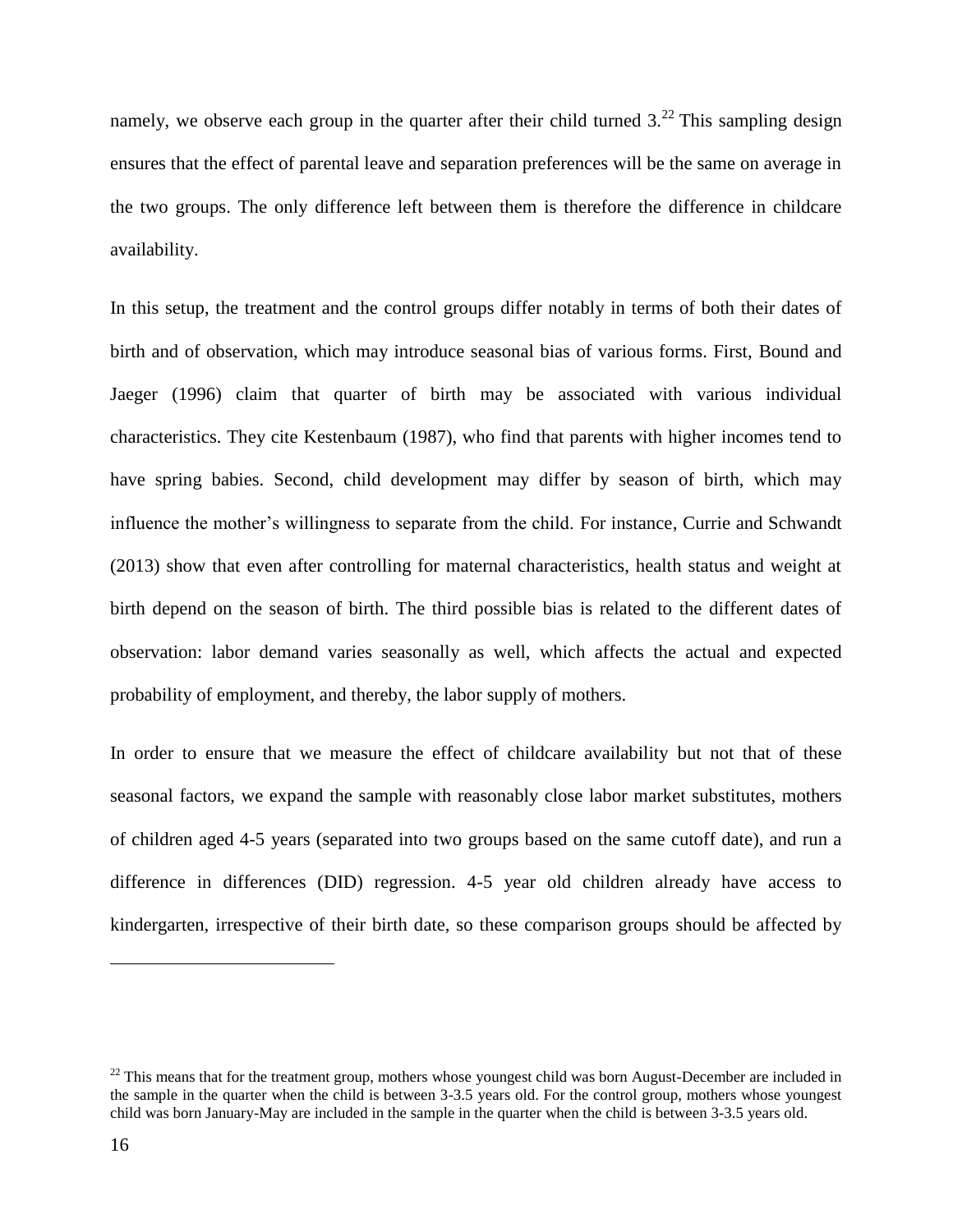the same seasonal effects, but not the treatment effect, allowing us to separate out seasonal factors.<sup>23</sup> Any difference between the two groups of mothers with 4-5 year olds should be the result of the seasonal factors mentioned above. We construct a variable indicating the original and the comparison sample:

$$
m_i = \begin{cases} 1 & \text{if } 3 \le a_i < 4 \\ 0 & \text{if } 4 \le a_i < 6 \end{cases} \tag{3}
$$

where  $a_i$  indicates the age of the youngest child. This means that we have four groups of mothers in our analysis, as summarized in Table 1.

#### **Table 1: Definition of groups in the IV+DID analysis**

|                    | Treatment<br><b>Born August-December</b> | Control<br>Born January-May |
|--------------------|------------------------------------------|-----------------------------|
| 3-year-old child   | $T=1$ , m=1                              | $T=0$ , m=1                 |
| 4-5-year-old child | $T=1, m=0$                               | $T=0$ , m=0                 |

### III.4. DESCRIPTIVE STATISTICS

The most important descriptive statistics are presented in Table 2 for all four groups of mothers. The full summary statistics table is given in Appendix Table A1. This table already demonstrates the main message of this paper: as it can be seen, the means of most variables are very similar in the treatment and the control groups. They do not differ in most characteristics, except for the dependent variable (activity rate) and the variable of interest (childcare coverage). This supports

<sup>&</sup>lt;sup>23</sup> According to some tests not reported here, the seasonal effects suffered by the different age groups are similar.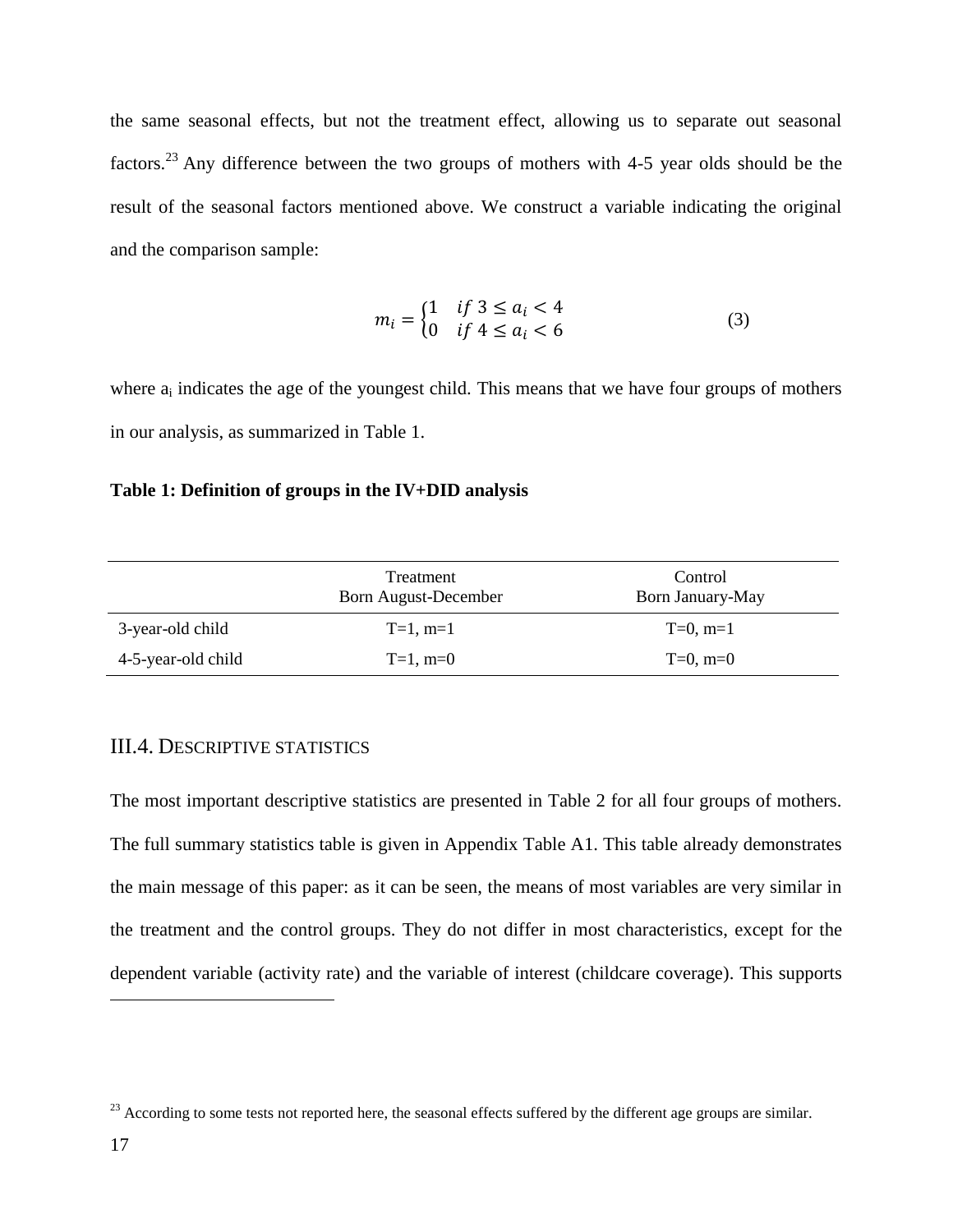that, indeed, selection into the groups, i.e. the birthdate of children, can be regarded random, and the compared groups are similar on average apart from treatment status. The largest difference among the groups lies in the type of living place. The treatment group is 3.8 percentage points more likely to live in a city than the control group. Although this difference is not huge, it suggests that the DID seasonality correction may be important. Differencing is likely to capture seasonal differences, as the comparison groups of mothers with 4-5-year-old children show a similar pattern.

|                               | Child of age $3$ (m=1) |         |                      | Child of age $4-5$ (m=0) |         |                      |
|-------------------------------|------------------------|---------|----------------------|--------------------------|---------|----------------------|
|                               | Treatment              | Control | P-value of<br>t-test | Treatment                | Control | P-value of<br>t-test |
| Activity rate (%)             | 57.88                  | 49.65   | 0.0000               | 65.66                    | 65.01   | 0.6041               |
| Childcare coverage (%)        | 74.2                   | 10.2    | 0.0000               | 74.2                     | 74.2    |                      |
| Number of children            | 1.28                   | 1.31    | 0.1235               | 1.12                     | 1.14    | 0.0908               |
| Age of youngest child (years) | 3.32                   | 3.32    | 0.1965               | 4.81                     | 4.82    | 0.5480               |
| Age (years)                   | 30.37                  | 30.45   | 0.6339               | 31.83                    | 31.90   | 0.6278               |
| Primary school (%)            | 27.1                   | 26.6    | 0.7884               | 27.0                     | 26.9    | 0.9891               |
| Vocational school (%)         | 28.3                   | 28.5    | 0.8577               | 28.9                     | 26.7    | 0.0617               |
| High school $(\%)$            | 29.8                   | 31.3    | 0.3506               | 31.8                     | 32.6    | 0.5043               |
| University (%)                | 14.7                   | 13.3    | 0.2594               | 12.1                     | 13.5    | 0.1124               |
| Partner's age (years)         | 29.68                  | 29.87   | 0.6625               | 31.02                    | 30.79   | 0.5058               |
| Village (%)                   | 29.8                   | 30.3    | 0.7865               | 30.7                     | 27.7    | 0.0155               |
| City $(\%)$                   | 47.9                   | 51.7    | 0.0299               | 50.6                     | 54.3    | 0.0050               |
| Large city $(\% )$            | 14.4                   | 11.5    | 0.0134               | 12.7                     | 11.4    | 0.1370               |
| Unemployment rate (%)         | 5.1                    | 5.1     | 0.9029               | 5.1                      | 5.2%    | 0.5600               |
| Number of observations        | 1,667                  | 1,577   |                      | 2,869                    | 2,867   |                      |

**Table 2: Summary statistics of the estimation sample by group**

Source: Hungarian Labour Force Survey, 1998-2011.

Note: Child age refers to the age of the youngest child. Treatment group includes mothers whose children are born August-December, control group those with children born January-May. Welch's (independent samples) t-test is calculated to test for the equality of each variable's mean between the treatment and the control groups, the p-values of the two-tailed test are presented.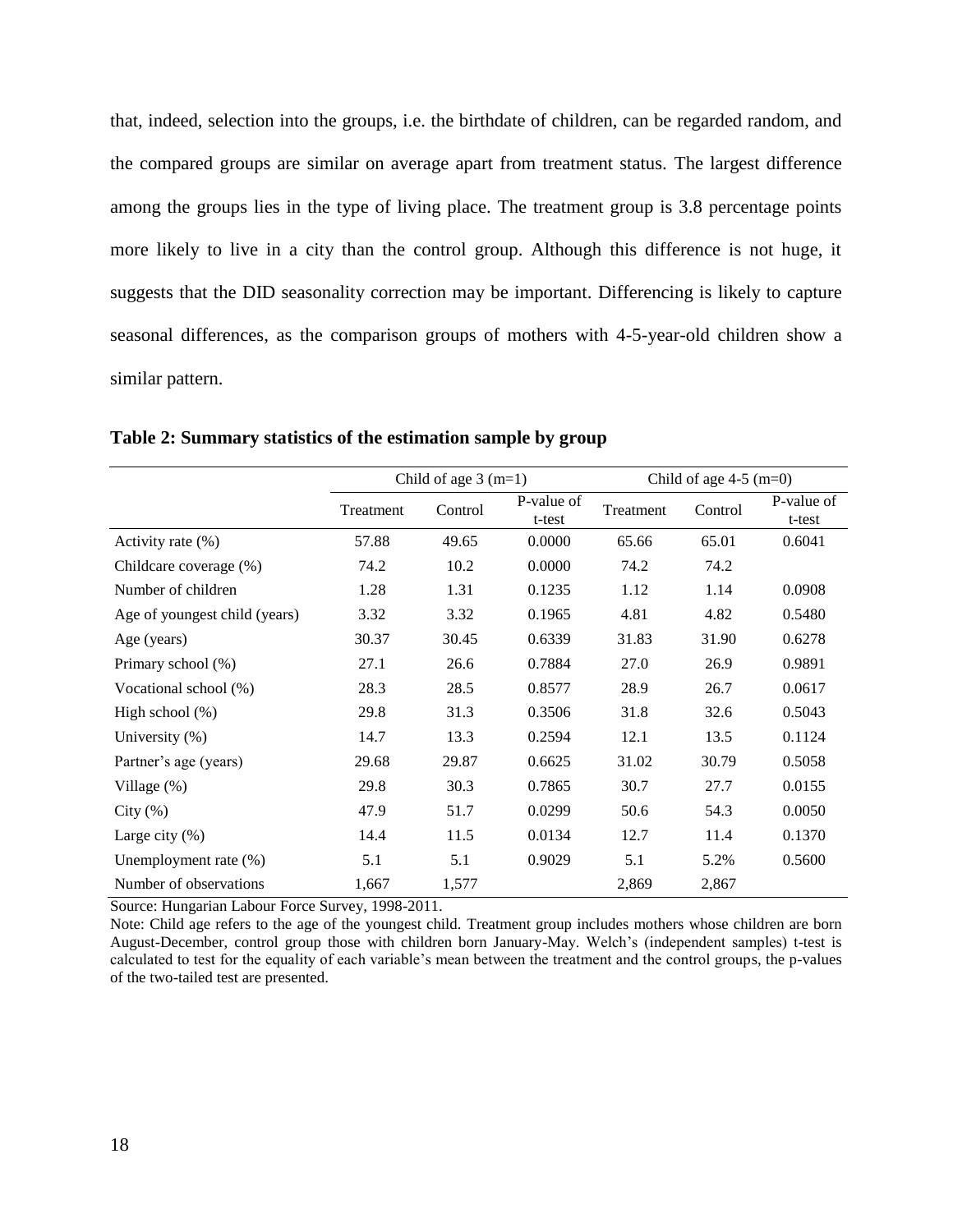#### III.5. REGRESSION SPECIFICATION AND ESTIMATION ISSUES

In our preferred specification, which includes the seasonality correction (termed IV+DID), we run a 2SLS regression where the first stage is: $^{24}$ 

$$
C_{yri} = \beta_1 T_i m_i + \alpha_y + \gamma_r + X'_i \pi_{11} + S'_{yr} \pi_{12} + \pi_{13} T_i + \pi_{14} m_i + \xi_{1yri}
$$
 (4)

Where

$$
C_{yri} \equiv p_{yr}^n (1 - T_i) + p_{yr}^k T_i.
$$

The subscripts indicate yearly  $(y)$ , regional  $(r)$ , and individual  $(i)$  variation:  $p_{yr}^n$  is nursery school coverage and  $p_{yr}^k$  is kindergarten coverage in township  $r$ , and year y.  $\mathcal{C}_{yri}$ is the regionally aggregated childcare coverage in township r and year y for the relevant group. We can think of  $C_{yri}$  as the probability that individual *i* has access to subsidized childcare. The equation further adjusts for a set of individual  $(X_i)$  and regional covariates  $(S_{\gamma r})$ ,  $\alpha_{\gamma}$  represents year fixed effects, and  $\gamma_r$  region fixed effects. The second stage regression is given by:

$$
L_i = \beta_2 \widehat{C}_{yri} m_i + \alpha_y + \gamma_r + X_i' \pi_{21} + S_{yr}' \pi_{22} + \pi_{23} \widehat{C}_{yri} + \pi_{24} m_i + \xi_{2yri}
$$
 (5)

Where  $\widehat{C_{yri}}$  represent the fitted values of  $C_{yri}$  from the first stage regression. In this setup, the parameter  $\beta_1$  (the coefficient of T\*m) reflects the first-stage effect of treatment on C, i.e. how much group membership determines childcare availability. The parameter  $\beta_2$  in the second stage is the main parameter of interest: it shows the estimated effect of childcare availability on labor

<sup>&</sup>lt;sup>24</sup> Note that because of the difference-in-differences setup, there are two endogenous regressors (C and C\*m), thus, technically, we run two first stage regressions. For their results, see Appendix Table A2.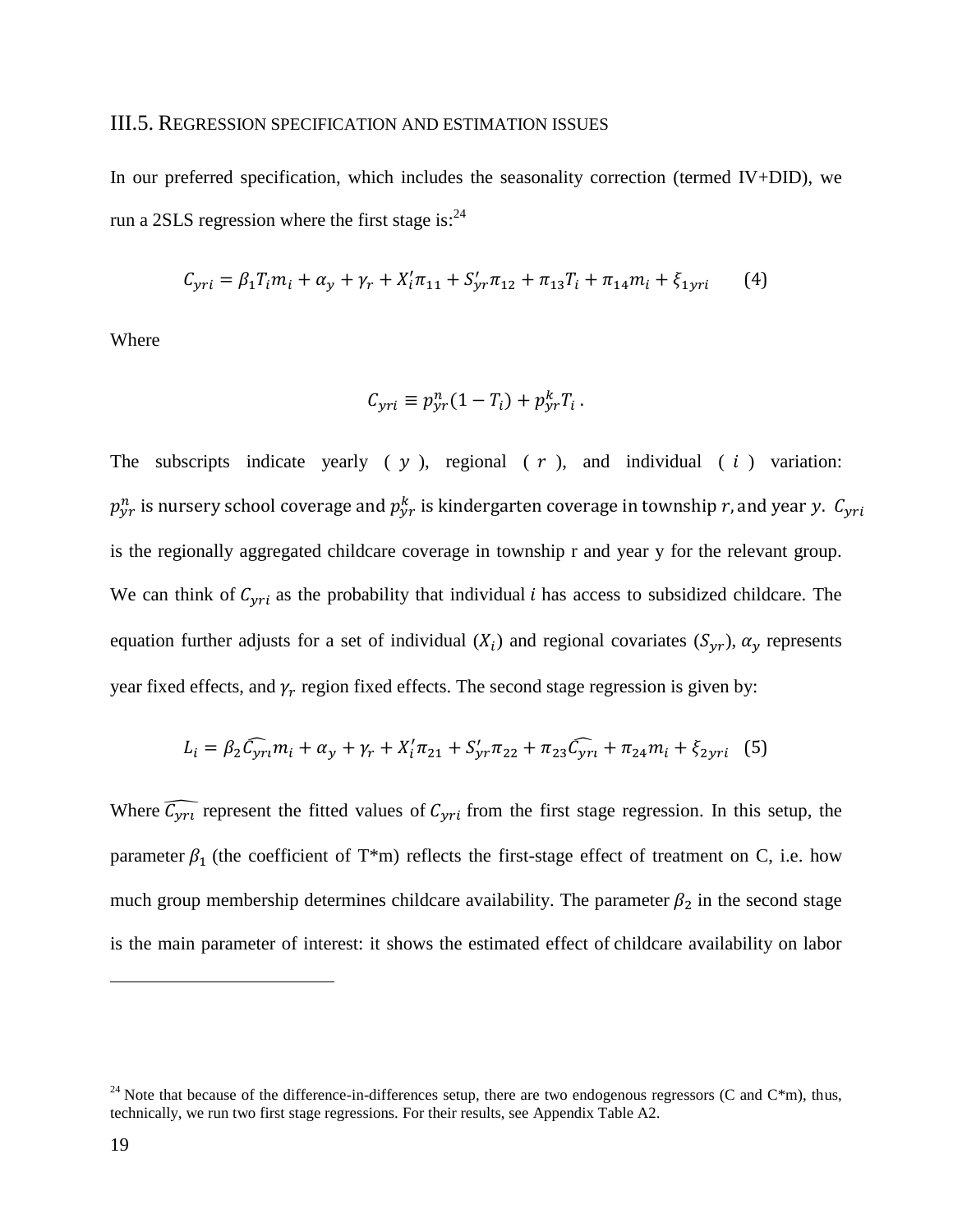supply, net of any seasonal effects.<sup>25</sup> The parameter  $\pi_{24}$  (the coefficient of m), reflects the overall change in the activity rate of mothers between age 3 and age 4-5 of their youngest child.

The corresponding reduced form equation is:

$$
L_i = \beta_R T_i m_i + \alpha_y + \gamma_r + X'_i \pi_{R1} + S'_{yr} \pi_{R2} + \pi_{R3} T_i + \pi_{R4} m_i + \xi_{Ryri}
$$
 (6)

The parameter  $\beta_R$  (the coefficient of the interaction term T\*m), captures the reduced form effect of  $T_i$  on  $L_i$ , free of the seasonal effects. It can be interpreted as representing how much more active mothers are if they belong to the treatment rather than the control group, i.e., if they are eligible for kindergarten rather than nursery school, which has significantly lower coverage. The coefficient of T,  $\pi_{R3}$ , captures any differences due to being born before or after the cutoff that are common to mothers of 3 year olds and 4-5 year olds. Seasonal differences are reflected in this coefficient. The coefficient of m,  $\pi_{R4}$ , shows the difference in the activity rate of others of 4-5 year olds compared to 3 year olds that is the same for all birthdate groups, which we expect to be positive and significant since activity increases with child age (as seen in Figure 1).

There are some important concerns regarding the consistency of the estimates as related to the methodology applied in the analysis. First, regarding the measurement error of the childcare availability variable: the actual probability of access to subsidized childcare differs from the coverage measure used, due to specific acceptance rules of the institutions and the individual's characteristics. For instance, disadvantaged mothers may have a higher chance of acceptance.

 $25$  For purposes of comparison, we also run simple IV regressions (denoted IV) with no seasonality correction. The sample is then limited to the treatment and control groups of mothers of 3 year olds (observed in the quarter after the  $3<sup>rd</sup>$  birthday, as in the IV+DID case), thus there is no m or interaction term on the right hand side. In this case, the coefficient of the coverage variable C is our focus.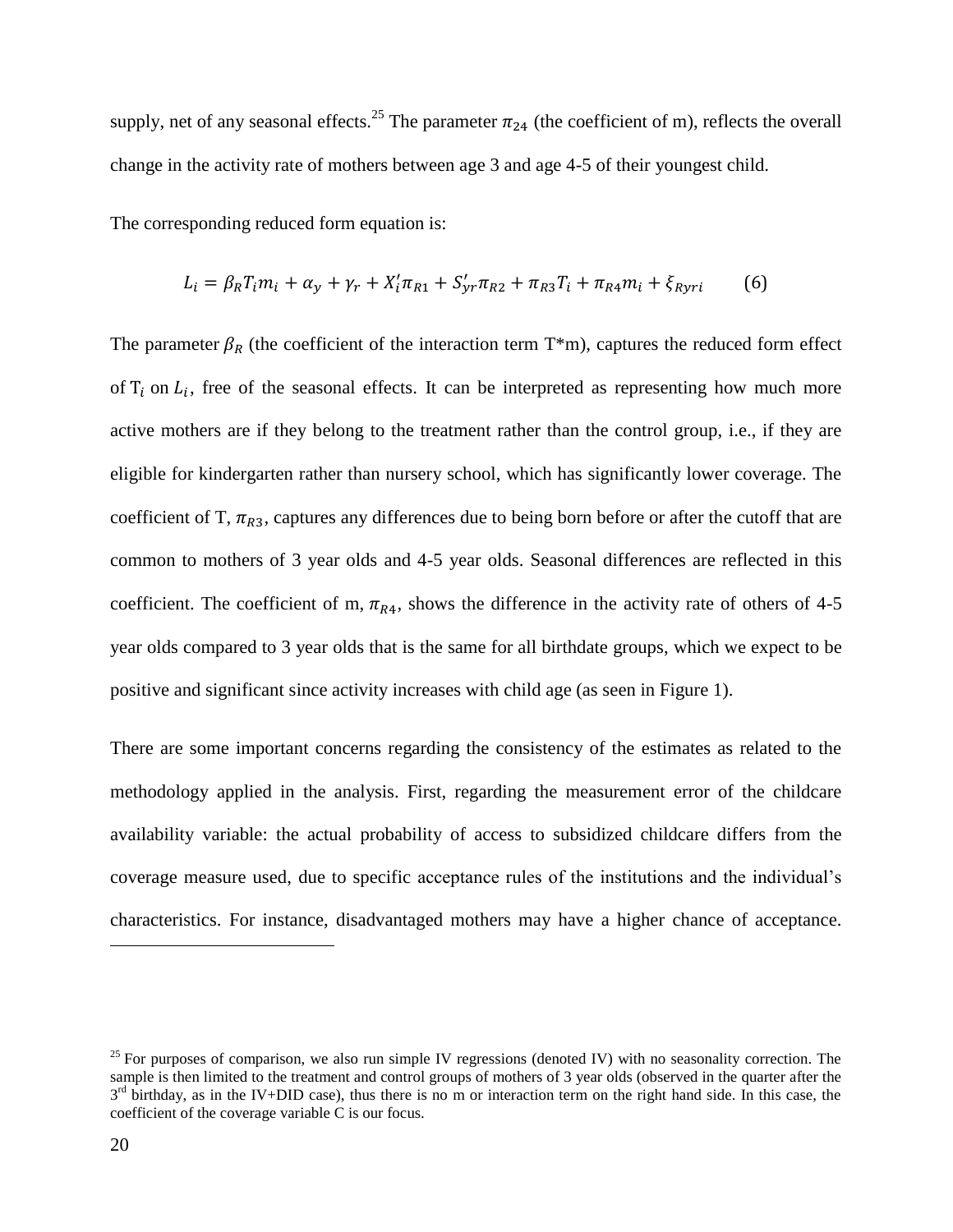This means that the childcare availability variable is measured with error, and a simple OLS regression would provide biased coefficient estimates. However, as discussed in the background section, this error should not differ among treatment and control groups, and should therefore not bias the IV results

Second, we analyze the assumptions of the instrumental variables method.  $T_i$  is a valid instrument, because it is uncorrelated with local economic development and demographic variables that may affect labor supply, as discussed above (see Table 2). On the other hand, it is a strong instrument, that is, it is strongly correlated with childcare availability due to eligibility differences before and after the cutoff: first stage results (Appendix Table A2) also confirm the strength of the instrument.<sup>26</sup>

Third, we discuss assumptions of the DID method. For DID estimates to be consistent, it is crucial that  $Cov(\xi_{Ryri}, T_i) = 0$ ,  $Cov(\xi_{Ryri}, m_i) = 0$  and  $Cov(\xi_{Ryri}, T_i m_i) = 0$ . Based on our discussion above and the group statistics (Table 2), the first and second conditions can safely be assumed to be valid. It is a common solution to check for the third condition - which is also referred to as the parallel-trend assumption - by doing placebo treatment regressions. We ran such regressions with various placebo cutoffs, and found that the estimated effect is insignificant (the results are omitted, but available upon request), thus the assumption is likely to hold.

<sup>&</sup>lt;sup>26</sup> The eigenvalue of  $G_T$ , a test statistic for weak identification proposed by Cragg and Donald (1993) is 18422.59, which indicates a strong instrument, according to the critical values of Stock and Yogo (2005).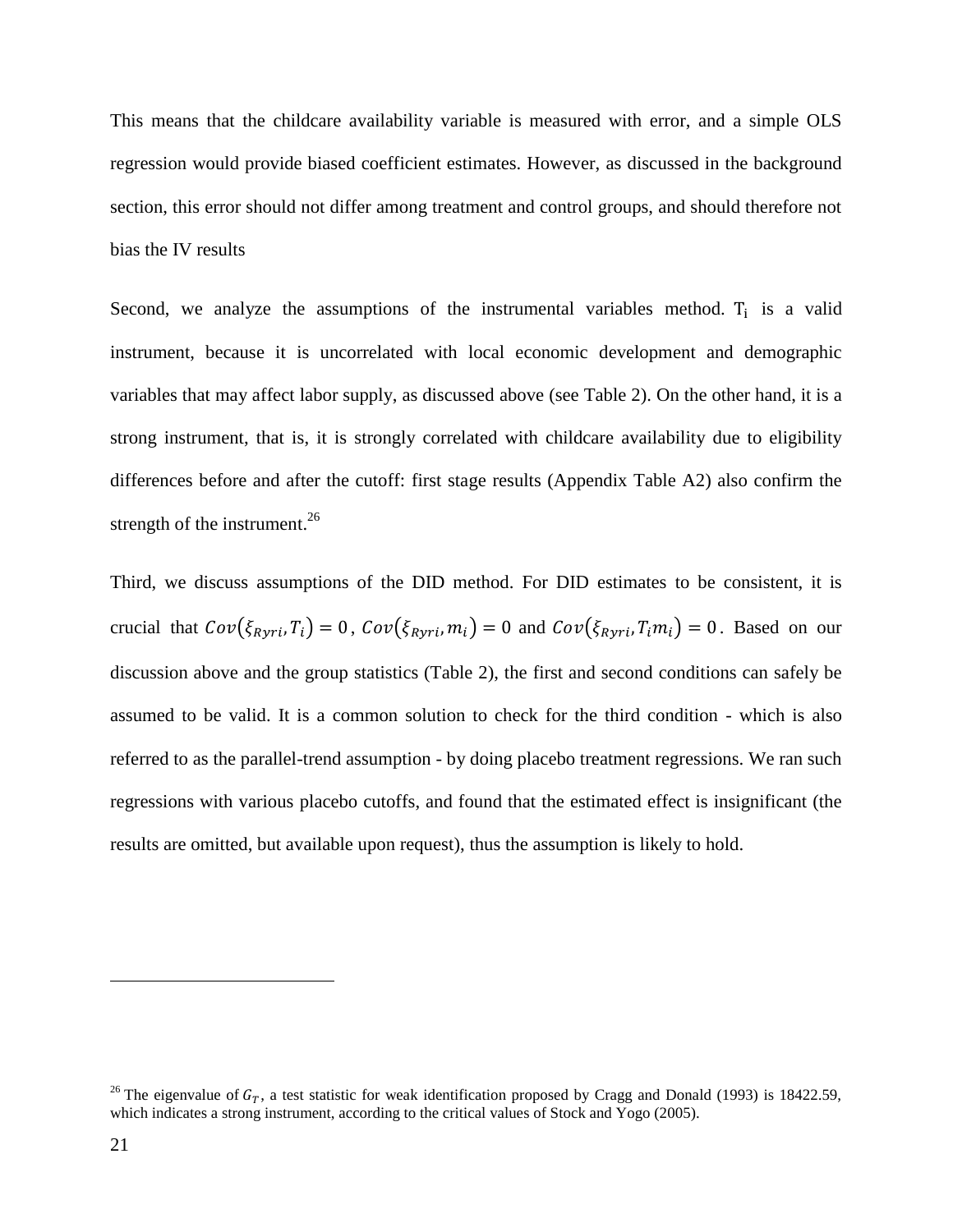## IV. RESULTS

#### IV.1. MAIN RESULTS

We begin by presenting our main 2SLS estimation results in Table 3 (with first stage results in Appendix Table A2). In the first three columns, the second stage results are estimated without the seasonality correction (denoted IV). In the next three columns, representing our preferred specification as given by equations (4) and (5), they are estimated with the seasonality correction (denoted IV+DID). Year and regional fixed effects are controlled for in every specification, while demographic and regional control variables are added gradually.

The childcare availability coefficient estimate when seasonal bias is not controlled for (the coefficient of the coverage variable C) is around 0.13-0.14, and significant in all three specifications. The estimate does not change significantly as additional controls are added, which again suggests that the control and treatment groups do not differ significantly in terms of their characteristics. The estimates (given by the coefficient of the C\*m interaction term) decrease to around 0.095 with the seasonality correction, suggesting that some seasonal bias may indeed be present. The estimate is still significant, and highly robust to the specification of control variables. As expected, the coefficient of m is highly significant and negative (around -0.17), in line with the general increase in maternal activity between age 3 and age 4-5 of children.

The estimate of the impact of childcare availability suggests that if childcare coverage increased from 0 to 100% - i.e. if subsidized childcare became available to mothers of children around age 3 who did not previously have access - their activity rate would increase by 9.5 percentage points. As the baseline activity rate of the control group is around 50% (Table 2), this equals an increase of about 19 percent. This result enables us to forecast the expected impact of childcare expansion: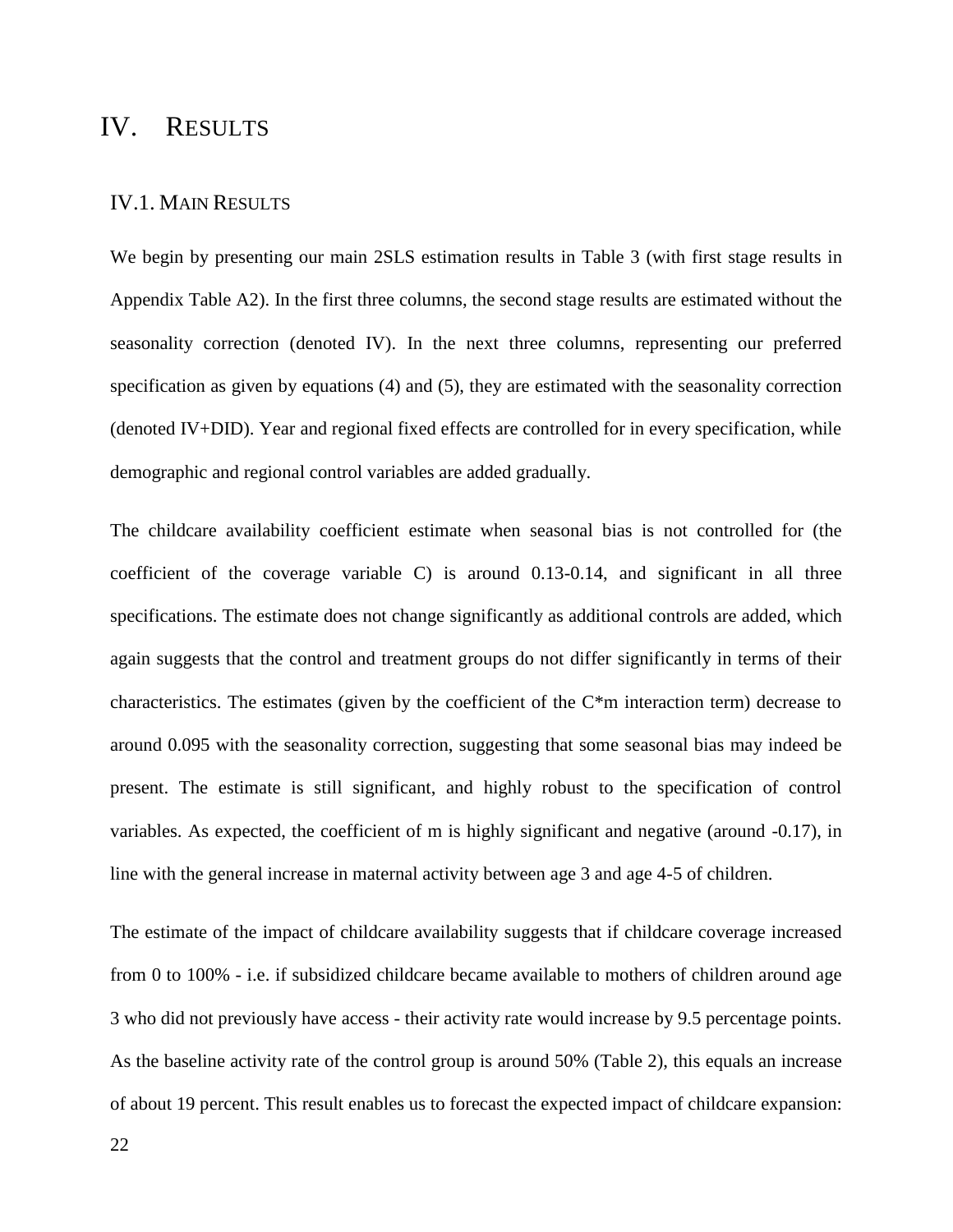for example, the government recently changed eligibility rules so that all children can enroll in kindergarten immediately after they turn 3. This should lead to roughly the same increase in mothers' activity as we see between the two groups here, around 19 percent (9.5 percentage points).

|                     | IV        |                |             | $IV + DID$  |                |             |
|---------------------|-----------|----------------|-------------|-------------|----------------|-------------|
| Specifications      |           | $\overline{2}$ | 3           |             | $\overline{2}$ | 3           |
| $C*m$               |           |                |             | $0.096**$   | $0.095*$       | $0.095*$    |
|                     |           |                |             | (0.037)     | (0.041)        | (0.041)     |
| $\mathcal{C}$       | $0.129**$ | $0.141**$      | $0.135**$   | 0.014       | 0.025          | 0.021       |
|                     | (0.032)   | (0.034)        | (0.034)     | (0.027)     | (0.024)        | (0.024)     |
| m                   |           |                |             | $-0.179**$  | $-0.166**$     | $-0.166**$  |
|                     |           |                |             | (0.027)     | (0.027)        | (0.027)     |
| $\mathbf N$         | 3018      | 3018           | 3018        | 8811        | 8811           | 8811        |
| Year dummies        | X         | $\mathbf X$    | $\mathbf X$ | $\mathbf X$ | $\mathbf X$    | $\mathbf X$ |
| Individual controls |           | $\mathbf X$    | $\mathbf X$ |             | $\mathbf X$    | $\mathbf X$ |
| Regional controls   |           |                | $\mathbf X$ |             |                | $\mathbf X$ |

#### **Table 3: Main 2SLS Estimation Results**

Source: H-LFS and T-STAR datasets, years 1998-2011.

Note: The dependent variable is the participation dummy. The table gives coefficient estimates of township-level childcare coverage relevant to the given group (kindergarten if treated, nursery if not), the dummy indicating seasonality comparison group membership (m=0 if the child is 4-5), and their interaction. Year and region dummies are included in all regressions. Standard errors are given in parentheses. Stars indicate significance as: \* p<0.05; \*\* p<0.01.

Reduced form estimates based on equation (6) (Appendix Table A3) also show a clear significant positive effect. The coefficient estimate of the interaction term T\*m suggests that if the control group had the same access to childcare as the treatment group - if nursery coverage would be as high as kindergarten coverage - their activity rate would increase by 6 percentage points. The coefficient estimate of T is not significant, showing no evidence of strong seasonal differences that are common among mothers of 3 and 4-5 year olds. The coefficient of m is significant and around -0.16, reflecting a similar lower overall activity rate of mothers of 3 year olds compared to the comparison group of mothers of 4-5 year olds as seen in the second stage.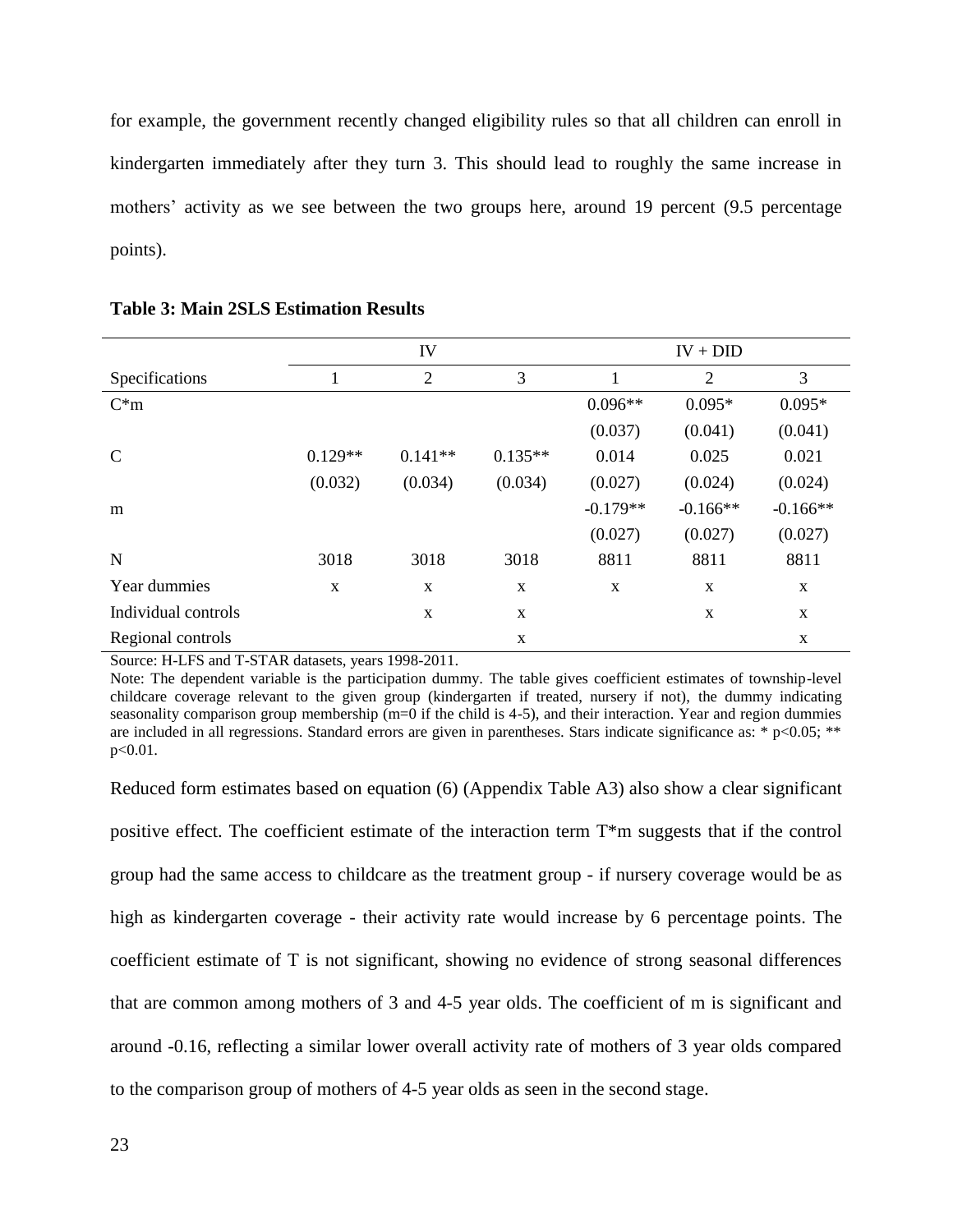#### IV.2. ROBUSTNESS AND LONG TERM EFFECTS

As a first check that the results are robust and meaningful, we carry out the reduced form estimation for each child age group from 1 to 7 years, using the January  $1<sup>st</sup>$  cutoff. Table 4 summarizes the results.<sup>27</sup> They indicate that there is a significant effect at age 3 of the child, but there is no effect at other ages. These findings are in line with what we observe in Figure 1.b: there is no significant difference between the groups – i.e. no birth date-related effects – apart from at age 3, due to the difference in kindergarten eligibility. The figure and table both show a small difference after age 1, which may correspond to differences in probabilities of enrollment into nursery school, but the estimated effect is insignificant. Based on this result and Figure 1.b, the difference between the groups does not last long, thus the difference in childcare availability does not seem to have long term effects on labor supply. Once the difference in eligibility ends, the activity rate of the control group catches up to that of the treatment group rapidly.

|        | Child age |          |           |          |          |          |         |  |  |
|--------|-----------|----------|-----------|----------|----------|----------|---------|--|--|
|        | Year 1    | Year 2   | Year 3    | Year 4   | Year 5   | Year 6   | Year 7  |  |  |
| $T^*m$ | 0.021     | 0.009    | $0.082**$ | $-0.01$  | 0.009    | $-0.009$ | 0.008   |  |  |
|        | $-0.012$  | $-0.015$ | $-0.022$  | $-0.028$ | $-0.021$ | $-0.024$ | $-0.02$ |  |  |
| N      | 3796      | 3688     | 3244      | 2883     | 2853     | 2666     | 2603    |  |  |

Source: H-LFS and T-STAR datasets, 1998-2011.

Note: The table shows the coefficient estimates of reduced-form regressions with control and treatment groups based on a January 1<sup>st</sup> cutoff: T=1 if birthdate is August-December, T=0 if it is January-May. IV based on T as the instrument is combined with DID, based on a comparison group of mothers of 4-5 year olds: m=1 if child age=3. The dependent variable is the participation dummy. Year dummies are included in all regressions. Standard errors are given in parentheses. Stars indicate significance as: \*  $p<0.05$ ; \*\*  $p<0.01$ .

 $27$  Full results are given in Appendix Table A4, these specifications are without the seasonality correction.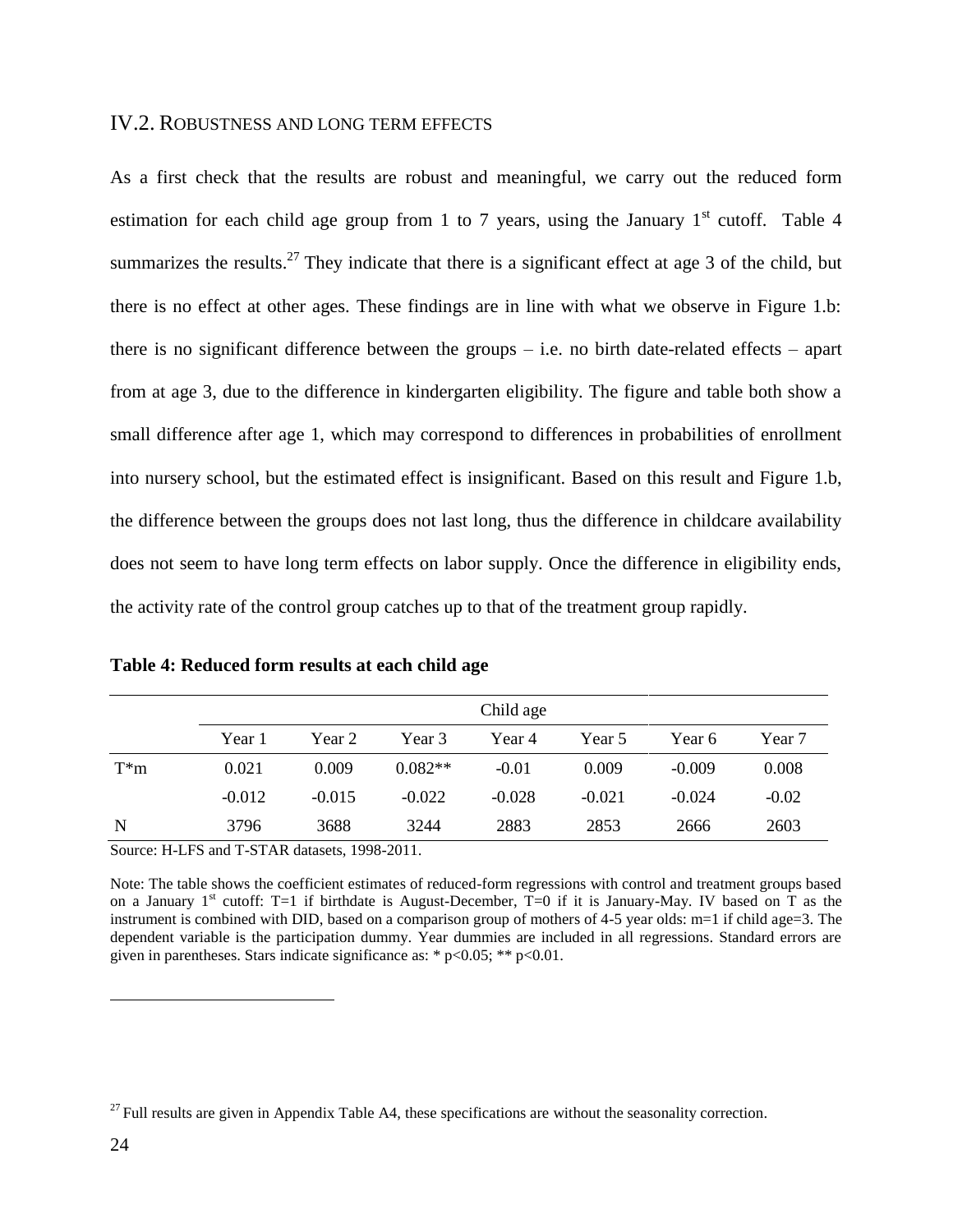Next, we narrow the birth date windows around the cutoff from 5 to 4 months<sup>28</sup> and 3 months.<sup>29</sup> The results are similar to our main results, and are shown in Appendix Table A5. The estimates are of similar pattern and magnitude as those presented here for 5 month groups, however, as the sample size decreases, their significance decreases gradually. Results based on 4 month windows are around 0.1, near the border of significance, those based on 3 month windows are around 0.11 and just below significance due to slightly larger standard errors.

Finally, we test whether the childcare effect is still significant if we use employment as the dependent variable instead of participation.<sup>30</sup> We run the same 2SLS specifications based on this measure as well, shown in Appendix Table A6. The results also show a significant positive impact that is robust to the specification of controls: the coefficient estimate of C\*m (childcare coverage) is around 0.08 with seasonality correction included. This suggests that the impact on employment is very similar to what we measure using participation, therefore our results can be directly compared to previous studies based on employment as the labor supply measure.

### IV.3. COMPARISON WITH OTHER ESTIMATES

In the last part of the this section, we evaluate our estimate of the childcare effect relative to those based on other methods used in previous literature to highlight the most important econometric implications. The methodology used in our paper is inherently suited to measure local effects around the cutoff point, thus the extendibility to other ages of children is limited. At the same

<sup>&</sup>lt;sup>28</sup> Treatment mothers: children born September-December, control mothers: children born January-April.

<sup>&</sup>lt;sup>29</sup> Treatment mothers: children born October-December, control mothers: children born January-March.

<sup>&</sup>lt;sup>30</sup> Most previous studies measure the effect on employment, however, since we aim to measure labor supply cleared from the effect of labor demand, our preferred dependent variable is labor market participation.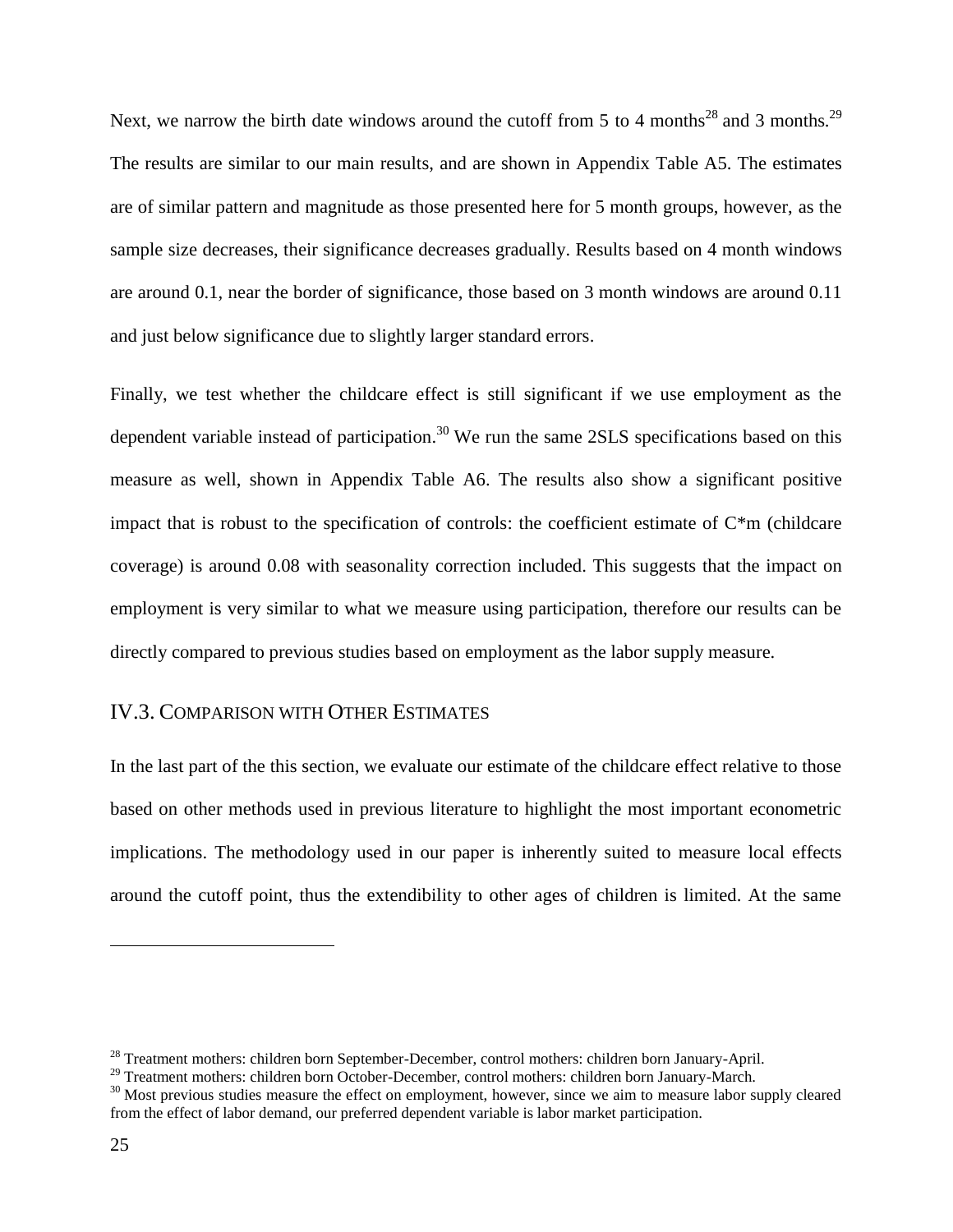time, the childcare effect is very likely also dependent on various country-specific factors like benefit system and preferences. Thus a comparison of the magnitude to previous international estimates would have serious limitations. In order to illustrate the importance of the corrections made in our methodology, we therefore compare our main result to our own estimates which replicate various methods used in previous studies. The difference between these estimates is due to the different methodologies, as we use the same sample from H-LFS data, and the control variables included are the same in all specifications. Table 5 summarizes the results of this exercise.

|                      |                                | (2)       |           |
|----------------------|--------------------------------|-----------|-----------|
|                      | Linear Probability Model (OLS) | IV        | $IV+DID$  |
| Coefficient estimate | $0.347**$                      | $0.177**$ | $0.095**$ |
| $\mathbf N$          | 13527                          | 1826      | 8811      |
| Adj. $R^2$           | 0.126                          | 0.113     | 0.136     |
| Year dummies         | X                              | X         | X         |
| Individual controls  | x                              | X         | X         |
| Regional controls    | x                              |           | x         |

**Table 5: Summary of estimated childcare effect based on various methods**

Source: H-LFS and T-STAR datasets, 1998-2011.

Note: Standard errors are given in parentheses. The dependent variable is the participation dummy. The explanatory variable of interest (C) is the local childcare coverage rate. Controls are the same in all specifications. Column 1: OLS carried out on pooled individual level data of mothers of 2.5-3.5 year olds. Column 2: IV estimation with T as the instrument carried out on a cross-section of data. Column 3: IV with T as the instrument is carried out on a sample where both groups are observed in the quarter after the child's 3<sup>rd</sup> birthday, and combined with DID based on comparison group of mothers of 4-5 year old children. Stars indicate significance as:  $* p < 0.05$ ;  $** p < 0.01$ .

The first column gives OLS estimates similar to the structural model-based estimates seen in previous international literature. The second column shows an IV estimate, with T as the instrument, based on a cross-section data, similar to the specification in Gelbach (2002). The last column shows our preferred specification of the IV+DID estimate estimated on longitudinal data. The difference between columns 2 and 3 is in (a) the sample, since in the simple IV setup treatment and control groups are observed at the same date (the quarter after the cutoff date),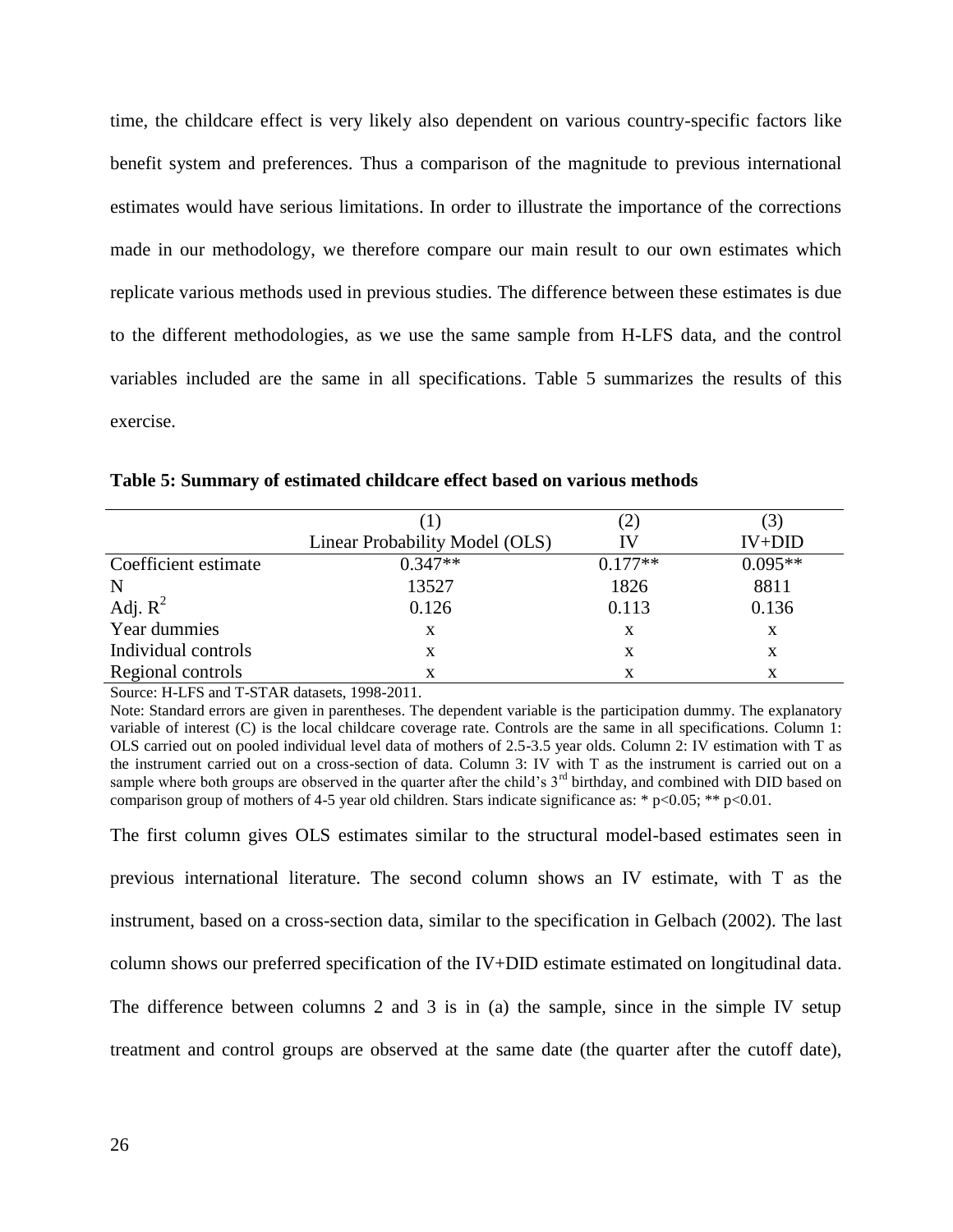while in our IV+DID setup both groups are observed at the same child age (the quarter after their child turns 3), and (b) the seasonality correction used in the IV+DID case.

The OLS estimate is around 0.35 and strongly significant, much higher than our preferred IV+DID estimate. This specification identifies the childcare effect from regional and time variation in the coverage rate. Despite the relatively detailed controls, this estimate is prone to endogeneity bias from unobserved individual and regional characteristics. This highlights a key strength of the cutoff-based design: it uses the randomness of selection into treatment and control groups for identification, thereby the estimate is based on exogenous variation in childcare availability.

The simple IV estimate is significant and roughly half in magnitude of the OLS estimate, but still higher than the IV+DID estimate, at around 0.18. This is based on an instrument – group membership by child birth date – that is defined based on relatively wide (5-month) windows around the cutoff. Due to the average difference in child age when the groups are observed (at the same date, in a cross-section of data), the groups differ significantly in other factors besides treatment. The estimate therefore captures the sum of the childcare effect, and further factors: the end of parental leave, and the change in preferences regarding separation from the child. Furthermore, differences in season of birth may also bias the estimate. This comparison shows that even in the case of eligibility cutoff-based estimates, accounting for other age-related differences and seasonal bias is crucial. This can be ensured if one is able to define narrow windows around the cutoff, as in the RD method used in Fitzpatrick (2010). However, if data constraints do not allow for this, the sampling design and IV+DID method can also ensure that other age-related effects - as well as seasonal bias - are filtered out.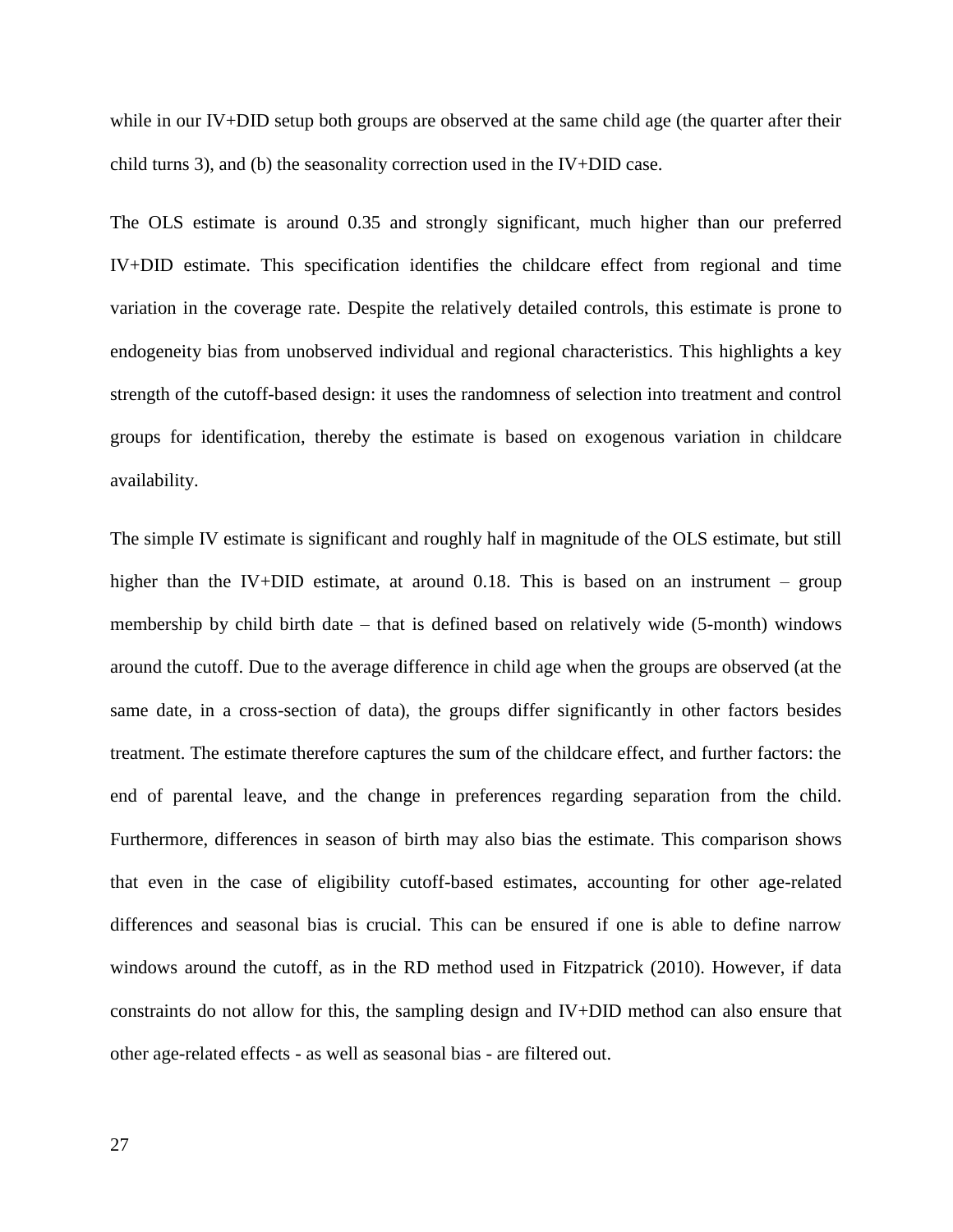The problem with simultaneous age-related effects can also be illustrated on Figure 1.b. When the groups are observed at the same date, the average child age between the groups differs by 5 months. In this case, the distance is estimated between the activity rate of the treatment group at around age 3.75 (point c on Figure 1.b), and the control group at age 3.25 (point a). This means that some of the increase in the activity rate that happens in both groups – due to other child agerelated factors – would be (incorrectly) included in the estimated childcare effect. The sampling design used in the IV+DID method, on the other hand, means estimating the vertical distance between the two groups at age 3.25 (points a and b), which should only be due to the difference in kindergarten access. Of course, compared to this graphical analysis, the IV+DID framework also corrects for seasonal bias, so it gives stronger evidence.

The data does not allow us to replicate the other most relevant previous cutoff-based estimate of Fitzpatrick (2010), however, we consider our estimate to be similarly credible due to the corrections applied. The fact that she finds no significant impact on labor supply in the US at age 4, while we do in Hungary at age 3, is likely due to difference in the point of estimation. Hungarian mothers are included in the estimation at a point when many of them are still inactive, but would like to return to the labor market, and our estimate shows that lack of childcare opportunities poses a binding constraint on their reactivation. Mothers in the US, however, have mostly already returned to the labor market if they wanted to, solving their childcare needs in other ways. We conclude from this analysis that the difference in the sample and methodology applied explains the deviation of the two previous cutoff-based US results.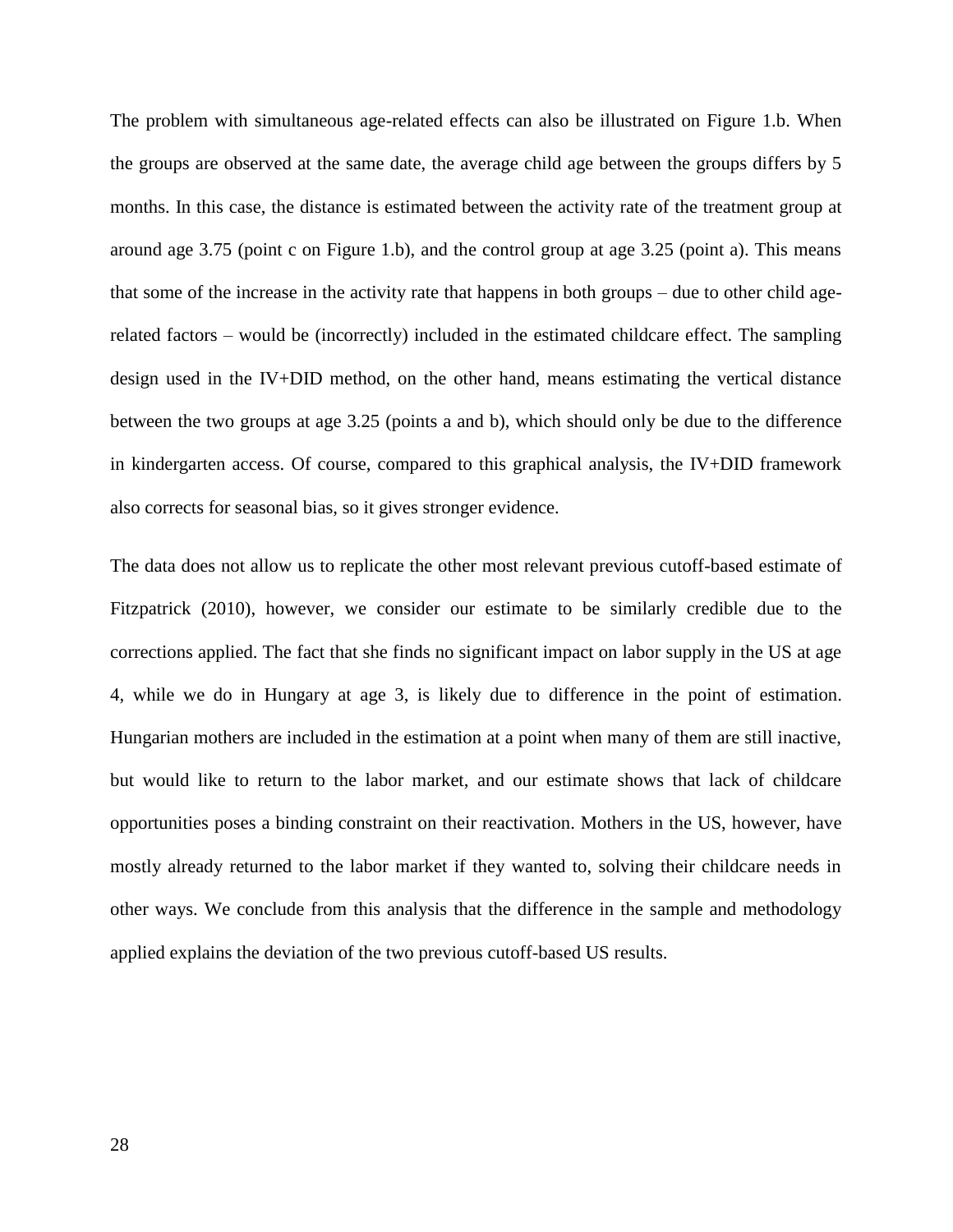### V. POLICY IMPLICATIONS AND CONCLUSION

In this study, we provide a credible causal estimate of the effect of subsidized childcare availability on mothers' labor supply. We analyze the case of mothers of 3-year-olds in Hungary, who are much more likely to be able to enroll in state-run kindergartens if they turn 3 before January  $1<sup>st</sup>$ . We overcome several estimation issues (endogeneity of childcare availability, wide window around the cutoff due to data constraints, concurrent child age-related changes, seasonal bias) using various techniques (IV, sampling design, DID). Fitzpatrick (2010) used cutoff-based analysis (RD) regarding US mothers of 4-year-olds and found that childcare availability increased enrollment but not labor supply. Our results suggest that if childcare opportunities are expanded at a child age when mothers' labor market activity is still relatively low compared to that of women overall – thus there is still high potential for reactivation – such a policy intervention can have a significant positive effect. An increase in availability from 0 to 100% which can occur in places with no previous childcare institutions – can increase mothers' activity rate by 19%.

Our estimate focuses on intent-to-treat analysis, which allows us to make relevant predictions regarding the expected impact of investments in the expansion of subsidized childcare: we study the effect of childcare availability, not that of usage. Future research is needed in two main directions to further aid policymakers and pinpoint what conditions ensure the success of childcare expansion in terms of affecting labor supply. First, cross-country comparisons where the childcare effect can be measured at various points (child ages) can shed further light on when childcare availability is a binding constraint, and therefore, when expansion has the potential to lead to significant increase in the inflow of mothers to the active labor force.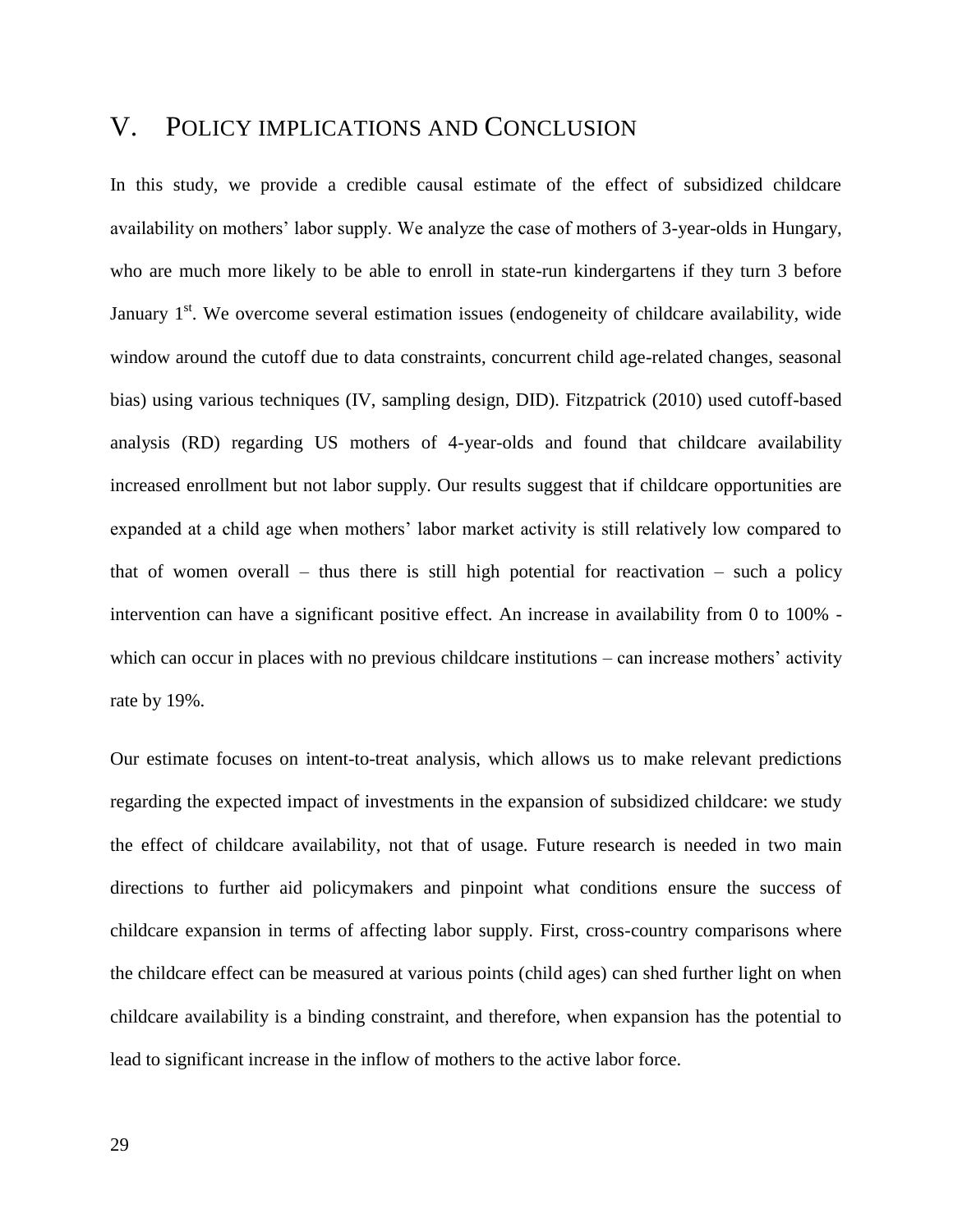Second, more information is needed on the interaction of childcare availability and other elements of the institutional framework and societal preferences. The effectiveness of childcare expansion may be limited by many factors: characteristics of maternity and parental benefits, lack of flexible work forms, societal views, the inflexibility of childcare hours,  $31$  etc. Our results reflect that other factors have a large impact: Figure 1 shows that there is a sharp increase in mothers' activity rates around age 3 of children of about 31 percentage points, of which increased childcare availability explains 9.5 percentage points, about one third. Determining the effect of other factors is outside the scope of this study, however, the end of parental leave is unlikely to explain the rest, since the monetary amount received in the last year before the child turns 3 is relatively small. Changes in preferences regarding separation probably also play a key role, the timing of which suggests that they are related to the institutional framework.<sup>32</sup> Studies based on both cross-country analysis of these characteristics, as well as unique econometric opportunities can shed light on the best comprehensive policy approach under various circumstances.

 $31$  In Hungary, state-owned institutions provide childcare from 6 a.m. to 4 p.m. The ratio of part time jobs is low, about 4.4% of overall employment (H-LFS). Del Boca (2002) also points out that policies need to combine the aims of more flexible work schedule choices and greater child care availability.

 $32$  This can have an influence through several possible channels. The length of parental leave and starting age of kindergarten may be perceived as a signal by mothers, suggesting that age 3 is the appropriate time for separating from the child and returning to work. It is possible that, lacking clear views on the matter, mothers simply use the age suggested by the institutional framework as a rule of thumb. Employers may assume that after age 3, childcare duties of mothers are less of a constraint and be more willing to employ them, which, in turn, may influence mothers' labor market expectations and activity.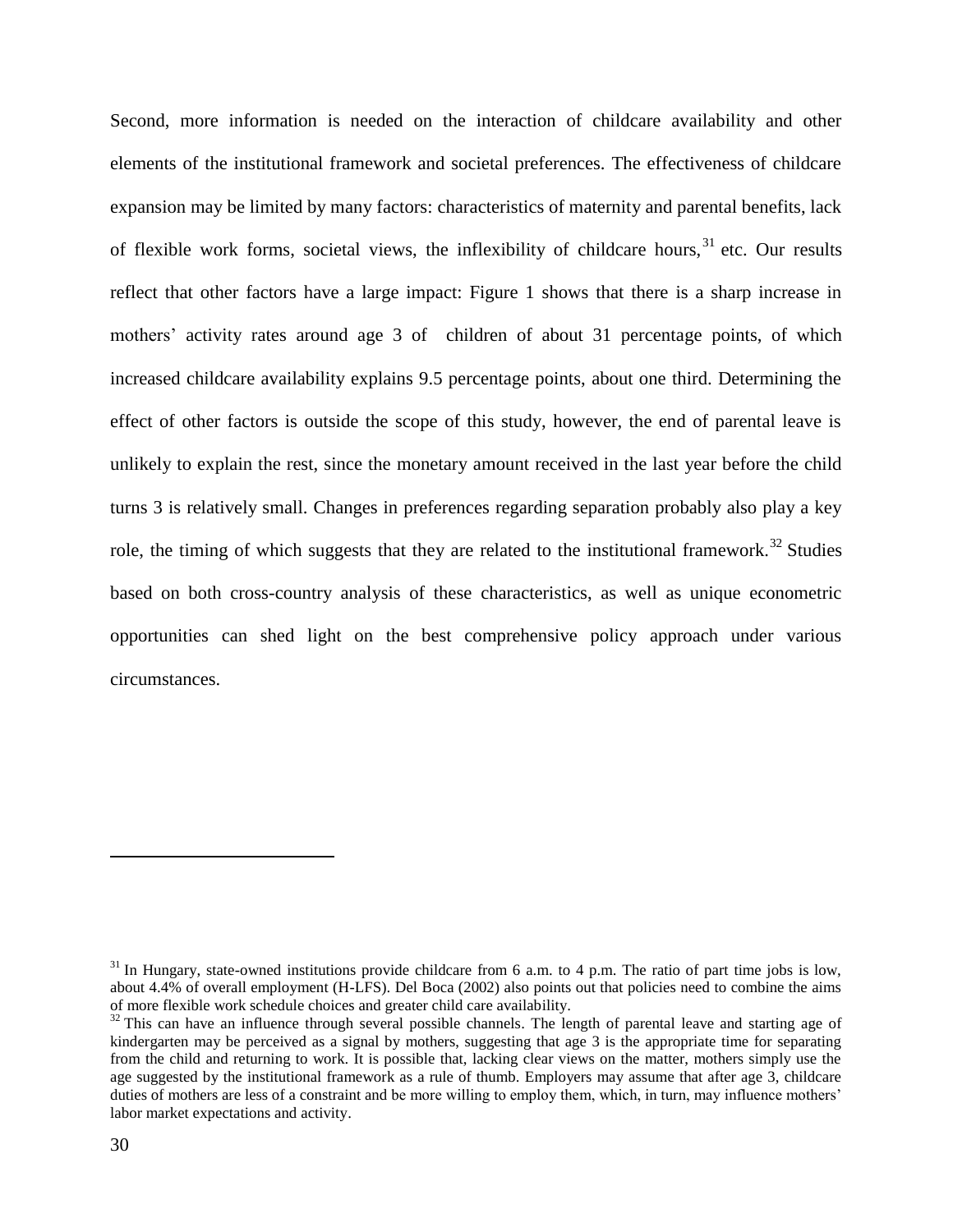# REFERENCES

Angrist, Joshua D., and Alan B. Krueger. 1991. Does Compulsory School Attendance Affect Schooling and Earnings? Quarterly Journal of Economics 106, no.4: 979–1014.

Apps, Patricia and Rees, Ray. 2001. Fertility, female labor supply, and public policy. IZA Discussion Paper 409. Institute for the Study of Labor, Bonn.

Baker, Michael, Gruber, Jonathan, and Kevin Milligan. 2008. Universal Child Care, Maternal Labor Supply, and Family Well‐Being. Journal of Political Economy 116, no.4: 709-745.

Berger, M. C., and D.A. Black. 1992. Child Care Subsidies, Quality of Care, and the Labor Supply of Low-Income, Single Mothers. Review of Economics and Statistics 74, no.4: 635-42.

Blaskó, Zsuzsa. 2011. [Three years at home with the child – but not at any cost - Public opinion regarding mothers' employment.] Három évig a gyermek mellett – de nem minden áron. A közvélemény a kisgyermekes anyák munkába állásáról. Demográfia 54, no.1: 23–44.

Blau, David. 2003. Child Care Subsidy Programs. In: [Moffitt,](http://papers.nber.org/robert_moffitt/) Robert A. (ed.). Means-Tested Transfer Programs in the United States. University of Chicago Press. National Bureau of Economic Research: 443 – 516.

Bloom, David, Canning, David, Fink, Günther, and Finlay, Jocelyn E. 2009. Fertility, Female Labor Force Participation, and the Demographic Dividend. Journal of Economic Growth 14, no. 2: 79-101.

Bound, John, and David A. Jaeger. 1996. On the Validity of Season of Birth As An Instrument in Wage Equations: A Comment on Angrist and Krueger's "Does Compulsory School Attendance Affect Schooling and Earnings?" NBER Working Paper 5835. National Bureau of Economic Research, Chicago.

Bound, John, and David A. Jaeger. 1994. Evidence on the Validity of Cross-Sectional and Longitudinal Labor Market Data. Journal of Labor Economics, University of Chicago Press, vol. 12(3), pages 345-68, July.

Borra, Cristina. 2010. Childcare costs and Spanish mothers' labour force participation. Hacienda Publica Espanola / Revista de Economia Publica 194, no. 3: 9-40.

Cascio, Elizabeth U. 2009. Maternal Labor Supply and the Introduction of Kindergartens into American Public Schools. Journal of Human Resources 44, no.1: 140–170.

Chevalier, A. and Viitanen T. K. 2002. The causality between female labour force participation and the availability of childcare. Applied Economics Letters 2002/9: 915-918.

Chone, P., Le Blanc, D., Robert-Bobee, I. 2003. Female Labor Supply and Child Care in France. CESifo Working Paper No. 1059.

Connelly, Rachel. 1992. The Effect of Child Care Costs on Married Women's Labor Force Participation. The Review of Economics and Statistics 74, no. 1: 83-90.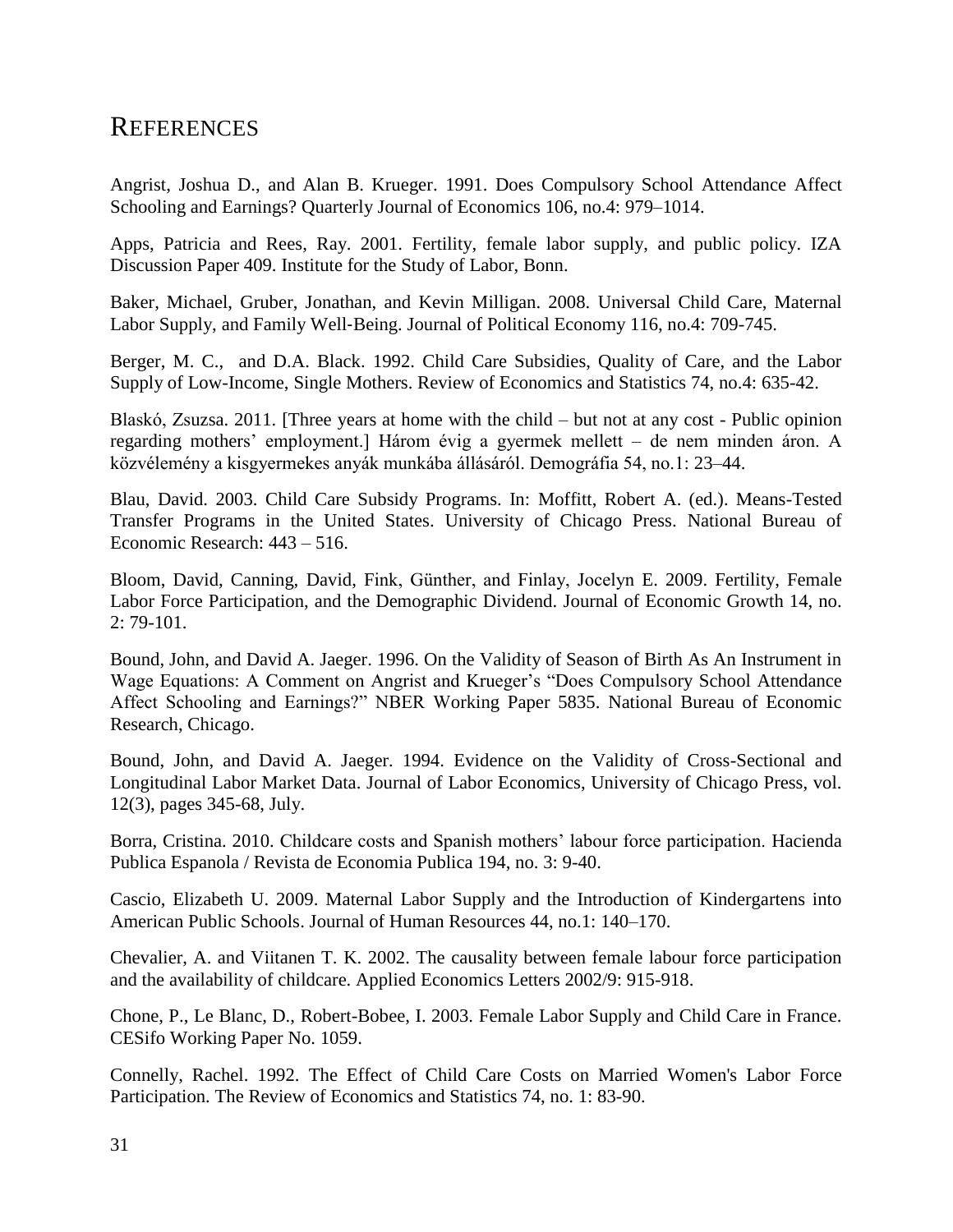Cragg, John G. and Stephen G. Donald. 1993. Testing Identifiability and Specification in Instrumental Variable Models. Econometric Theory 9: 222-240.

Currie, Janet and Hannes Schwandt. 2013. Within-mother analysis of seasonal patterns in health at birth. Proceedings of the National Academy of Sciences of the United States of America (PNAS) 110, no. 30: 12265-12270.

Del Boca, Daniela. 2002. The Effect of Child Care and Part Time Opportunities on Participation and Fertility Decisions in Italy. Journal of Population Economics 15: 549–73.

European Union (EU). 2002. Presidency Conclusions. European Council. Barcelona. 15 and 16 March. <http://europa.eu/rapid/pressReleasesAction.do?reference=MEMO/08/592>.

Fitzpatrick, Maria Donovan. 2010. Preschoolers Enrolled and Mothers at Work? The Effects of Universal Prekindergarten. Journal of Labor Economics 28, no. 1: 51-85.

Gelbach, Jonah B. 2002. Public Schooling for Young Children and Maternal Labor Supply. American Economic Review 92, no. 1: 307–322.

Haan, Peter, and Katharina Wrohlich. 2011. Can child care policy encourage employment and fertility? Evidence from a structural model. Labour Economics 18: 498–512.

Hardoy, Ines, and Schone, Pal. 2013. Enticing Even Higher Female Labor Supply – The Impact of Cheaper Day Care. Review of Economics of the Household, doi: 10.1007/s11150-013-9215-8.

Hasková, Hana, Győry, Adrienn, and Dorottya Szikra. 2012. How did we get the 'magic 3'? The timing of parental leave and child care services in the Visegrád-countries. Unpublished manuscript, Budapest Institute, Budapest.

Herbst, Chris M. 2010. The labor supply effects of child care costs and wages in the presence of subsidies and the earned income tax credit. Review of Economics of the Household 8: 199-230.

Kertesi, Gábor, Kézdi, Gábor, Molnár, Tímea, Szabó-Morvai, Ágnes. 2012. School Catchment Areas in Hungary. Unpublished manuscript, Institute of Economics, Centre for Economic and Regional Studies of the Hungarian Academy of Sciences Budapest.

Kestenbaum, B. 1987. Seasonality of Birth: Two Findings from the Decennial Census. Social Biology 34: 244-248.

Kimmel, Jean. 1992. Child Care and the Employment Behavior of Single and Married Mothers. Upjohn Institute Working Paper No. 93-14.

Kluve, Jochen, and Sebastian Schmitz. 2014. Parental Benefits and Mothers' Labor Market Outcomes in the Medium Run. ZBW - Deutsche Zentralbibliothek für Wirtschaftswissenschaften, Leibniz-Informationszentrum Wirtschaft.

Krusell, Per, Ohanian, Lee E., Ríos-Rull, José-Víctor, and Giovanni L. Violante. 2000. Capital-Skill Complementarity and Inequality: A Macroeconomic Analysis. Econometrica 68, no. 5: 1029-1053.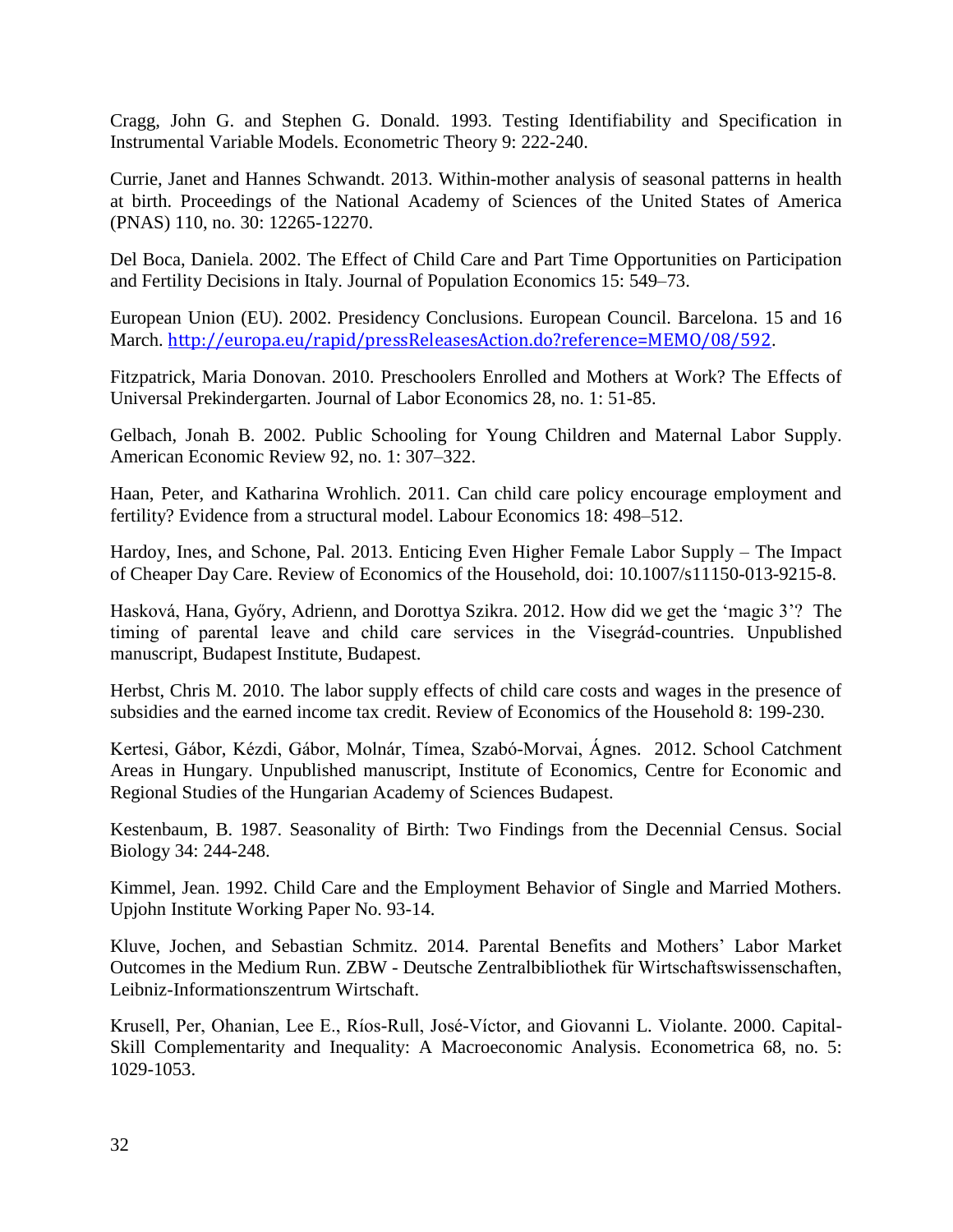Lefebvre, Pierre, and Merrigan, Philip. 2008. Child‐Care Policy and the Labor Supply of Mothers with Young Children: A Natural Experiment from Canada. Journal of Labor Economics 26, no. 3: 519-48.

Lokshin, Michael. 2004. Household Childcare Choices and Women's Work Behavior in Russia. The Journal of Human Resources 39, no.4: 1094-1115.

Lundin, Daniela, Mörk, Eva, and Björn Öckert. 2008. How far can reduced childcare prices push female labour supply? Labour Economics 15: 647–659.

Ribar, David C. 1995. A Structural Model of Child Care and the Labor Supply of Married Women. Journal of Labor Economics 13, no. 3: 558-597.

Stock, James H. and Motohiro Yogo (2005), "Testing for Weak Instruments in Linear IV Regression." Ch. 5 in J.H. Stock and D.W.K. Andrews (eds), Identification and Inference for Econometric Models: Essays in Honor of Thomas J. Rothenberg, Cambridge University Press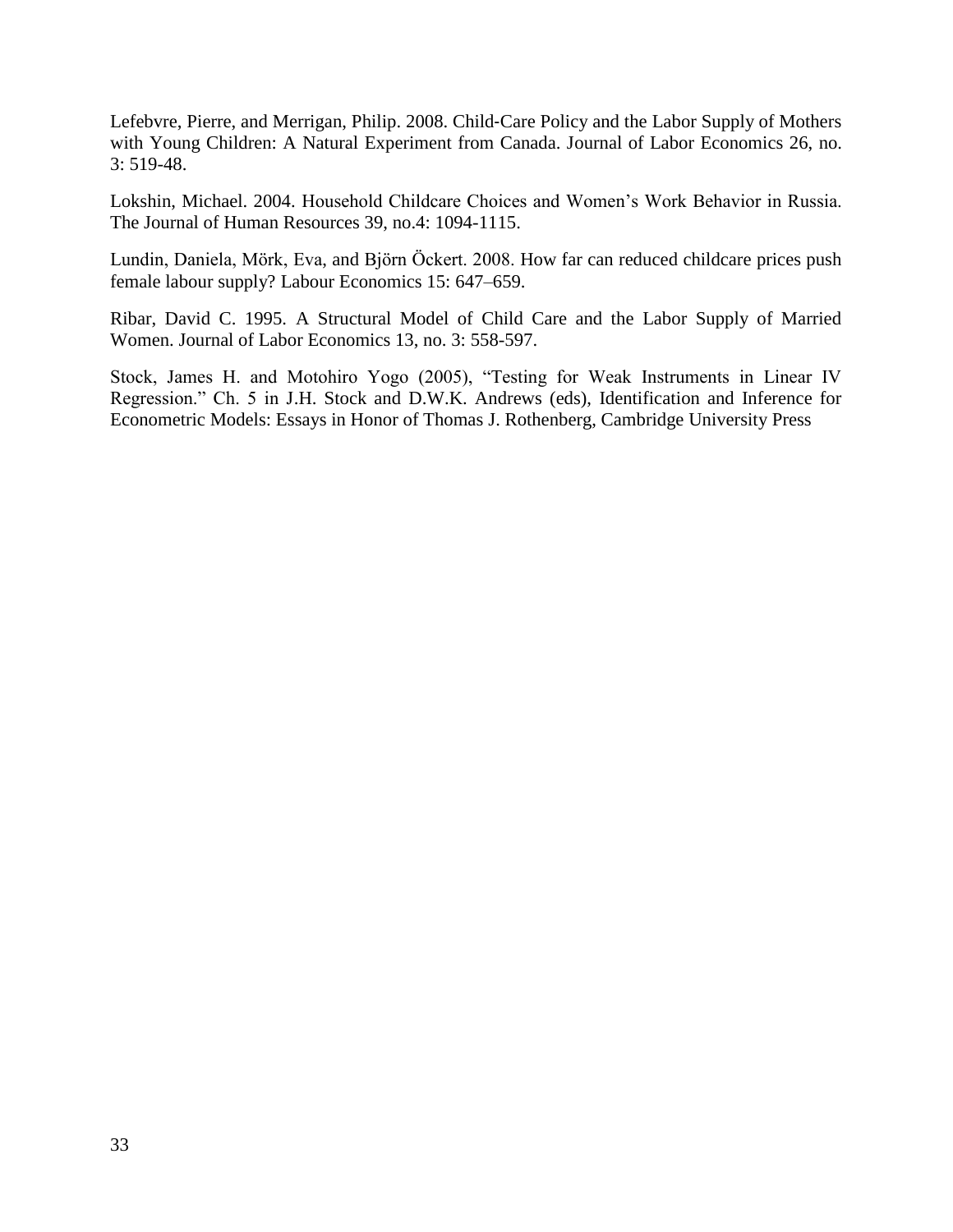### APPENDIX





Source: EU-SILC, 2006-2012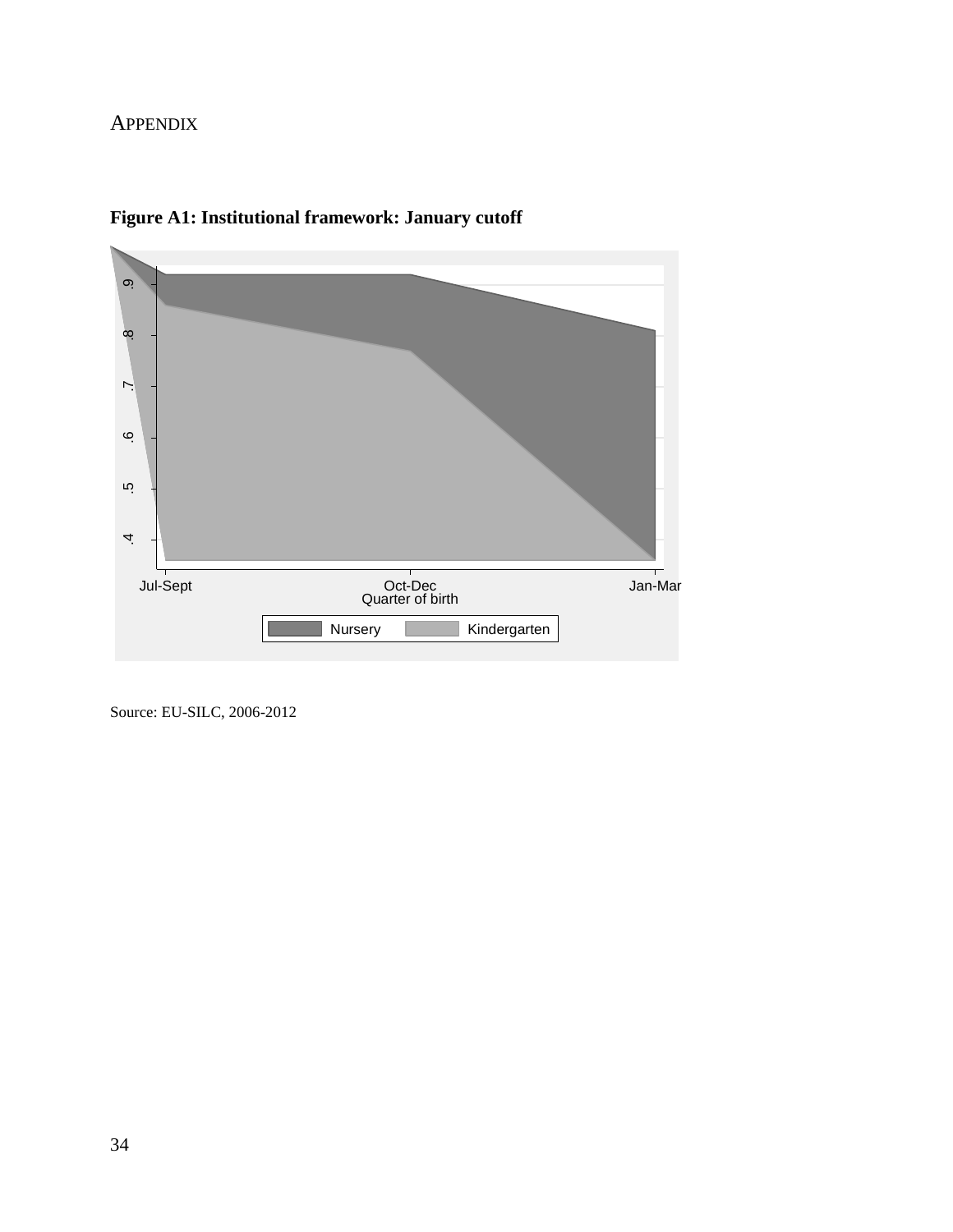|                                              | Child of age $3(m=1)$ |         | Child of age $4-5$ (m=0) |           |         |                  |
|----------------------------------------------|-----------------------|---------|--------------------------|-----------|---------|------------------|
|                                              | Treatment             | Control | Diff/SD                  | Treatment | Control | Diff/SD          |
| Mother                                       |                       |         |                          |           |         |                  |
| Activity<br>$(1997 -$<br>rate<br>$2011)$ (%) | 59.60                 | 51.50   | 0.161                    | 68.32     | 68.15   | 0.004            |
| Childcare coverage (%)                       | 74.2                  | 10.2    |                          | 74.2      | 74.2    |                  |
| Number of children                           | 1.3                   | 1.3     | $-0.022$                 | 1.1       | 1.1     | $-0.04$          |
| Age of youngest child                        | 3.3                   | 3.3     | $-0.03$                  | 4.8       | 4.8     | $-0.043$         |
| Age (years)                                  | 31.1                  | 31.1    | 0.001                    | 32.4      | 32.5    | $-0.004$         |
| Education (%):                               |                       |         |                          |           |         |                  |
| Primary                                      | 23.60                 | 22.10   | 0.037                    | 23.20     | 23.10   | $\boldsymbol{0}$ |
| Vocational school                            | 26.90                 | 27.20   | $-0.006$                 | 28.00     | 25.30   | 0.063            |
| High school                                  | 31.90                 | 33.30   | $-0.03$                  | 34.40     | 35.00   | $-0.013$         |
| University                                   | 17.60                 | 17.50   | 0.004                    | 14.50     | 16.60   | $-0.057$         |
| Occupation (%):                              |                       |         |                          |           |         |                  |
| Leader, executive                            | 19.90                 | 20.60   | $-0.016$                 | 20.20     | 18.20   | 0.053            |
| Higher educ. requiring                       | 1.80                  | 1.90    | $-0.006$                 | 2.10      | 2.60    | $-0.031$         |
| GED requiring                                | 11.40                 | 12.10   | $-0.022$                 | 10.00     | 12.00   | $-0.061$         |
| Clerical,<br>customer<br>service             | 15.40                 | 14.70   | 0.02                     | 15.20     | 14.40   | 0.022            |
| Service, commerce                            | 9.50                  | 9.30    | 0.005                    | 9.70      | 10.70   | $-0.033$         |
| Agricultural                                 | 17.00                 | 20.10   | $-0.077$                 | 18.50     | 18.20   | 0.008            |
| Construction, industry                       | 1.20                  | 0.80    | 0.05                     | 2.00      | 1.70    | 0.019            |
| Operation, assembly                          | 8.80                  | 7.30    | 0.056                    | 7.60      | 6.90    | 0.028            |
| Unskilled                                    | 8.20                  | 8.10    | 0.004                    | 7.80      | 7.40    | 0.012            |
| Armed forces                                 | 6.70                  | 5.00    | 0.077                    | 7.00      | 7.80    | $-0.033$         |
| Husband or partner                           |                       |         |                          |           |         |                  |
| Age (years)                                  | 30                    | 29.8    | 0.017                    | 30.8      | 30.8    | $-0.002$         |
| Employment status (%):                       |                       |         |                          |           |         |                  |
| No partner                                   | 13.30                 | 13.20   | 0.004                    | 14.10     | 12.70   | 0.042            |
| Partner without job                          | 13.30                 | 13.20   | 0.004                    | 14.10     | 12.70   | 0.042            |
| Partner with job                             | 76.00                 | 75.60   | 0.007                    | 73.20     | 75.00   | $-0.042$         |
| Education (%):                               |                       |         |                          |           |         |                  |
| Primary                                      | 16.60                 | 16.00   | 0.017                    | 15.80     | 16.80   | $-0.025$         |
| Vocational school                            | 38.20                 | 38.20   | $\boldsymbol{0}$         | 38.50     | 37.90   | 0.012            |
| High school                                  | 20.70                 | 21.40   | $-0.017$                 | 21.80     | 22.30   | $-0.012$         |
| University                                   | 13.40                 | 13.00   | 0.012                    | 11.00     | 10.50   | 0.014            |
| Occupation (%):                              |                       |         |                          |           |         |                  |
| Leader, exec.                                | 17.80                 | 17.80   | 0.002                    | 20.60     | 17.70   | 0.076            |

## **Table A1: Full Summary statistics of the estimation sample by group**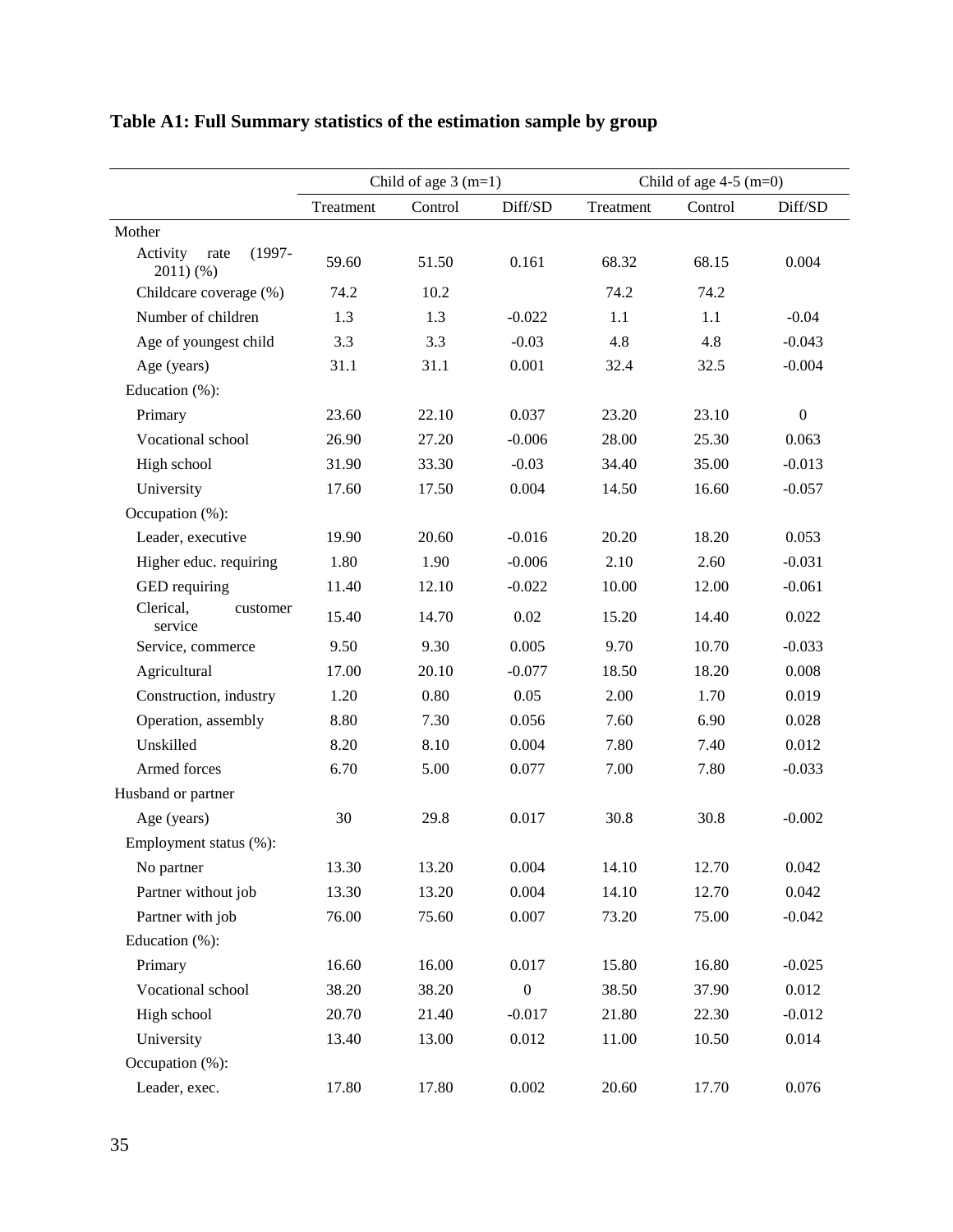| Higher educ. requiring           | 6.30   | 5.90   | 0.015    | 5.60   | 5.60   | $-0.001$         |
|----------------------------------|--------|--------|----------|--------|--------|------------------|
| GED requiring                    | 7.60   | 7.70   | $-0.006$ | 5.80   | 5.60   | 0.007            |
| Clerical, customer serv.         | 7.20   | 7.10   | 0.003    | 6.60   | 7.10   | $-0.019$         |
| Service, commerce                | 0.30   | 0.70   | $-0.052$ | 0.60   | 0.50   | 0.021            |
| Agricultural                     | 11.00  | 12.00  | $-0.032$ | 11.00  | 10.40  | 0.02             |
| Construction, industry           | 3.50   | 3.80   | $-0.017$ | 4.40   | 4.00   | 0.021            |
| Operation, assembly              | 25.00  | 24.70  | 0.005    | 25.50  | 27.20  | $-0.038$         |
| Unskilled                        | 14.90  | 13.70  | 0.032    | 14.30  | 14.30  | $\boldsymbol{0}$ |
| Armed forces                     | 6.60   | 6.40   | 0.004    | 5.50   | 7.50   | $-0.075$         |
| Environment                      |        |        |          |        |        |                  |
| Type of settlement (%):          |        |        |          |        |        |                  |
| Village                          | 27.50  | 28.60  | $-0.025$ | 28.80  | 26.80  | 0.045            |
| Town                             | 35.70  | 40.70  | $-0.103$ | 39.50  | 42.60  | $-0.063$         |
| City                             | 21.00  | 17.10  | 0.104    | 19.10  | 17.60  | 0.039            |
| Region $(\% )$ :                 |        |        |          |        |        |                  |
| <b>Central Hungary</b>           | 28.10  | 28.30  | $-0.005$ | 26.40  | 25.50  | 0.022            |
| Central Transdanubia             | 10.60  | 10.70  | $-0.003$ | 10.90  | 11.10  | $-0.008$         |
| Western Transdanubia             | 9.30   | 9.40   | $-0.003$ | 9.30   | 9.60   | $-0.007$         |
| Southern Transdanubia            | 9.70   | 9.40   | 0.008    | 10.20  | 10.60  | $-0.013$         |
| Northern Hungary                 | 14.10  | 11.20  | 0.092    | 12.90  | 12.80  | 0.003            |
| Northern Plains                  | 15.00  | 16.80  | $-0.049$ | 16.80  | 16.60  | 0.006            |
| Southern Plains                  | 13.20  | 14.20  | $-0.027$ | 13.50  | 13.90  | $-0.012$         |
| Unemployment rate (%)            | 4.40   | 4.40   | 0.006    | 4.60   | 4.60   | $-0.017$         |
| Nursery coverage (%)             | 11.20  | 10.20  | 0.106    | 10.50  | 10.00  | 0.053            |
| Kindergarten<br>coverage<br>(% ) | 105.10 | 105.00 | 0.005    | 103.50 | 102.80 | 0.022            |
| Average population               | 310147 | 260321 | 0.085    | 248879 | 252224 | $-0.006$         |
| Number of obs.                   | 1,732  | 1,577  |          | 2,975  | 2,868  |                  |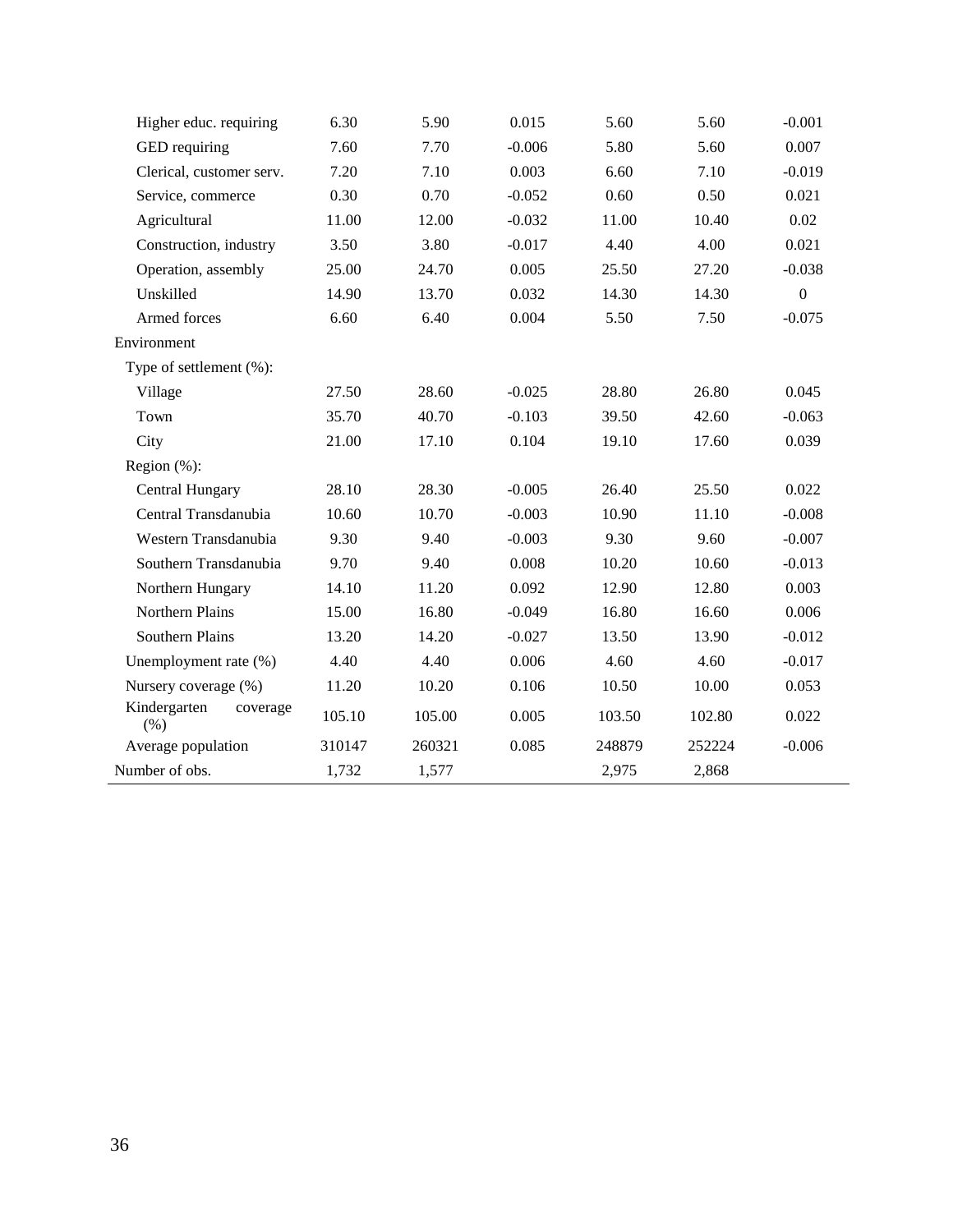|                     | $\mathcal{C}$ |                  |          | $C*m$            |
|---------------------|---------------|------------------|----------|------------------|
|                     | Coef.         | <b>Robust SE</b> | Coef.    | <b>Robust SE</b> |
| $T^*m$              | $-0.004$      | 0.005            | 0.618    | 0.014            |
| T                   | 0.608         | 0.013            | $-0.006$ | 0.001            |
| m                   | $-0.002$      | 0.003            | 0.106    | 0.018            |
| # of children       | 0.000         | 0.004            | $-0.004$ | 0.003            |
| Partner w/o job     | 0.016         | 0.011            | 0.009    | 0.008            |
| Partner w/ job      | 0.013         | 0.010            | 0.005    | 0.007            |
| Vocational school   | 0.002         | 0.004            | 0.000    | 0.003            |
| High school         | $-0.004$      | 0.005            | $-0.003$ | 0.003            |
| University          | $-0.002$      | 0.008            | 0.001    | 0.003            |
| Age                 | $-0.003$      | 0.003            | 0.001    | 0.002            |
| Age squared         | 0.000         | 0.000            | 0.000    | 0.000            |
| Partner: University | $-0.005$      | 0.006            | $-0.001$ | 0.004            |
| Partner: High sc.   | $-0.005$      | 0.005            | $-0.004$ | 0.003            |
| Partner: Vocationa  | 0.001         | 0.004            | 0.000    | 0.003            |
| Partner's age       | 0.000         | 0.000            | 0.000    | 0.000            |
| Unemployment level  | 0.118         | 0.132            | $-0.051$ | 0.071            |
| Village             | 0.030         | 0.008            | $-0.026$ | 0.006            |
| City                | 0.033         | 0.005            | $-0.018$ | 0.005            |
| Large city          | 0.029         | 0.009            | $-0.022$ | 0.005            |

**Table A2: First stage results of the 2SLS regression**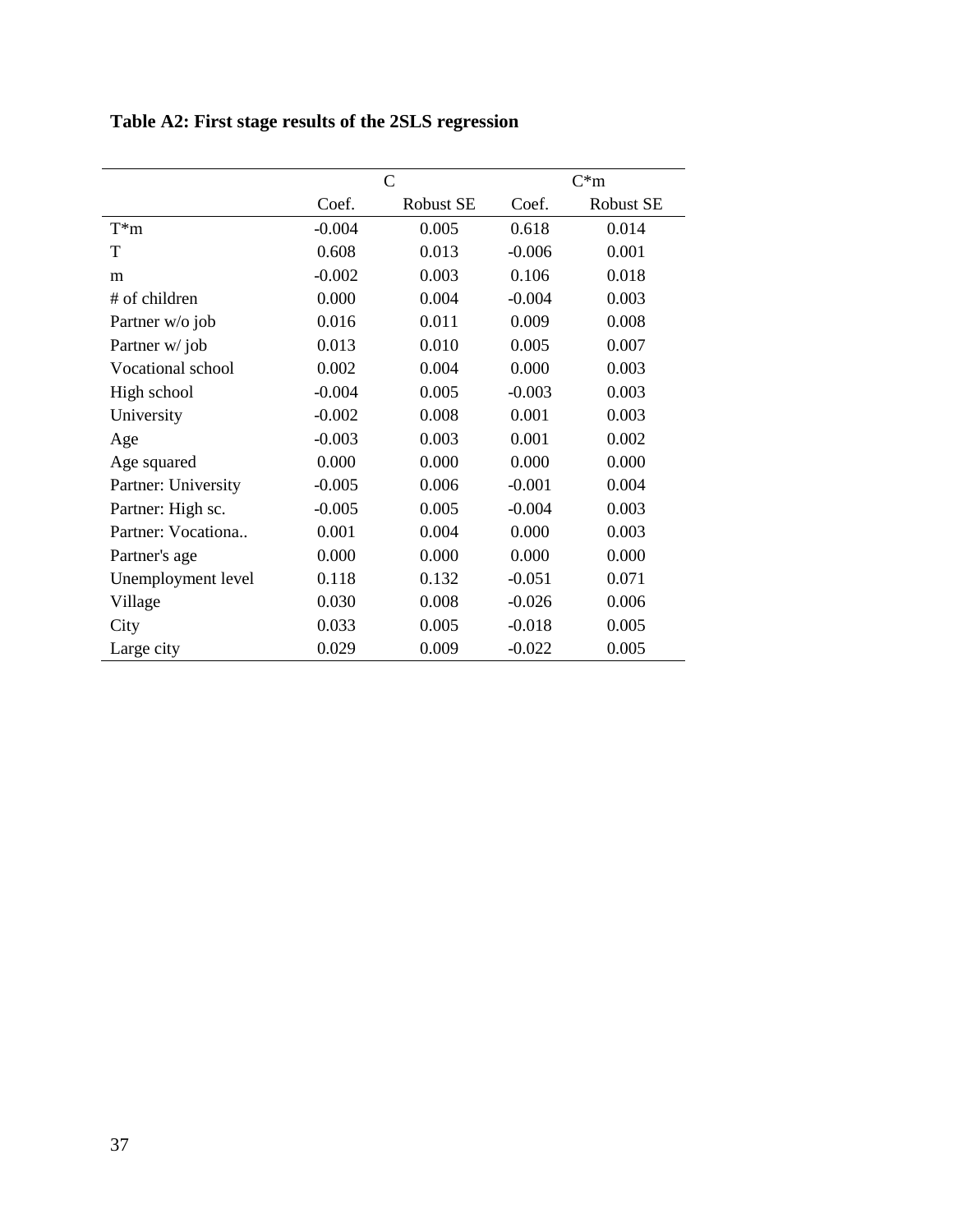|                     | Specifications |            |            |  |  |
|---------------------|----------------|------------|------------|--|--|
|                     | 1              | 2          | 3          |  |  |
| $T^*m$              | $0.061*$       | $0.060*$   | $0.060*$   |  |  |
|                     | (0.024)        | (0.027)    | (0.026)    |  |  |
| T                   | 0.007          | 0.014      | 0.012      |  |  |
|                     | (0.018)        | (0.016)    | (0.016)    |  |  |
| m                   | $-0.169**$     | $-0.156**$ | $-0.156**$ |  |  |
|                     | (0.024)        | (0.023)    | (0.023)    |  |  |
| # of children       |                | $-0.123**$ | $-0.122**$ |  |  |
|                     |                | (0.015)    | (0.015)    |  |  |
| Partner w/o job     |                | $-0.004$   | 0.000      |  |  |
|                     |                | (0.043)    | (0.043)    |  |  |
| Partner w/job       |                | 0.038      | 0.039      |  |  |
|                     |                | (0.043)    | (0.043)    |  |  |
| Vocational school   |                | $0.177**$  | $0.175**$  |  |  |
|                     |                | (0.020)    | (0.020)    |  |  |
| High school         |                | 0.289**    | $0.287**$  |  |  |
|                     |                | (0.019)    | (0.019)    |  |  |
| University          |                | $0.415**$  | $0.412**$  |  |  |
|                     |                | (0.037)    | (0.037)    |  |  |
| Age                 |                | $-0.004$   | $-0.004$   |  |  |
|                     |                | (0.012)    | (0.012)    |  |  |
| Age squared         |                | 0.000      | 0.000      |  |  |
|                     |                | (0.000)    | (0.000)    |  |  |
| Partner: University |                | $0.058*$   | $0.055*$   |  |  |
|                     |                | (0.025)    | (0.024)    |  |  |
| Partner: High sc.   |                | $0.087*$   | $0.085*$   |  |  |
|                     |                | (0.037)    | (0.037)    |  |  |
| Partner: Vocational |                | $0.075**$  | $0.073**$  |  |  |
|                     |                | (0.023)    | (0.023)    |  |  |
| Partner's age       |                | $-0.005**$ | $-0.005**$ |  |  |
|                     |                | (0.001)    | (0.001)    |  |  |
| Unemployment level  |                |            | $-1.218**$ |  |  |
|                     |                |            | (0.470)    |  |  |
| Village             |                |            | $0.100**$  |  |  |
|                     |                |            | (0.031)    |  |  |
| City                |                |            | $0.102**$  |  |  |
|                     |                |            | (0.020)    |  |  |
| Large city          |                |            | $0.118**$  |  |  |
|                     |                |            | (0.045)    |  |  |
| Constant            | $0.627**$      | $0.700**$  | $0.690**$  |  |  |
|                     | (0.052)        | (0.217)    | (0.218)    |  |  |
| $R^2$               | 0.179          | 0.272      | 0.273      |  |  |
| <b>AIC</b>          | 10632.499      | 9578.493   | 9572.289   |  |  |
| N                   | 8980           | 8980       | 8980       |  |  |
| Year dummies        | X              | X          | X          |  |  |
| Individual controls |                | X          | X          |  |  |
| Regional controls   |                |            | X          |  |  |

**Table A3: Reduced form results with seasonality correction**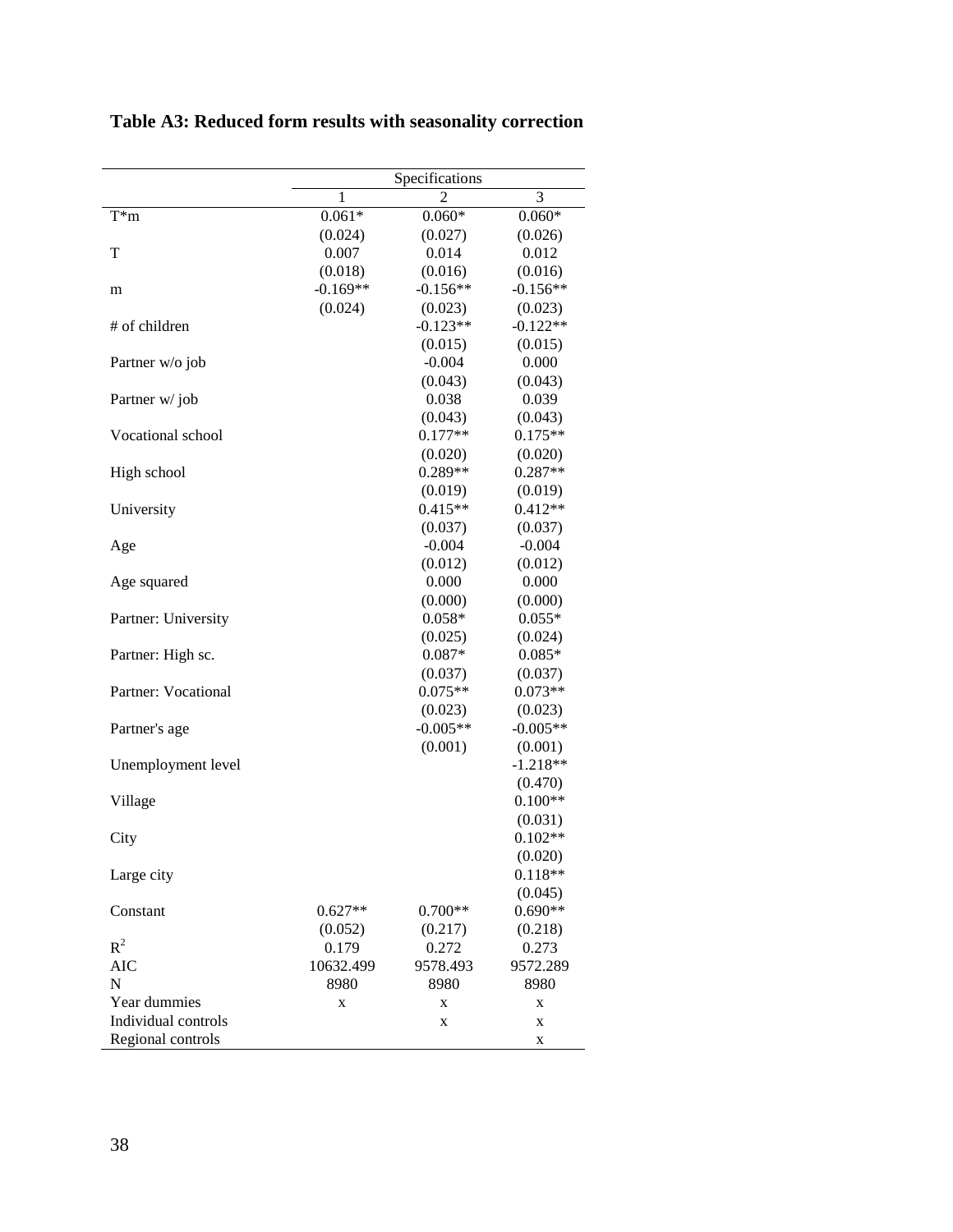## **Table A4: Reduced form results at each child age**

|                     |            |                   |                   | Child age         |                   |                   |           |
|---------------------|------------|-------------------|-------------------|-------------------|-------------------|-------------------|-----------|
|                     | Year1      | Year <sub>2</sub> | Year <sub>3</sub> | Year <sub>4</sub> | Year <sub>5</sub> | Year <sub>6</sub> | Year7     |
| T                   | 0.021      | 0.009             | $0.082**$         | $-0.01$           | 0.009             | $-0.009$          | 0.008     |
|                     | $-0.012$   | $-0.015$          | $-0.022$          | $-0.028$          | $-0.021$          | $-0.024$          | $-0.02$   |
| # of children       | $-0.021**$ | $-0.048**$        | $-0.117**$        | $-0.120**$        | $-0.171**$        | $-0.210*$         |           |
|                     | $-0.008$   | $-0.01$           | $-0.022$          | $-0.028$          | $-0.047$          | $-0.096$          |           |
| Partner w/o job     | $-0.02$    | $-0.068$          | 0.007             | 0.032             | $-0.044$          | $-0.212**$        | $-0.166$  |
|                     | $-0.022$   | $-0.058$          | $-0.062$          | $-0.121$          | $-0.079$          | $-0.082$          | $-0.127$  |
| Partner w/job       | $-0.03$    | $-0.081$          | 0.032             | 0.077             | $-0.018$          | $-0.129$          | $-0.107$  |
|                     | $-0.022$   | $-0.061$          | $-0.062$          | $-0.107$          | $-0.074$          | $-0.068$          | $-0.127$  |
| Vocational school   | $-0.009$   | 0.003             | $0.186**$         | $0.133**$         | $0.203**$         | $0.187**$         | $0.200**$ |
|                     | $-0.009$   | $-0.021$          | $-0.035$          | $-0.034$          | $-0.038$          | $-0.04$           | $-0.04$   |
| High school         | $0.01\,$   | $0.075*$          | $0.245**$         | $0.298**$         | $0.322**$         | $0.287**$         | $0.278**$ |
|                     | $-0.009$   | $-0.029$          | $-0.035$          | $-0.036$          | $-0.029$          | $-0.039$          | $-0.042$  |
| University          | $0.035*$   | $0.148**$         | $0.367**$         | $0.430**$         | $0.440**$         | $0.394**$         | $0.371**$ |
|                     | $-0.015$   | $-0.045$          | $-0.05$           | $-0.045$          | $-0.045$          | $-0.048$          | $-0.05$   |
| Age                 | 0.009      | 0.024             | 0.02              | $-0.005$          | $-0.039$          | $-0.017$          | $-0.013$  |
|                     | $-0.009$   | $-0.016$          | $-0.021$          | $-0.024$          | $-0.024$          | $-0.028$          | $-0.035$  |
| Partner: University | 0.027      | 0.021             | 0.083             | 0.03              | 0.074             | 0.009             | 0.077     |
|                     | $-0.021$   | $-0.042$          | $-0.044$          | $-0.045$          | $-0.038$          | $-0.05$           | $-0.046$  |
| Partner: High sc.   | 0.02       | 0.034             | 0.071             | 0.121             | $0.104**$         | 0.046             | $0.113**$ |
|                     | $-0.011$   | $-0.027$          | $-0.06$           | $-0.062$          | $-0.036$          | $-0.04$           | $-0.041$  |
| Partner: Vocational | 0.009      | 0.028             | 0.06              | $0.093*$          | $0.094**$         | 0.063             | $0.086*$  |
|                     | $-0.007$   | $-0.019$          | $-0.036$          | $-0.042$          | $-0.035$          | $-0.038$          | $-0.038$  |
| Partner's age       | 0          | 0.002             | $-0.004*$         | $-0.006*$         | $-0.003$          | 0.002             | $\pmb{0}$ |
|                     | $-0.001$   | $-0.002$          | $-0.002$          | $-0.003$          | $-0.002$          | $-0.002$          | $-0.003$  |
| Unemployment level  | 0.341      | 0.207             | $-2.006**$        | $-0.092$          | $-2.795**$        | $-1.679*$         | $-1.04$   |
|                     | $-0.21$    | $-0.538$          | $-0.765$          | $-1.032$          | $-0.808$          | $-0.84$           | $-1.185$  |
| Village             | $-0.092**$ | $-0.001$          | $0.218**$         | $0.226**$         | 0.008             | $-0.258**$        | 0.146     |
|                     | $-0.018$   | $-0.049$          | $-0.064$          | $-0.066$          | $-0.057$          | $-0.095$          | $-0.084$  |
| City                | $-0.073**$ | $-0.036$          | $0.243**$         | $0.197**$         | 0.041             | $-0.249**$        | $0.132*$  |
|                     | $-0.011$   | $-0.031$          | $-0.058$          | $-0.051$          | $-0.035$          | $-0.086$          | $-0.066$  |
| Large city          | $-0.118**$ | 0.025             | $0.250**$         | $0.237**$         | 0.021             | $-0.202*$         | $0.207**$ |
|                     | $-0.024$   | $-0.043$          | $-0.072$          | $-0.076$          | $-0.062$          | $-0.089$          | $-0.076$  |
| Constant            | $-0.132$   | $-0.231$          | 0.074             | 0.574             | $1.452**$         | $1.457**$         | 0.972     |
|                     | $-0.142$   | $-0.26$           | $-0.374$          | $-0.383$          | $-0.404$          | $-0.481$          | $-0.656$  |
| $R^2$               | 0.177      | 0.213             | 0.318             | 0.369             | 0.403             | 0.366             | 0.406     |
| $\rm AIC$           | $-2579$    | 2055.402          | 3491.096          | 2579.223          | 2258.491          | 2197.612          | 1831.307  |
| $\mathbf N$         | 3796       | 3688              | 3244              | 2883              | 2853              | 2666              | 2603      |
| Year dummies        | x          | X                 | x                 | x                 | x                 | x                 | X         |
| Individual controls | x          | x                 | X                 | x                 | x                 | x                 | x         |
| Regional controls   | x          | x                 | x                 | x                 | x                 | x                 | x         |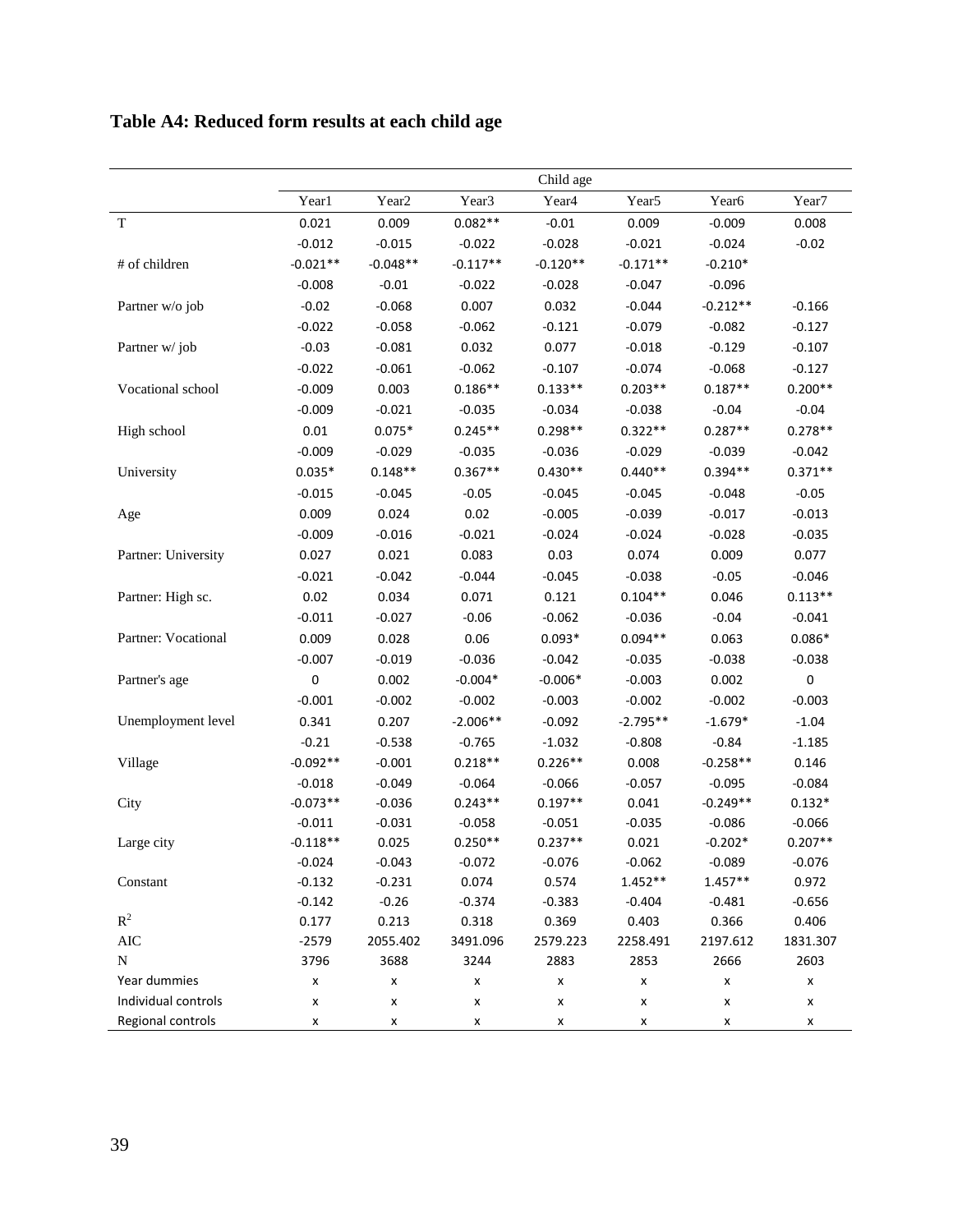|                              |                | Window: 4 months | Window: 3 months |                |  |  |
|------------------------------|----------------|------------------|------------------|----------------|--|--|
|                              | IV             | $IV + DID$       | IV               | $IV + DID$     |  |  |
| <b>Explanatory variables</b> | $\overline{3}$ | $\overline{3}$   | $\overline{3}$   | $\overline{3}$ |  |  |
| $\mathcal{C}$                | $0.149**$      | 0.006            | $0.147*$         | $-0.021$       |  |  |
|                              | (0.042)        | (0.033)          | (0.058)          | (0.046)        |  |  |
| $C*m$                        |                | 0.106            |                  | 0.110          |  |  |
|                              |                | (0.054)          |                  | (0.078)        |  |  |
| m                            |                | $-0.174**$       |                  | $-0.174**$     |  |  |
|                              |                | (0.026)          |                  | (0.040)        |  |  |
| # of children                | $-0.101**$     | $-0.119**$       | $-0.042$         | $-0.099**$     |  |  |
|                              | (0.023)        | (0.017)          | (0.038)          | (0.026)        |  |  |
| Partner w/o job              | 0.037          | $-0.005$         | $0.299*$         | 0.018          |  |  |
|                              | (0.085)        | (0.060)          | (0.139)          | (0.071)        |  |  |
| Partner w/job                | 0.032          | 0.051            | $0.271*$         | 0.061          |  |  |
|                              | (0.080)        | (0.056)          | (0.134)          | (0.073)        |  |  |
| Vocational school            | $0.149**$      | $0.151**$        | $0.151*$         | $0.167**$      |  |  |
|                              | (0.042)        | (0.027)          | (0.063)          | (0.036)        |  |  |
| High school                  | $0.198**$      | $0.273**$        | 0.131            | $0.239**$      |  |  |
|                              | (0.057)        | (0.027)          | (0.085)          | (0.046)        |  |  |
| University                   | $0.314**$      | $0.383**$        | 0.187            | $0.312**$      |  |  |
|                              | (0.084)        | (0.050)          | (0.122)          | (0.067)        |  |  |
| Age                          | 0.031          | 0.005            | 0.048            | 0.015          |  |  |
|                              | (0.023)        | (0.015)          | (0.042)          | (0.021)        |  |  |
| Age squared                  | $-0.000$       | $-0.000$         | $-0.001$         | $-0.000$       |  |  |
|                              | (0.000)        | (0.000)          | (0.001)          | (0.000)        |  |  |
| Partner: University          | $0.142*$       | 0.059            | $0.247*$         | 0.087          |  |  |
|                              | (0.066)        | (0.031)          | (0.122)          | (0.050)        |  |  |
| Partner: High sc.            | 0.136          | 0.095            | 0.165            | 0.084          |  |  |
|                              | (0.090)        | (0.052)          | (0.131)          | (0.059)        |  |  |
| Partner: Vocational          | $0.116*$       | $0.083**$        | 0.152            | $0.108*$       |  |  |
|                              | (0.046)        | (0.030)          | (0.084)          | (0.046)        |  |  |
| Partner's age                | $-0.006**$     | $-0.005**$       | $-0.010**$       | $-0.004$       |  |  |
|                              | (0.002)        | (0.001)          | (0.004)          | (0.002)        |  |  |
| Unemployment level           | $-1.832$       | $-1.180*$        | $-1.467$         | $-1.492$       |  |  |
|                              | (1.132)        | (0.579)          | (1.914)          | (0.859)        |  |  |
| Village                      | $-0.169$       | $0.134**$        | 0.018            | $-0.173$       |  |  |
|                              | (0.127)        | (0.042)          | (0.110)          | (0.105)        |  |  |
| City                         | $-0.136$       | $0.151**$        | 0.055            | $-0.148$       |  |  |
|                              | (0.138)        | (0.031)          | (0.095)          | (0.103)        |  |  |
| Large city                   | $-0.134$       | $0.146**$        |                  | $-0.156$       |  |  |
|                              | (0.150)        | (0.056)          |                  | (0.116)        |  |  |
| $R^2$                        | 0.115          | 0.142            | 0.117            | 0.121          |  |  |
| <b>AIC</b>                   | 2,085.522      | 5,950.73         | 838.14           | 2,639.585      |  |  |
| $\mathbf N$                  | 1,871          | 5,696            | 782              | 2,660          |  |  |
| Year dummies                 | $\mathbf X$    | X                | X                | $\mathbf X$    |  |  |
| Individual controls          | $\mathbf X$    | X                | $\mathbf X$      | $\mathbf X$    |  |  |
| Regional controls            | X              | X                | X                | X              |  |  |

### **Table A5: 2SLS results with 3 and 4 month windows around the cutoff**